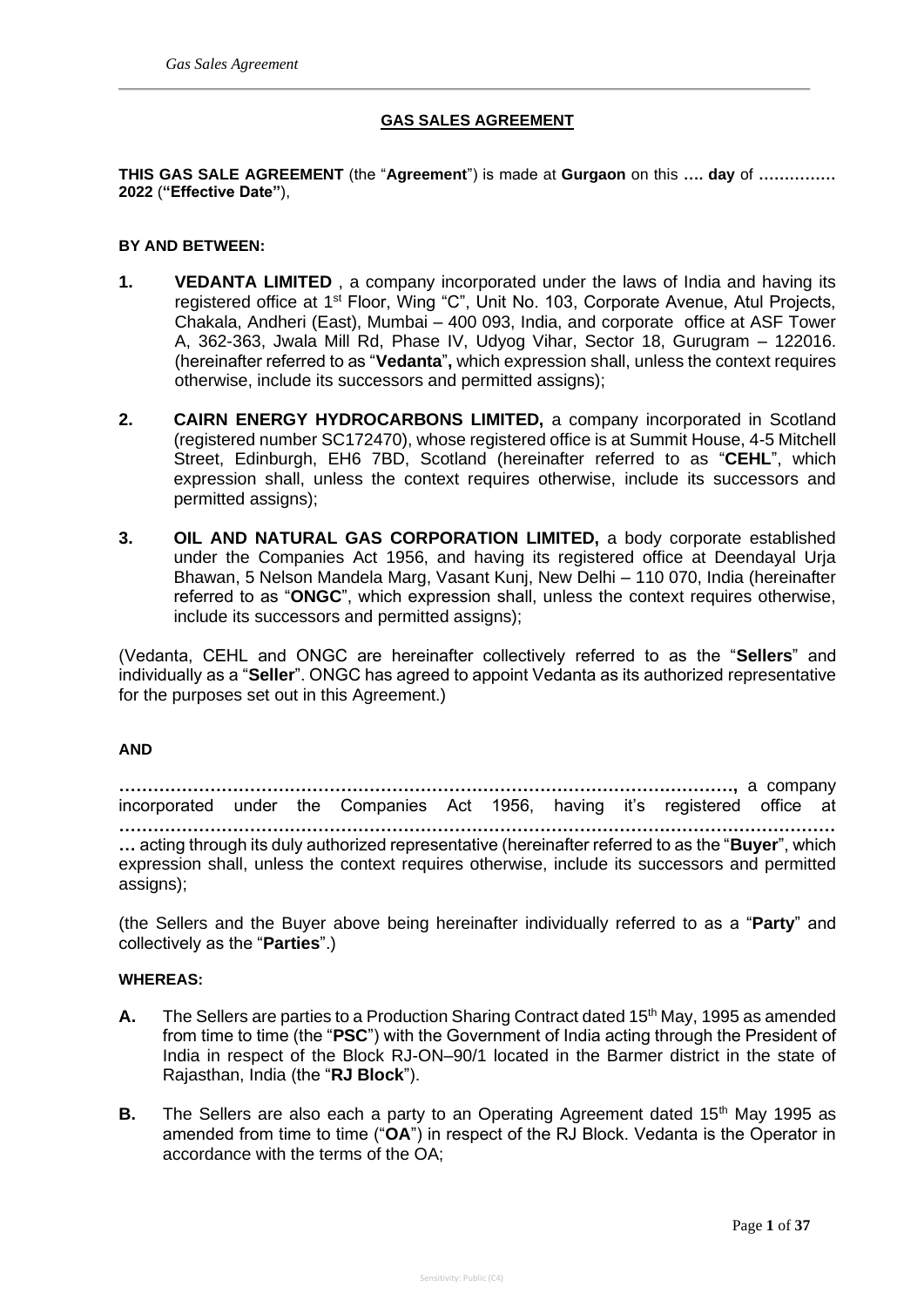- **C.** Vedanta Limited has developed Raageshwari Gas Terminal ("**RGT**") to process and evacuate natural gas produced from RJ Block at Barmer ("**RJ Gas**"). RGT is connected by Barmer-Pali, Mehsana - Bhatinda pipeline of GSPL India Gasnet Limited ("GIGL") to GSPL's high pressure Gujarat grid which is further well connected to the National gas grid.
- **D.** In line with the "Natural Gas Marketing Reforms" notification published by Ministry of Petroleum and Natural Gas on 15<sup>th</sup> October 2020 and detailed guidelines issued on  $3<sup>rd</sup>$ December 2020 as "Discovery of Market Price for Domestically Produced Natural Gas through e-bidding" notification (**"MoPNG Notifications"**), Sellers had invited bidders to participate in an e-auction for the gas produced from RJ Block (**"RJ Gas E-auction"**) on 21st April 2022 (RFP Ref. RFP/RJ-ON-90/1/2022/1). This e-auction was carried out by M/s Mjunction services limited which is one of the agencies empanelled under the MoPNG Notifications.
- **E.** The Buyer is desirous of purchasing RJ Gas from the Sellers and had participated in RJ Gas E-auction. The Buyer has been selected through a transparent, competitive online bidding process in complete adherence to the MoPNG notifications.

## **NOW, THEREFORE, IN CONSIDERATION OF THE PREMISES AND MUTUAL COVENANTS, AGREEMENTS AND OBLIGATIONS TO BE PERFORMED BY THE PARTIES, WHICH ARE SET OUT HEREIN, IT IS HEREBY AGREED BY AND BETWEEN THE PARTIES AS FOLLOWS: -**

## **1. DEFINITIONS AND INTERPRETATION**

- 1.1. **DEFINITIONS**. The following expressions shall, except where the context otherwise requires, have the following meanings in this Agreement:
	- (a) **"Affiliate"** means, in relation to a Party, a company or legal entity which (i) controls, either directly or indirectly, a Party; or (ii) which is controlled directly or indirectly by such Party; or (iii) is directly or indirectly controlled by a company or entity which directly or indirectly controls such Party; where "**controls**" or "**controlled**" means holding of more than 50% of share capital of such company (either directly or indirectly through any of its subsidiary Company) OR right held directly or indirectly to appoint majority of Directors of such Company OR it is a holding, subsidiary, associate or Joint Venture Company as per the provision of Companies Act, 2013.
	- (b) **"Additional Gas Quantity"** or **"AGQ"** shall mean the quantity of Gas as set out in Clause 4.4.
	- (c) **"Additional Gas Supplies"** or **"AGS"** shall mean the quantity of Gas as set out in Clause 4.4.
	- (d) **"Applicable Law"** shall mean any Law, as and to the extent that the same is applicable to the Parties and to this Agreement.
	- (e) **"Awarded Sales Gas Volume"** means the Gas volume in mmscmd awarded to the Buyer through the RJ Gas E-auction process as per the volume allocation criteria defined in the Request for Proposal of e-auction.
	- (f) **"Business Day"** means any day other than a Sunday, the second and fourth Saturday of a calendar month or a day declared to be a public holiday under the provisions of the Negotiable Instruments Act, 1881, as applicable in New Delhi.
	- (g) **"Buyer's Facilities"** means the Gas pipelines, installations, machinery, measurement equipment and other facilities downstream of the Delivery Point which are owned, operated, required and/or controlled by the Buyer, including any facilities owned and/or operated by an Affiliate or a third party with whom the Buyer has contracted to/leased such facilities for Gas transportation and which are used by the Buyer to take and accept delivery of Sales Gas in accordance with and under this Agreement.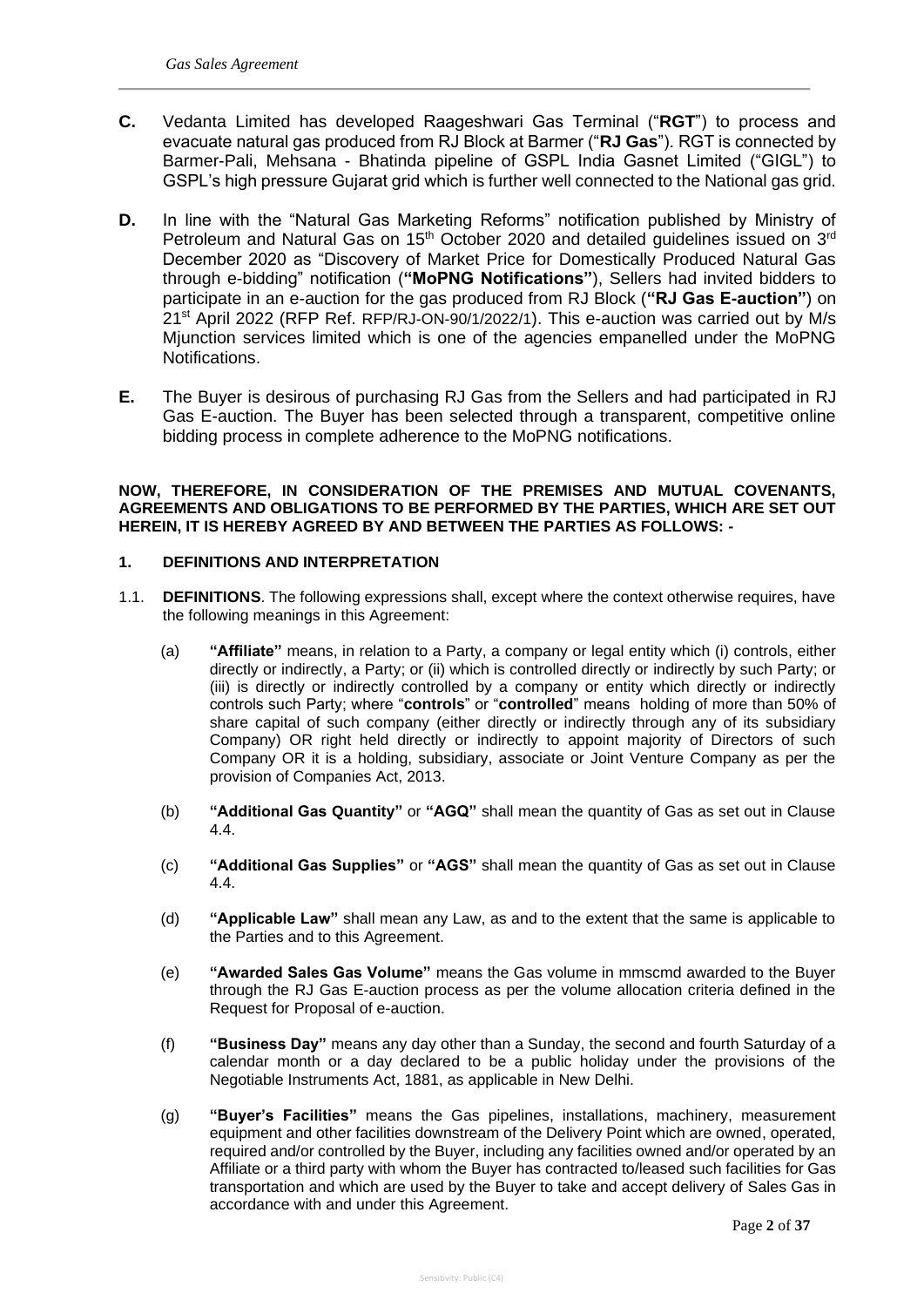- (h) **"Buyer Nominated Quantity"** shall mean the estimated quantity of Sales Gas (in MMSCMD) as nominated by the Buyer to the Sellers in accordance with Clause 5 of this Agreement.
- (i) **"Change in Law"** shall mean and include
	- (i) any enactment or issuance of any new Law or the commencement of any Law that was not effective on the Start Date;
	- (ii) any change in the interpretation, enforcement or application of any Law by a judicial or quasi-judicial or other authority (including a court, tribunal or regulatory commission) having the legal power to interpret or apply such Law and which interpretation or application is legally binding in India;
	- (iii) any amendment, alteration, or modification of an existing Law;
	- (iv) the repeal of any existing Law;
	- (v) any change in any clearance, Permits, approvals as may be required by the Sellers under Applicable Law for the performance of their obligations under this Agreement, including the imposition of a requirement for an approval from a Governmental Authority not required on the Start Date or an approval from a Governmental Authority not being granted on a timely basis where an application for that approval has been duly made; and after the grant of an approval of a Governmental Authority, a revocation or termination of that approval, a change in the terms or conditions of that approval or an imposition of additional terms or conditions to that approval, or if granted for a limited period, a failure to extend or renew that approval on a timely basis after the timely submittal of an application for extension or renewal, or such approval being renewed on terms or subject to conditions that are materially less favourable to the Sellers other than those terms and conditions attached to the original approval;

the effect of which shall be determined in accordance with the provisions of Article 17.6 herein.

- (j) **"Confidential Information"** shall mean all information and data of any nature whatsoever, which any Party may from time to time receive or obtain (orally or in written or electronic form) from the other Party/ies as a result of entering into, or performing its obligations pursuant to, this Agreement, whether or not such information and data is marked as confidential and which:
	- (i) relates in any manner to this Agreement or any other agreement or arrangement contemplated by this Agreement; or
	- (ii) concerns the intellectual property, business, finances, assets, liabilities, dealings, transactions, know-how, customers, suppliers, processes or affairs of the Sellers; or
	- (iii) is expressly indicated herein or otherwise to be confidential or is imparted by the Sellers to the Buyer in circumstances creating an obligation of confidence and/or nondisclosure.
- (k) "**Consequential Losses**" shall mean any damages, costs, or liabilities, or any losses or deferments of any revenue, profit, opportunity or use, regardless of cause arising out of or in connection with the Agreement and whether or not foreseeable at the Start Date or subsequently arising, which are not immediately and directly caused by the relevant act or omission of a Party, and shall include:
	- (i) any indirect damage, losses, cost, or liability arising out of any delay, reduction or loss of ability to produce or process Gas;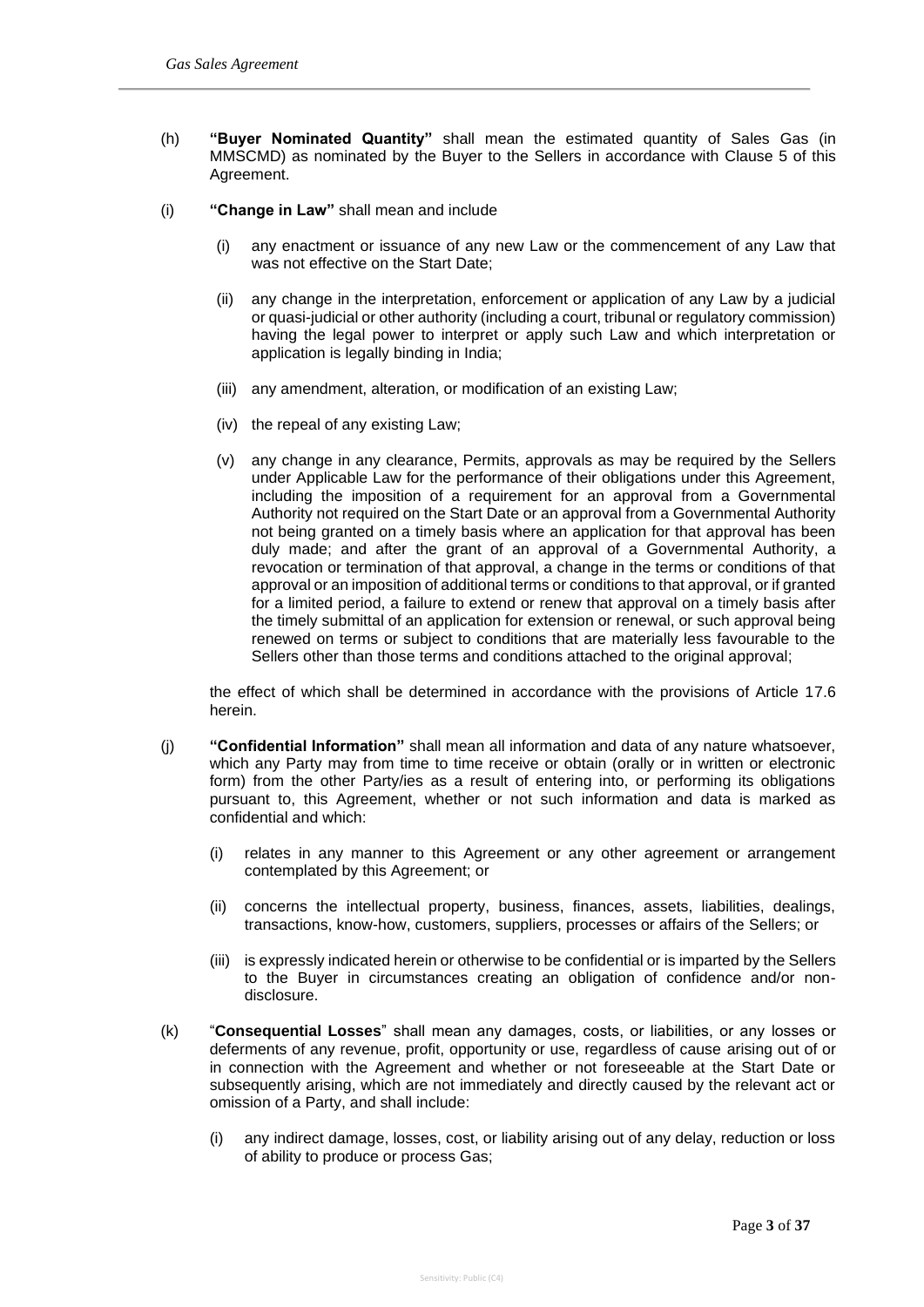- (ii) any indirect damage, losses cost, or liability associated with business interruption or increased cost of working during business interruption, including the incremental cost of overhead expenses incurred;
- (iii) any indirect, special, consequential or punitive damages and penalties of any nature;
- (iv) any loss or deferment of production, revenue, savings, profit, opportunity, use, bargain, contract, expectation or opportunity; and
- (v) any or all of the above howsoever caused, including those attributable to the negligence or breach of duty (statutory, contractual or otherwise) of the Parties or by any other act or omission or breach of this Agreement by the Parties.
- (l) **"Contract Year" or "Year"** means a period of twelve (12) consecutive months starting on (i) at 0600 hours on the Start Date and (ii) finishing at 0600 hours on the first  $(1<sup>st</sup>)$  date of the same month each subsequent year.
- (m) **"Day"** means a period of twenty-four (24) consecutive hours beginning at 0600 hours on each day and ending at 0600 hours on the following day.
- (n) "**Daily Contract Quantity" or "DCQ"** means the quantity of Gas as set out in Clause 4.1 herein.
- (o) **"Delivery Point"** shall mean the outlet flange, weld or mark downstream of meter installed by the Sellers, where Sellers Facilities at Raageshwari Gas Terminal in RJ Block in Barmer, Rajasthan connects to the 18' ANSE class 600 section of Mehsana-Bhatinda natural gas pipeline owned and operated by GIGL. A schematic diagram is provided under Annexure-7. In case of any constraints in the above mentioned delivery point, Sellers and Buyer may agree on an alternate delivery point/s.
- (p) **"End Date"** shall mean the end date of this Agreement as defined under Clause 3.2 of this Agreement**.**
- (q) **"Fortnight"** means a period commencing at 0600 hours on first Day of Month and ending on 0600 hours on sixteenth Day of the Month or from 0600 hours on sixteenth Day of the Month to 0600 hours on the first day of the succeeding calendar month, as the case may be.
- (r) **"Gross Calorific Value (GCV)" or "Gross Heating Value (GHV)"** means the number of kilocalories evolved by the complete combustion of one (1) Standard Cubic Metre of Gas with air at Standard Temperature and Pressure and all the water formed by combustion reaction has condensed to liquid and has released its latent heat.
- (s) "**Government**" shall mean the Government of India.
- (t) "**Governmental Authority**" shall mean the Government and any department, authority, ministry, commission, instrumentality, or agency of the Government, or any central, regional, local or municipal authority; any court or governmental tribunal, or any regulatory authority or any other authority of the Government lawfully exercising jurisdiction over this Agreement and / or the operations arising out of this Agreement whether under an Act of parliament, or any state legislature or otherwise.
- (u) **"Law"** shall mean the substantive laws of India and shall include any Central, State or other statute, enactment, ordinance, code, directive, notice, decree, order, regulation, rule, law, or other applicable legislative or administrative action of a Governmental Authority or a final decree, judgement or an order of a court of India or any other public instrument-giving rise to rights and/or obligations which are enforceable before the courts in India.
- (v) "**Material Breach**" shall mean breach of any material conditions of the contract by the Buyer, like obligations under Clause 4.2; Clause 10.3; Clause 11; Clause 19; Clause 21.1 and Clause 21.7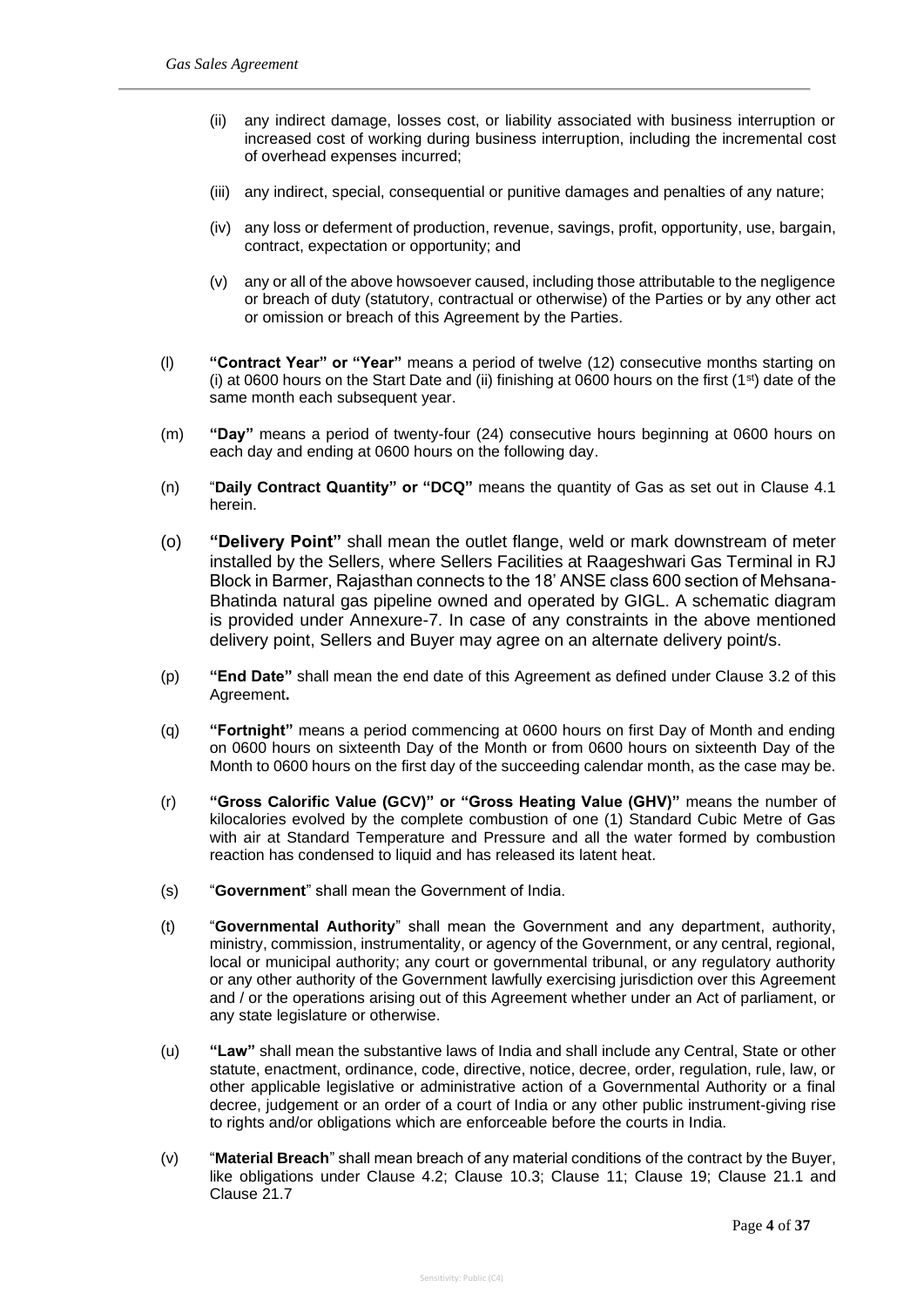- (w) **"Measurement Equipment"** means those facilities installed, owned, operated and controlled by the Sellers, including any facilities owned and operated by an Affiliate or a third party with whom Sellers has contracted to/ leased such facilities to perform Gas quality monitoring, Gas volume measurement, recording and telemetry near the Delivery Point, as specified in Annexure 5 hereto.
- (x) **"MMBTU"** means million British Thermal Units (as per International Steam Tables) based on Gross Calorific Value.
- (y) **"MMSCMD"** means million Standard Cubic Meters of Gas per day.
- (z) **"Month"** means a calendar month commencing at 0600 hours on the first Day of that calendar Month and ending at 0600 hours on the first Day of the next calendar Month.
- (aa) **"Natural Gas" or "Gas"** means wet gas, dry gas, all other gaseous hydrocarbons, and all substances contained therein, including sulphur and helium, which are produced from oil or gas wells, excluding those condensed or extracted liquid hydrocarbons that are liquid at normal temperature and pressure conditions, and including the residue Gas remaining after the condensation or extraction of liquid hydrocarbons from Gas such that any Gas sold under this Agreement shall be of the quality as indicated in Clause 7.
- (bb) **"Participating Interest"** means a Party's percentage of participation, as it may exist at any given time, in the rights and obligations under the PSC, in respect of the RJ Block, which is currently at 35%, 35% and 30% for Vedanta, CEHL and ONGC respectively
- (cc) **"Permit"** shall mean any permit, permission, approval, consent, licence, registration, noobjection, waiver or exemption by or from any Government Authority.
- (dd) "**PSC**" means the Production Sharing Contract, dated 15th May, 1995, and any amendments thereof, entered into between Vedanta Limited, Cairn Energy Hydrocarbons Limited, Oil and Natural Gas Corporation Limited and the Government of India acting through the President of India in respect of the RJ Block.
- (ee) "**Public Official**" shall mean any person holding a legislative, administrative or judicial office, including any person employed by or acting on behalf of a Governmental Authority.
- (ff) **"Quarter"** shall mean each three (3) consecutive month period beginning on June 1 and ending on August 31, each three (3) consecutive month period beginning on September 1 and ending on November 30, each three (3) consecutive month period beginning on December 1 and ending on February 28 and each three (3) consecutive month period beginning on March 1 and ending on May 31.
- (gg) **"Quarterly Contract Quantity"** or **"QCQ"** for each Quarter shall be equal to the aggregate of the DCQ in effect for each Day of the Quarter.
- (hh) **"Recovery Period"** shall refer to the period of up to One (1) Month after the End Date of this Agreement in which the Buyer can offtake Make up Gas quantity if any remaining with the Buyer and subject to availability of Gas with the Sellers.
- (ii) **"Restricted Party"** means any person who is identified from time to time by any government or legal authority under applicable trade sanctions, export controls, anti-money laundering, non-proliferation, anti-terrorism and similar laws as a person with whom trade or financial dealings and transactions by either Sellers and/or their affiliates are prohibited or restricted.
- (jj) **"RJ Gas E-auction"** shall mean the E-auction process initiated and completed in complete adherence to MoPNG Notifications RFP Ref. No. RFP/RJ-ON-90/1/2022/1 for sale of Sale of RJ Gas.
- (kk) **"Sales Gas"** means any Gas supplied and delivered by the Sellers at the Delivery Point to the Buyer as per the terms of this Agreement.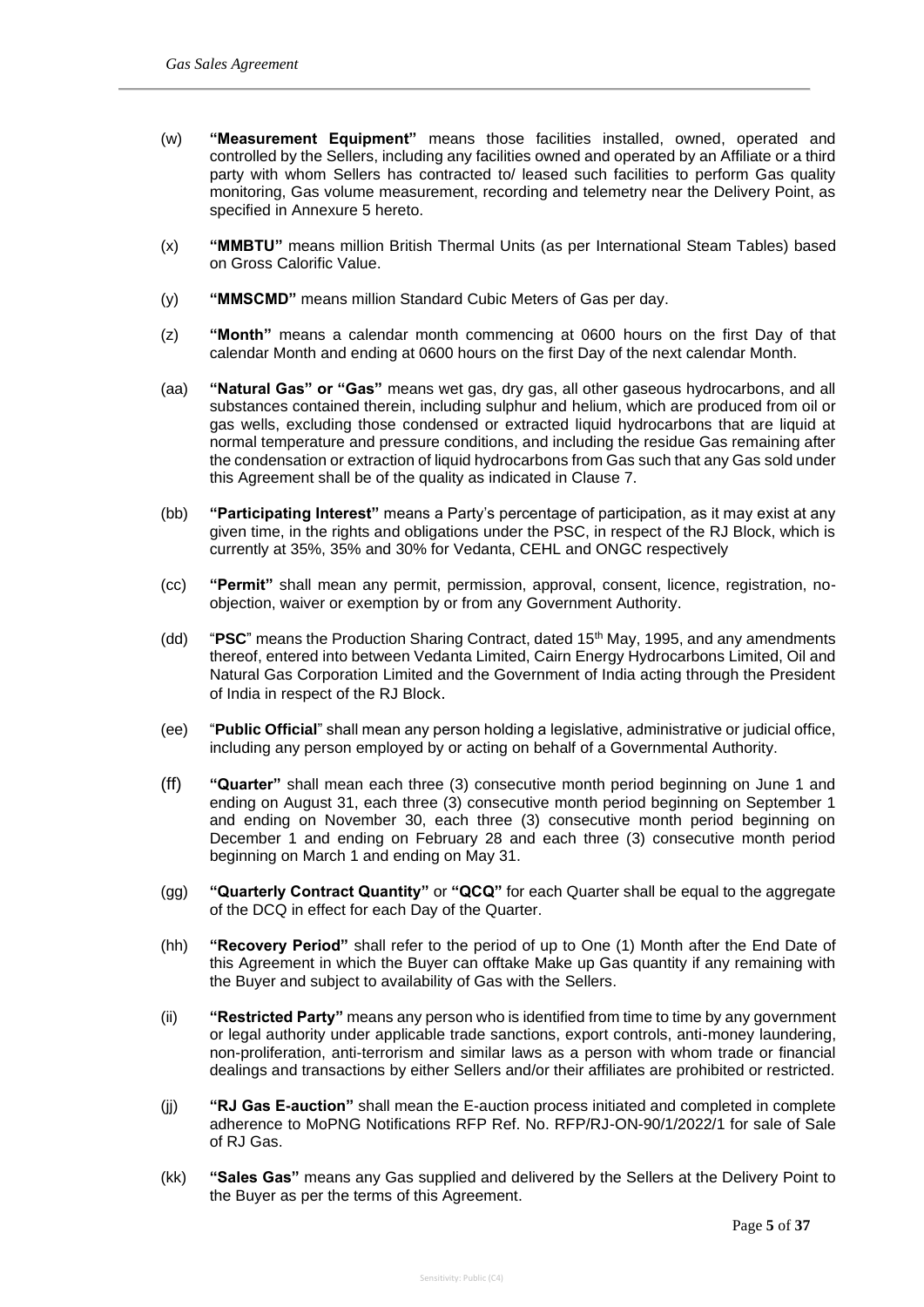- (ll) **"Sales Gas Price"** means the price set out in Clause 9 of this Agreement.
- (mm) **"Start Date"** means the start date as set out in Clause 3.1 of this Agreement.
- (nn) **"Seller's Facilities"** means the facilities upstream of the Delivery Point, including wells, platforms, oil and gas plants, machinery, pipelines, sampling and pumping facilities for flow control, Measurement Equipment and other equipment necessary for the production, processing, compression, measuring, testing of Gas to enable delivery of Sales Gas at the Delivery Point in accordance with Clause 4 of this Agreement.
- (oo) **"Sellers Scheduled Quantity"** shall mean the estimated quantity of Sales Gas (in MMSCMD) as proposed to be delivered by the Sellers to the Buyer at the Delivery Point in accordance with Clause 5 of this Agreement.
- (pp) **"Standard Cubic Metre" or "SCM"** means one standard cubic metre of Gas being the amount of Gas required to fill a space of one standard cubic metre with an absolute pressure of one hundred and one decimal three two five kilopascals (101.325 kPa) at fifteen degrees Celsius (15°C).
- (qq) **"Standard Temperature and Pressure" or "STP"** means the temperature of fifteen degrees Celsius (15°C) and at a pressure of one hundred and one decimal three two five kilopascals (101.325 kPa).
- (rr) **"Transporter"** means any entity who is the owner and operator of Transporter Facilities for transportation of Gas up to Buyer's Facilities.
- (ss) **"Transporter Facilities"** means all related and ancillary facilities, including all compressors, spur lines, ancillary equipment, Gas measurement, Gas analysis, buildings, other facilities and the series of contiguous Gas pipelines including from time to time, contiguous extensions thereof, owned and operated by Transporter.
- 1.2. **INTERPRETATION.** In this Agreement, the following rules and interpretations apply unless the context requires otherwise:
	- (a) Reference to the singular includes a reference to the plural and vice versa.
	- (b) A reference to any gender shall include a reference to all other genders.
	- (c) Where a word or phrase is defined, its other grammatical forms have a corresponding meaning.
	- (d) A reference to a person includes any natural or juristic person including any individual, firm, corporation, partnership, limited liability company, trust, association, joint venture, or other entity (whether or not having a separate legal personality).
	- (e) A reference to a party to any agreement or document includes that party's successors and permitted assigns.
	- (f) A reference to any agreement or document is a reference to that agreement or document as amended, novated, supplemented, varied or replaced from time to time unless specified otherwise.
	- (g) A reference to any Clause or Annexure or Attachment is a reference to a clause of, or annexure or attachment to, this Agreement.
	- (h) In case of any inconsistency between the main body of the Agreement and any Annexure or Attachment hereto, the provisions of the main body of this Agreement shall prevail to the extent of the inconsistency.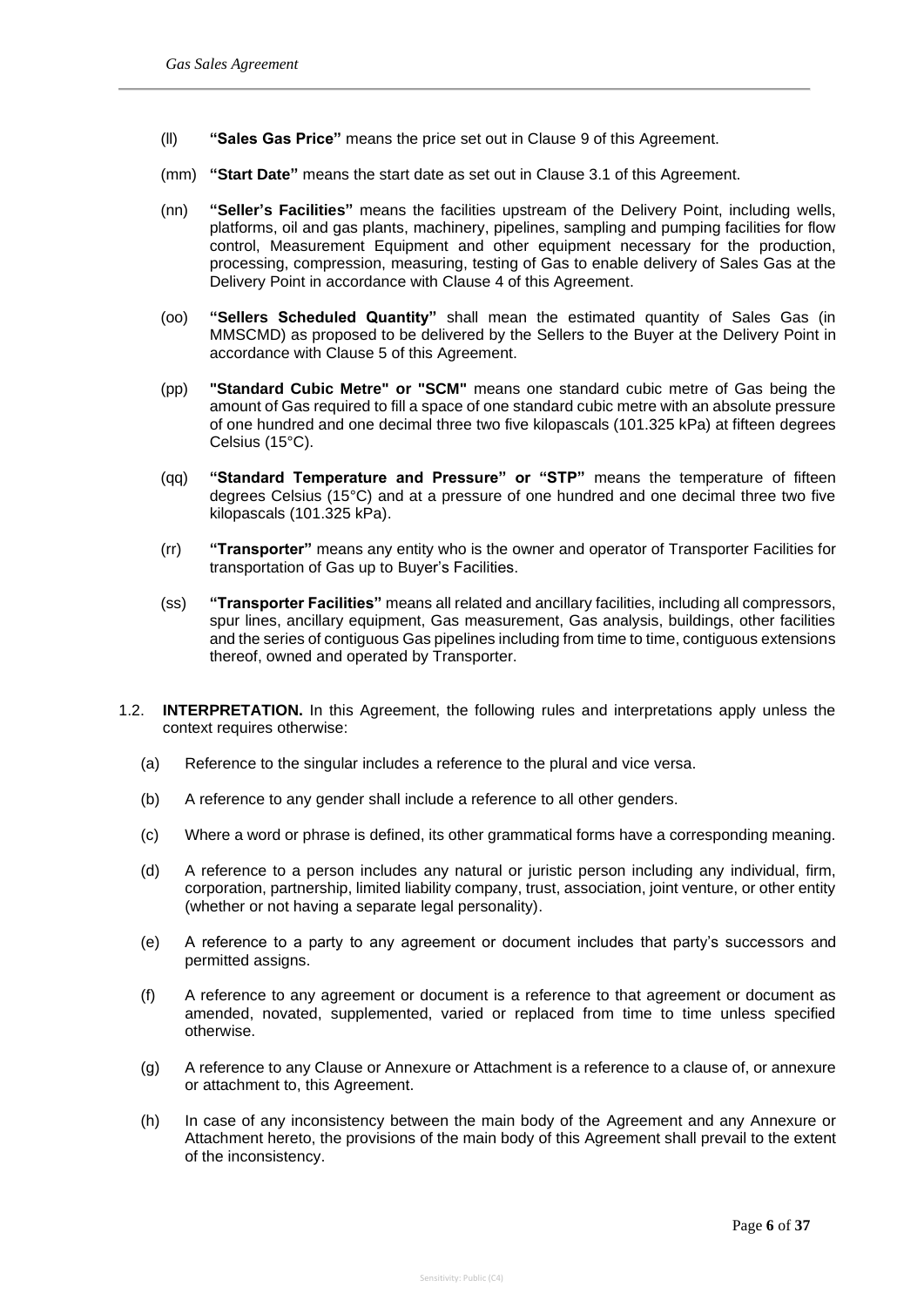- (i) The headings of Clauses in this Agreement are inserted for convenience only and shall not affect the meaning or construction of this Agreement and shall not be construed as having any substantive significance or as indicating that all of the provisions of this Agreement relating to any topic are to be found in any particular clause or sub-clause.
- (j) A reference to a volume of Sales Gas is a reference to the volume at Standard Temperature and Pressure.
- (k) Annexures/Schedules shall form an integral part of the Agreement.

## **2. SCOPE OF THE AGREEMENT**

- 2.1 Subject to the provisions of this Agreement on and from 0600 hours on the Start Date, the Sellers shall sell and make available for delivery, Sales Gas at the Delivery Point and the Buyer shall purchase Sales Gas at the Delivery Point and pay for, or pay for if not taken, in the quantities and in accordance with the terms and conditions set out herein.
- 2.2 Parties agree that the provisions of this Agreement shall come into effect on the Effective Date.
- 2.4 The rights and obligations of the Sellers under this Agreement shall be several to the extent of their respective Participating Interests under the PSC and OA and not joint or joint and several.

## **3. START DATE AND DURATION**

- 3.1 The **"Start Date"** for Sales Gas delivery shall be 0600 hours of **following day from the date of**  signing of this GSA, however in no event later than 01<sup>st</sup> June 2022.
- 3.2 The **"End Date"** shall be **31st May 2023** or such other date as may be determined in accordance with Clause 14 of this Agreement whichever is earlier.
- 3.3 Upon the execution by the Parties, this Agreement shall be in full force and effect from the Effective Date and shall remain in full force and effect until the End Date. This duration shall be called as **"Term"** of the Agreement. The Buyer shall ensure that by no later than the Start Date, Buyer shall enter into the necessary arrangements with the Transporter and the Buyer's Facilities and the Transporter's Facilities shall be capable and ready to facilitate commencement of Gas supply from the Start Date and maintain the same throughout the Term.

#### **4. QUANTITY OF GAS AND OBLIGATIONS**

#### **4.1 Daily Contract Quantity**

- 4.1.1 The Awarded Sales Gas Volume to the Buyer for the Term of this Agreement is as per Annexure – 2 of this Agreement.
- 4.1.2 During the Term of this Agreement, the Buyer shall be obligated to take and pay, or pay for if not taken Sales Gas as per the provisions of this Agreement.
- 4.1.3 During the Term of this Agreement, the Sellers shall supply and deliver the Sales Gas to the Buyer at the Delivery Point failing which Sellers shall be liable for Price Adjustment as per the provisions of this Agreement.
- 4.1.4 If Additional Gas Quantities are available with the Sellers, then subject to acceptance by the Buyer, such quantities can be delivered and offtaken as per Clause 4.4 of this Agreement.

#### **4.2 Take or Pay Obligations**

4.2.1 Quarterly Take or Pay Obligation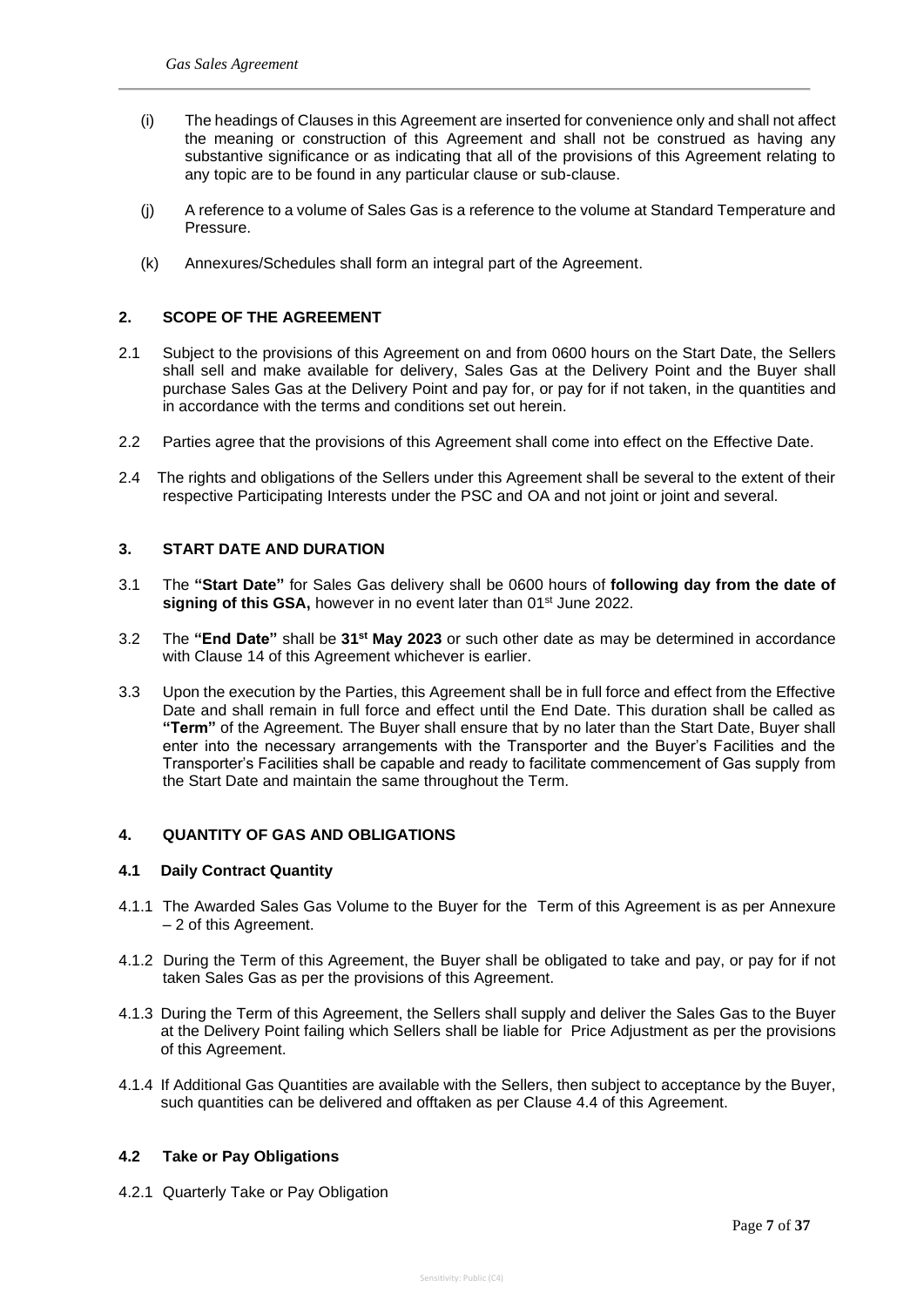- (a) The "**Quarterly Contract Quantity**" or "**QCQ**" for each Quarter shall be equal to the aggregate of the DCQ in effect for each Day of the Quarter.
- (b) The "**Adjusted Quarterly Contract Quantity**" or "**AQCQ**" for any Quarter shall be equal to the QCQ for such Quarter minus the sum of the following quantities for each Day during such Quarter:
	- i. Any quantity of Gas up to the DCQ for the relevant Days on which the Sellers or the Buyer was/were prevented from supplying or taking Gas due to Force Majeure Event(s);
	- ii. Any quantity of Gas up to the DCQ for the relevant Days that was rejected by the Buyer in accordance with Clause 7 of the Agreement;
	- iii. Any quantity of Gas up to the DCQ for the relevant Days on which the Sellers or the Buyer was/were prevented from supplying or taking Gas due to Planned Maintenance pursuant to Clause 12 of the Agreement;
	- iv. Any quantity of Gas up to the DCQ for the relevant Days that the Sellers failed to make available for delivery unless such failure was: (i) caused by Buyer's failure to comply with the terms of this Agreement; or (ii) due to exercise of Sellers' right to suspend Gas deliveries pursuant to Clause 14;
- (c) The "Quarterly Take or Pay Quantity" or "QTOPQ" shall be Eighty (80%) of the Adjusted Quarterly Contract Quantity.
- 4.2.2 Quarterly Payment Obligation
	- (a) If in any Quarter the difference between QTOPQ and quantity of Gas offtaken by Buyer during the Quarter is positive, such quantity of Gas shall be called "**QGNT Quantity**". Buyer shall pay to the Sellers an amount equal to the QGNT Quantity multiplied by arithmetic average of the Sales Gas Price during the Quarter ("**QGNT Amount**") as per the debit note issued along with applicable sales tax liability The rate of exchange to be applied to convert the QGNT amount calculated in USD to INR shall be as per Clause 10.5.
	- (b) If during a Quarter, the Buyer has offtaken Gas quantities equal to or greater than QTOPQ, then no QGNT Amount will be charged to the Buyer.

#### **4.3 Makeup Gas**

- (a) If the Buyer has paid QGNT Amount during a Quarter, subject to availability of the Gas, the Buyer shall be entitled to a credit for the quantity of Sales Gas, up to a quantity equal in value to that of QGNT Amount in subsequent Quarters, until the expiry of the Recovery Period ("**Makeup Gas**"); provided, that the Buyer must first have taken delivery of the QTOPQ for that Quarter in which the Buyer wishes to draw Makeup Gas. However, Sellers shall not be under an obligation to supply Sales Gas beyond Daily Contract Quantity for the purpose of supplying such Make-up Gas.
- (b) The price ascribed to Makeup Gas quantity for the purpose of setting off against QGNT Amount shall be the Arithmetic Average of the Sales Gas Price applicable during the Quarter in which Makeup Gas is offtaken by the Buyer. Sellers shall provide a credit towards the Makeup Gas quantities taken by Buyer up to QGNT Amount.
- (c) The order in which Makeup Gas shall be offtaken shall be the same order in which the Makeup Gas is accrued. It is hereby agreed between the Parties that the Buyer shall offtake all quantities of Makeup Gas as per this Clause 4.3 before the expiry of the Recovery Period. For avoidance of doubt, there shall be no obligations like Take-or-Pay or shortfall applicable for Make-up Gas.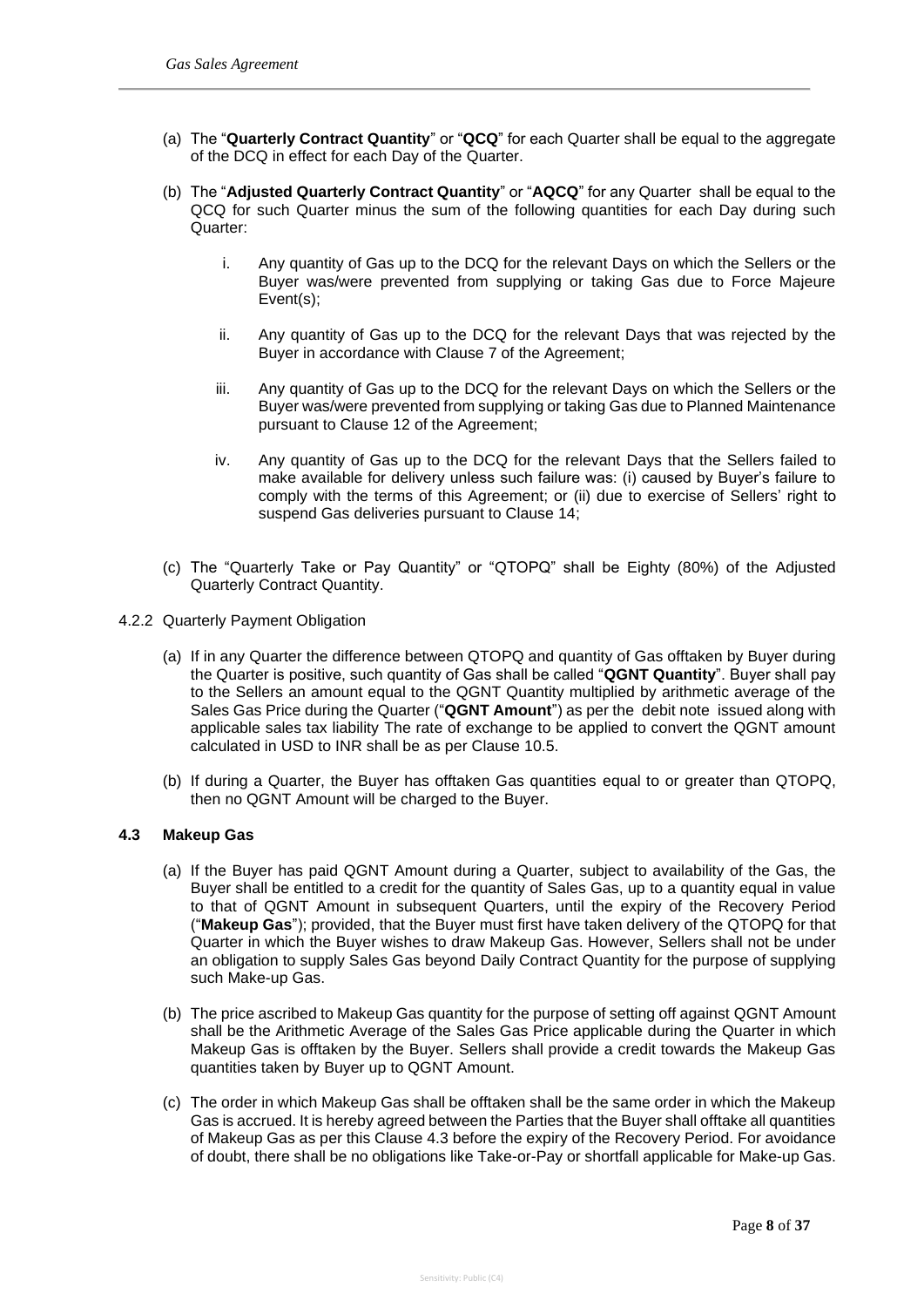(d) If upon expiry of the Recovery Period, Buyer has failed to take any remaining Make Up Gas, then the Buyer's right to such remaining Make Up Gas shall be forfeited without any further recourse.

## **4.4 Additional Gas Quantity and Supplies**

- (a) In case the Sellers have any "**Additional Gas Quantity**" or "**AGQ**" available at the Delivery Point over and above the DCQ, Sellers may make it available to the Buyer for supplies at the Delivery Point for any Day, subject to acceptance of the Buyer. Sellers shall use reasonable endeavors to supply, and Buyer shall use reasonable endeavors to offtake this Additional Gas Quantity at the Delivery Point. Such quantities of Gas supplied by Sellers and off taken by Buyer towards AGQ at the Delivery Point shall be termed as "**Additional Gas Supplies**" or "**AGS**")
- (b) For avoidance of doubt, unless expressly agreed otherwise between Sellers and Buyer, any quantities of Gas delivered by Sellers and offtaken by Buyer on any Day shall first fulfill the obligation towards DCQ and any additional quantities of Gas supplied by Sellers and offtaken by Buyer over and above DCQ shall be towards AGQ.
- (c) Notwithstanding anything to the contrary in the Agreement, the provisions of Clause 4.2 "Take or Pay Obligation", Clause 4.3 "Makeup Gas", Clause 4.5 "Shortfall Gas and Price Adjustment " of this Agreement shall not be applicable on AGQ at any time. For the avoidance of any doubt in this regard it is hereby expressly clarified that unless agreed otherwise; all the other terms and conditions including Sales Gas Price under this Agreement shall be applicable to AGQ.

#### **4.5 Shortfall Gas and Price Adjustment**

- (a) In any Quarter, if the Sellers fail to supply Eighty percent (80%) of the QCQ for reasons other than the sum of the following quantities for each Day during such Contract Quarter:
	- (i) any quantity of gas up to the DCQ for the relevant Day that Sellers failed to supply due to Force Majeure of Parties;
	- (ii) any quantity of gas up to the DCQ for the relevant Day which a Party did not nominate or schedule due to Planned Maintenance of Parties, subject to Clause 12 of the Agreement;
	- (iii) any quantity of Gas up to the DCQ for the Days on which the Sellers fail to supply or the Buyer fails to offtake for reasons not attributable to the Sellers during that Quarter

then, the positive difference, if any, between Eighty percent (80%) of the QCQ (after adjusting quantities of Gas under Clause 4.5 (a) (i), (ii) and (iii)) and the quantity of Sales Gas supplied by the Sellers during the Quarter shall be classified as the "**Quarterly Sellers Supply Deficiency**". The Sellers shall issue the Buyer a credit note on the Quarterly Sellers Supply Deficiency in that Quarter ("**Quarterly Price Adjustment**"). The Quarterly Price Adjustment for any Quarter shall be an amount equal to Quarterly Sellers Supply Deficiency in that Quarter multiplied by Ten percent (10%) of the arithmatic average Sales Gas price in USD/MMBTU on GCV basis during that Quarter. The rate of exchange to be applied to convert the Price adjustment amount calculated in USD to INR shall be as per Clause 10.5. The Quarterly Price Adjustment shall be Buyer's sole remedy for Sellers' failure to make available Sales Gas available for delivery under this Agreement.

(b) The credit note issued in lieu of Quarterly Price adjustment shall be set off against the value of invoice for the quantities off-taken by the Buyer in the Quarter or subsequent Quarters, or in case there is no quantities off-taken by the Buyer, the Quarterly price adjustment shall be paid to the Buyer. Applicable sales tax will also be adjusted through credit note issued.

## **4.6 Stabilization Period**

4.6.1 The initial duration from the Start Date till 31st May 2022 shall be called as "Stabilization Period" under this Agreement. During the Stabilization Period the provisions of Clause 4.2 "Take or Pay Obligation", Clause 4.3 "Makeup Gas" and Clause 4.5 "Shortfall Gas and Price Adjustment" of this Agreement shall not be applicable. For the avoidance of any doubt in this regard, it is hereby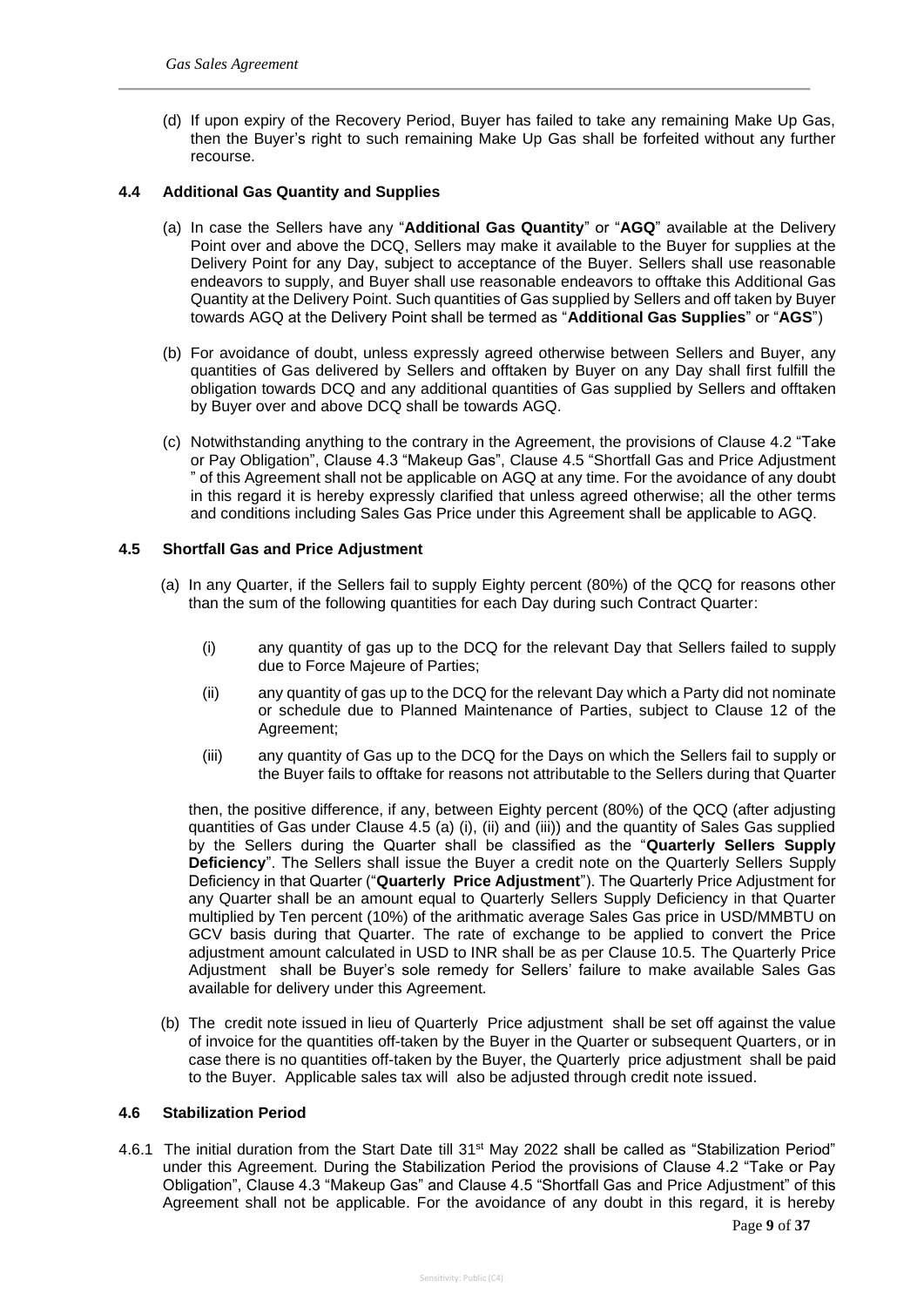expressly clarified that unless agreed otherwise all the other terms and conditions including Sales Gas Price under this Agreement shall be applicable during Stabilization Period.

## **5. ALLOCATION, NOMINATION AND SCHEDULING PROCEDURE**

- 5.1 The Sellers shall provide Daily Contract Quantity to the Buyer on quarterly basis as per Clause 4.1 of this Agreement.
- 5.2 The Sellers shall no later than 15<sup>th</sup> Day of each Month inform Buyer about the estimated quantity of Sales Gas available for sale at the Delivery Point for each day of the immediately succeeding Month ("**Sellers Scheduled Quantity (SSQ)**").
- 5.2 The Buyer shall no later than 18<sup>th</sup> Day of each Month inform the Sellers, of the quantity that it wishes to offtake and purchase for each day of the immediately succeeding Month ("**Buyer Nominated Quantity (BNQ)**") as per the Sellers's Scheduled Quantity format provided by the Sellers. In case the BNQ is not received by 18<sup>th</sup> Day of each month, SSQ shall be regarded as deemed BNQ.
- 5.3 In case Sellers wish to supply and Buyer wishes to offtake AGQ or Make up gas through the course of the month, Sellers may revise the Sellers' Scheduled Quantity and Buyer may revise the Buyer Nominated Quantity before the start of the Day.
- 5.4 The actual quantity of Gas supplied by the Sellers and offtaken by Buyer at the end of each Day shall be between ninety-eight percent (98%) and one hundred and two percent (102%) of the Buyer Nominated Quantity and shall be considered as Sales Gas. Sales Gas shall be used for invoicing as per Clause 10 of this Agreement.

## **6. DELIVERY POINT**

- 6.1 Sales Gas shall be made available for delivery by the Sellers to Buyer at the Delivery Point in accordance with and subject to terms and conditions of this Agreement.
- 6.2 Title of the Sales Gas shall be transferred to the Buyer at the Delivery Point
- 6.3 All the Risk of the Sales Gas shall pass on to the Buyer at the Delivery Point.
- 6.4 The Buyer shall make all proper and adequate arrangements for receiving the Sales Gas at the Delivery Point at its own risk and cost, including transportation of Sales Gas from the Delivery Point onwards and in the event that any defect arises in such arrangements, the same shall be promptly rectified by the Buyer. The Sellers' responsibility will cease once Sellers made available Sales Gas for delivery to the Buyer at the Delivery Point, irrespective of whether Buyer offtakes such quantities of Gas at the Delivery Point.
- 6.5 Sales Gas shall be transported from the Delivery Point onwards by means of Buyer's Facilities, to be provided and maintained by the Buyer or Buyer's Transporter.

## **7. SPECIFICATION OF SALES GAS AND DELIVERY PRESSURE**

- 7.1 The quality of Sales Gas to be delivered by the Sellers to the Buyer shall conform to the specifications provided in Annexure – 3 hereto (**"Specification"**).
- 7.2 The Sellers shall deliver Sales Gas at the pressure sufficient to allow the Sales Gas to enter the Buyer's Transporter's Facilities but in no case shall Sellers be under obligation to maintain the pressure higher than Ninety barg (90 Barg) at Delivery Point ("**Delivery Pressure**").
- 7.3 If the Sales Gas supplied does not conform to Specification or Delivery Pressure and the Buyer is willing to take the Sales Gas or has already offtaken such Sales Gas, the price applicable for such Sales Gas shall be as per Sales Gas Price.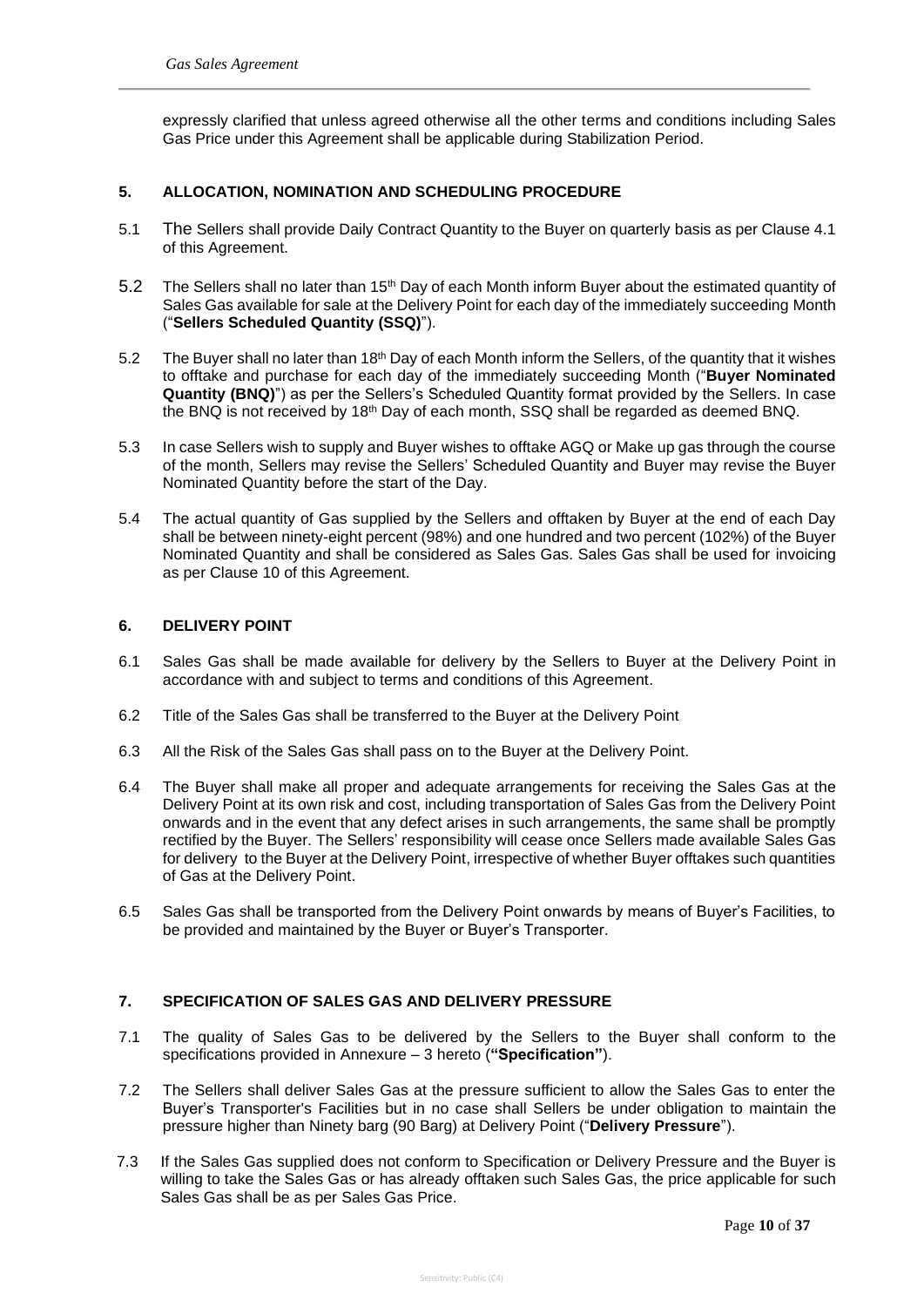- 7.4 Buyer shall use all reasonable endeavours to accept delivery of any sales gas that does not conform to Specification or Delivery Pressure but if after using its reasonable endeavours the Buyer is unable to accept such Sales Gas, then the Buyer may refuse to offtake Gas that does not conform to the Specifications or Delivery Pressure, which shall be the sole remedy available to the Buyer under this Agreement for a failure by the Sellers to supply Gas that does not meet such Specifications or Delivery Pressure.
- 7.5 Any Gas that was rejected by the Buyer in accordance with Clause 7 shall, for the purposes of determining the Shortfall Quantity, be considered as not having been made available by Sellers.

## **8. MEASUREMENT OF GAS**

- 8.1 The volume of Sales gas supplied under the Agreement shall be measured by the Custody Transfer Meter (CTM) at Delivery Point.
- 8.2 The Sellers shall at end of each Day provide to the Buyer a statement indicating the meter reading for that Day which shall be as per the format provided in Annexure – 5 hereto ("**Ticket**"). Sellers shall also provide online report generated by the measurement flow computer with regard to the measurement of Gas volumes as and when requested by the Buyer. If for any reason, the Gas chromatograph is not available, the following procedure shall be adopted:
	- (a) Gas Chromatograph, if any installed by M/s GSPL India Gasnet Limited at Dispatch Terminal in RGT
	- (b) Gas Chromatograph installed by M/s GSPL India Gasnet Limited in Mehsana Bhatinda Pipeline at Palanpur (provided there is no comingle with any other gas source)
	- (c) Estimating the average value as determined for the deliveries under similar conditions when the equipment was operational, or
	- (d) Local gas sample collection with NABL accredited laboratory analysis as per the alignment with the gas

Such results shall be uncontested and the corresponding data shall either be manually fed into the flow computers or directly used for determining the GHV of Sales Gas. The Ticket shall form the basis for invoice. Sellers agrees that Buyer will be allowed on any Day to verify the Ticket with the actual meter reading from Measurement Equipment

- 8.3 The Measurement Equipment shall be designed and operated so as to achieve accuracy to within an uncertainty of +/- 0.5% of Volume basis Sales Gas Composition and +/- 0.7% for Energy.
- 8.4 Each component of the Measurement Equipment shall be adjusted to operate accurately within the limits referred to in Annexure – 4.
- 8.5 The Pressure Transmitters & Temperature Transmitters of the Measurement Equipment shall be jointly verified to be accurate by the Sellers and the Buyer & / Buyer Transporter once every Month. Meter proving and flow computer validation shall be jointly verified by the Sellers and the Buyer once every quarter.
- 8.6 Third party validation of the Measurement Equipment shall be conducted at least once in every three (3) month period.
- 8.7 Sellers shall be responsible to carry out the verification of the accuracy of the Measurement Equipment. Sellers shall intimate Buyer and invite them at the time of carrying out verification of the accuracy of the Measurement Equipment. If the Sellers or Buyer at any time desire a special test of Measurement Equipment or any part of it, they shall notify the other party in writing, and Parties shall cooperate to secure a prompt test. The cost of such verification shall be borne by the Party requesting such special test.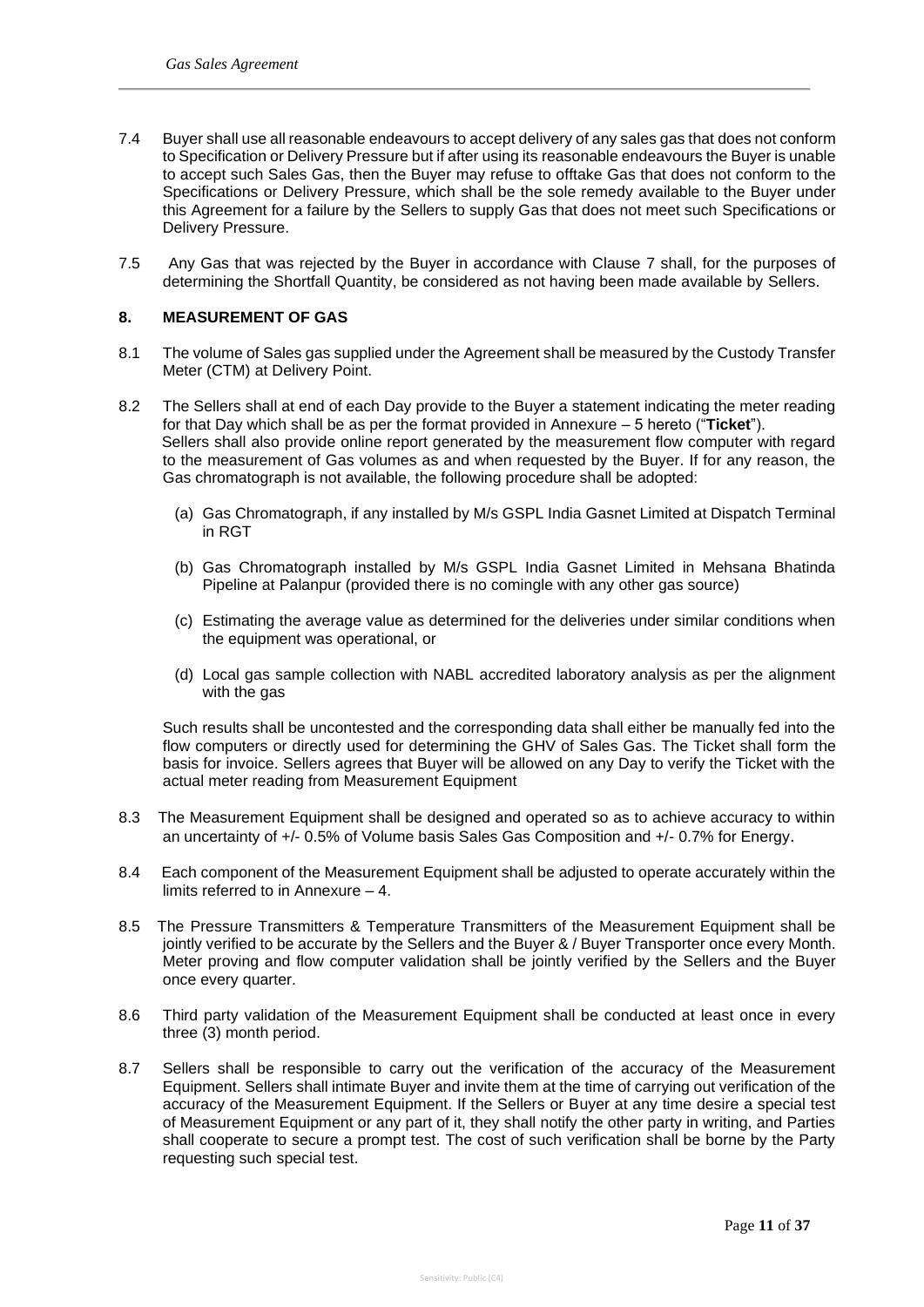- 8.8 If on joint verification/ third party validation the Measurement Equipment registers a variation of outside the accuracy limits as defined under Annexure – 4 of this Agreement or if the meter is out of service or fails, stops or breaks down, the following procedure in order of priority, whichever is feasible for arriving at the computation of Sales Gas during the period between the last joint verification/ third party validation, failure, stoppage or breakdown and present one shall be followed:
	- a) Check meter, if any installed by M/s GSPL India Gasnet Limited at Dispatch Terminal in RGT.
	- b) By correcting the error if the percentage of error is ascertainable by a calibration/ validation, test or mathematical calculation, or
	- c) In default thereof by estimating the value of Gas delivered by comparison with deliveries during period under similar conditions when the meter was registering accurately.
- 8.9 The period to which the above corrections shall apply shall be as under:
	- (a) If any period during which the meter is out of service or fails, stops or breaks down is known or agreed upon, that shall be the period to which the correction shall be applied.
	- (b) If the period is not known, the correction shall be made for a period equal to half of the time elapsed since the date of the preceding joint verification/ third party validation.
- 8.10 If Buyer has reasonable doubt about the proper working of the Measurement Equipment, the Buyer may request the Sellers to re-calibrate, validate or prove the equipment unless such Measurement Equipment was the subject of a recalibration or validation within the previous thirty (30) days or such other mutually agreed period whether or not requested by Buyer. Buyer shall not withhold the payments to Sellers under the Agreement pending action on Buyer's request for such re-calibration, validation or proving of the equipment or the final result of such calibration, validation or proving. The cost of such calibration, validation or proving shall be shared by the Buyer and Sellers if the percentage of inaccuracy is found to be beyond +/-0.7%, but the cost of such calibration, validation or proving shall be borne by Buyer if the percentage of inaccuracy is no greater than +/-0.7%.

#### **9. SALES GAS PRICE**

- 9.1 Buyer shall pay to the Sellers the Sales Gas Price for the quantity of Sales Gas supplied at the Delivery Point under this Agreement as per the following calculation:
	- **A. Sales Gas Price** on monthly basis in US\$/ MMBTU (on GCV basis) rounded to 3 decimals shall be calculated as lower of:

## **i. Platts LNG WIM + 1.0**

## **ii. 16.67% of Average Brent Price + P**

where,

**"P**" shall be ……… US\$/ MMBTU (on GCV basis) quoted as per the final price bid of the Buyer at which the gas volumes were awarded in RJ Gas E-auction (RFP/RJ-ON-90/1/2022/1);

"**Platts LNG WIM**" for any month shall be equal to the value of DES West India up to three (3) decimal places published under the category "Previous month average" below the heading "Daily Cumulative Averages and Monthly Averages" [Platts Code AAWIC03] in United States Dollar ("USD") per MMBTU on GCV basis under the S&P Global Platts LNG Daily available for the last publication day of the month immediately preceding to the month during which Sales Gas shall be delivered. For example, the Platts LNG WIM for the month of April 2022 can be referred to in the Platts LNG Daily Report dated  $31<sup>st</sup>$  March 2022 under "Previous month average";

"**Average Brent Price**" for any month shall be the arithmetic average up to three (3) decimal places of the mean values of the high and low assessments of the benchmark crude oil "Dated Brent" (Platts Code: PCAAS00) as published in "Platts Crude oil Marketwire" in United States Dollar ("USD") per barrel for each Day of the preceding month to the month during which Sales Gas shall be delivered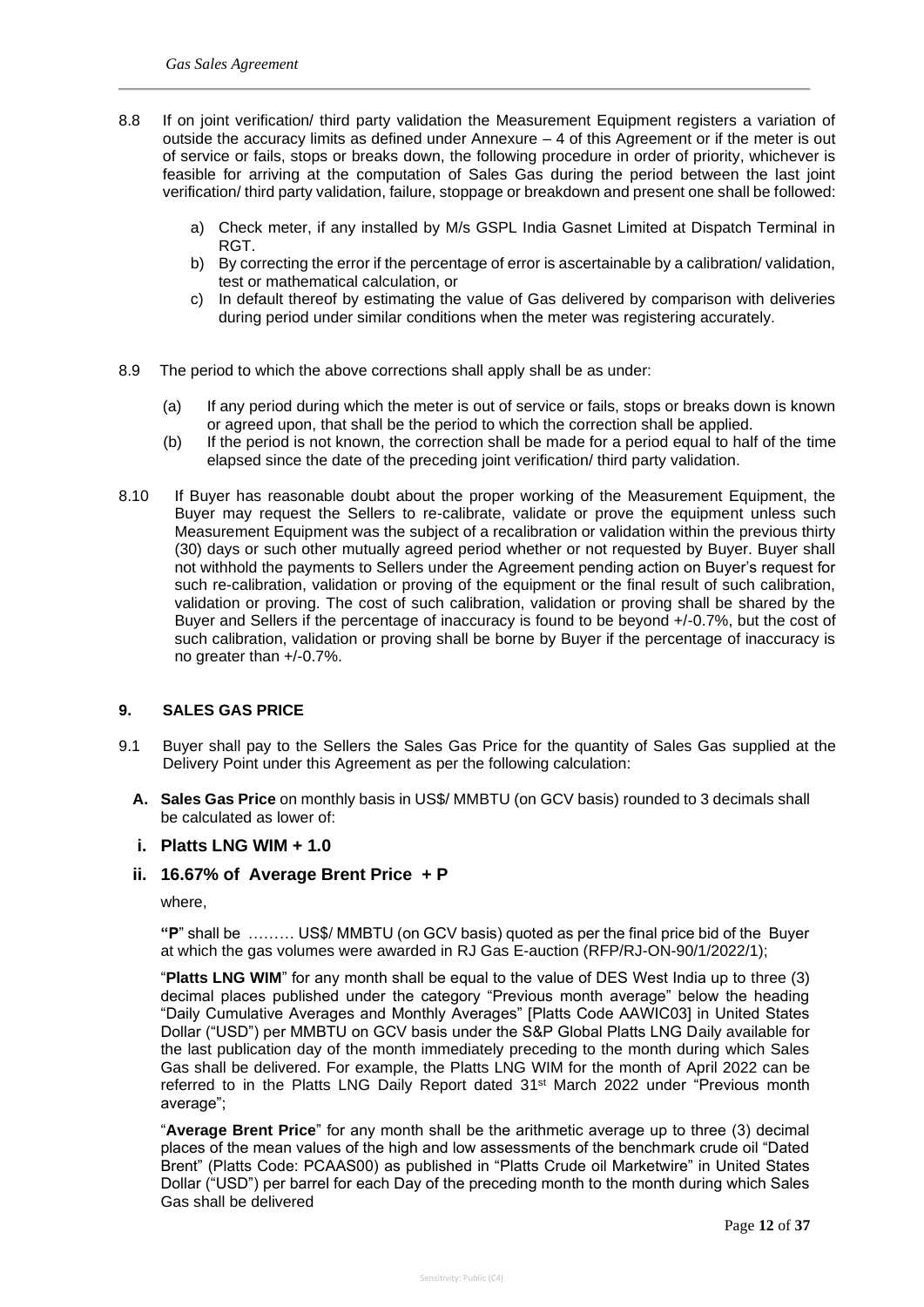**B.** Floor price as per following: Notwithstanding the value calculated in A, the Sales Gas Price for any month shall not be lower than

## **APM + 1.0**

where,

"**APM**" shall mean gas price issued by the Petroleum Planning & Analysis Cell from time to time under the New Domestic Natural Gas Pricing Guidelines, 2014, issued by the Ministry of Petroleum & Natural Gas ("MoPNG"), Government of India, (Ref No.22013/27/2012-ONG D.V.) on 18th October 2014. Any directive, instruction, order, clarifications etc. of the MoPNG / Government of India issued from time to time in respect of gas price shall be applicable and such gas price shall be payable by the Buyer for gas supplies under this Agreement. Any revision in gas price resulting from such directive, instruction, order, clarifications etc. shall be applicable from the date as specified therein, whether retrospective or prospective.

**C.** The Gas Sales price indicated above is exclusive of all applicable taxes, duties and transportation tariffs payable by the Buyer. Responsibility to pay any such applicable taxes, duties, transportation tariffs charges lies fully and exclusively upon the Buyer.

## **10. BILLING AND PAYMENT**

- 10.1 Based on the Tickets for the Fortnight during which Sales Gas was supplied, within three (3) Days from the start of the succeeding Fortnight, the Sellers' Representative shall raise an invoice on the Buyer for the quantity of Sales Gas delivered to the Buyer at the Delivery Point in the preceding Fortnight.
- 10.2 The invoice for each Fortnight shall set out among other things:
	- (a) the quantities of Sales Gas delivered to the Buyer (in SCM and MMBTU) including AGS if applicable;
	- (b) QGNT Quantity, QGNT Amount, Make up Gas and Quarterly Sellers Supply Deficiency, Quarterly Price Adjustment (only in 1st Fortnight invoice of every Quarter) as the case may be if applicable;
	- (c) the Daily Gross Calorific Value of Sales Gas referred above in Kilocalories per SCM;
	- (d) the amount of taxes, if any, payable by the Buyer on the Sales Gas delivered during the Fortnight;
	- (e) the interest on delayed payment for previous invoices, if any.
- 10.3 Invoicing shall be done on Fortnightly basis and the Buyer shall make the payment on or before the "Due Date" which shall be 22<sup>nd</sup> of every Month for the supplies made during the first Fortnight and 7<sup>th</sup> of every succeeding Month for the supplies made during the second Fortnight of any Month.
- 10.4 Invoices for the supply of Sales Gas to the Buyer shall be raised in United States Dollars (USD) and payment shall be made:
	- (a) in USD to CEHL to their designated account or accounts (in relation to its percentage interest share not exceeding 100% in aggregate as set out in the Sales Gas invoice from time to time); and
	- (b) in Indian Rupees (INR) to ONGC and Vedanta to the credit of their designated account(s) with a bank in India (in relation to their respective percentage interest share not exceeding 100% in aggregate as set out in the Sales Gas invoice from time to time).
	- (c) the cumulative percentage interest share of Sellers shall not exceed one hundred (100%) percentage.
- 10.5 In relation to payments to be made in INR, the rate of exchange to be applied to convert the invoiced amount in USD to an amount expressed in INR shall be average of the daily exchange rate as published by Financial Benchmarks India Private Limited applicable for the Fortnight during which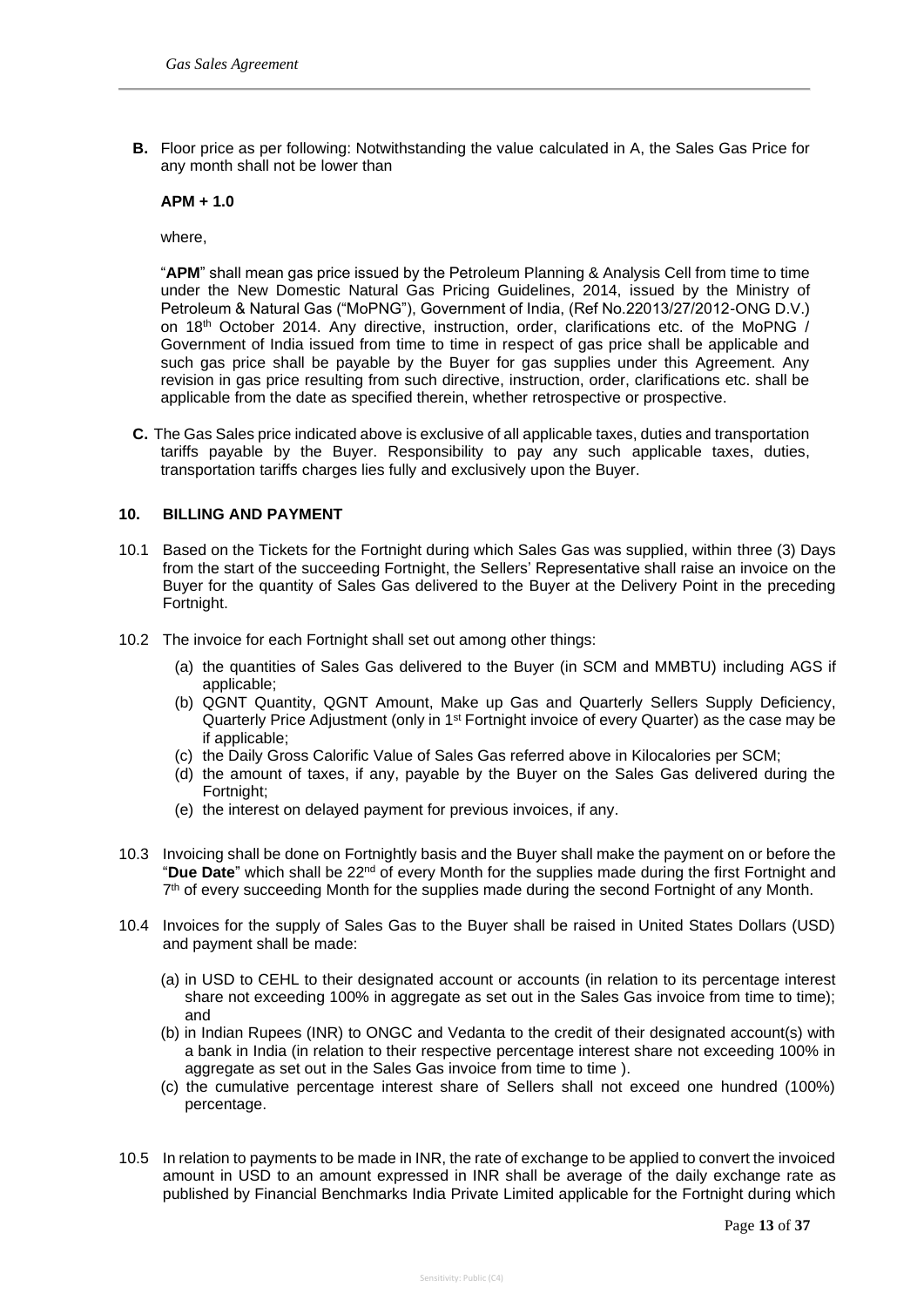supply of Sales Gas is made. For the settlement of QGNT amount and Quarterly Price Adjustment amount, average of the daily exchange rate for relevant quarter will be considered. The exchange rate so calculated shall be rounded off to two decimal places.

- 10.6 All duties, taxes, levies mentioned in the invoice to be paid to designated bank account mentioned in the invoice in INR by applying exchange rate in accordance with clause 10.5 of the Agreement.
- 10.7 On the Due Date if Buyer's bank is closed but Sellers' banks are open, Buyer will arrange remittance on or before the Due Date. In case, if both Buyer's and Sellers' banks are closed on the said Due Date, the payment can be made on the following day of the aforesaid Due Date. In case, if both the Buyer and Sellers banks are closed for two or more consecutive days, any payment due on the first day shall be made on the day prior to the Due Date of payment and any such payment due on the second or any following day shall be made on the first working day following such closure.
- 10.8 In case Sellers raise the invoice after three (3) Days i.e. after 18th of every Month for supplies made during the first Fortnight and after 3<sup>rd</sup> of every Month for supplies made during the second Fortnight then Due Date shall be extended by the number of Day(s) by which invoice has been delayed beyond the stipulated three (3) Days.
- 10.9 If the Buyer has a bona fide dispute as to any amount, quantity, value or sum mentioned in an invoice (the "**Disputed Item**"), the Buyer shall notify the Sellers in writing within seven (7) Days of receiving the invoice. The notice shall specify the Disputed Item and the reasons why the Buyer disputes such item. Whether or not any sum is disputed, the Buyer shall make payment of the entire invoice amount as per Clause 10.3.
- 10.10 The Sellers and the Buyer shall resolve the Disputed Item as provided for in accordance with Clause 18. The amount agreed or determined to be due in relation to the Disputed Item shall be paid within fourteen (14) days from the date that the Dispute Item is resolved. If a dispute is decided in favour of Buyer, Sellers shall refund the overpayment within fourteen (14) Business Days following resolution of the Dispute Item and Sellers shall pay interest at the Interest calculated for each day as per Clause 10.11 for the period from the day that the overpayment is made by Buyer until the date of refund by Sellers.
- 10.11 If a Party fails to pay any sum due and owing under this Agreement by the Due Date, the interest on that sum shall accrue from the date when such payment was due, until the date the payment is finally made. The Interest shall be calculated, in the case of INR payments as SBI one month Marginal Cost of Funds based Lending Rate (SBI MCLR) applicable on the due date plus five percentage (5%) points compounded quarterly, and in case of USD payments as LIBOR (6 month United States Dollars LIBOR as published by Reuters and applicable on the due date) plus two percentage (2%) points compounded quarterly

#### **11. PAYMENT SECURITY**

- 11.1 The Buyer shall provide to each of the Sellers (as per the percentage interest share as provided by Vedanta) as security for its payment obligations hereunder an irrevocable, unconditional, on demand bank guarantee from a reputed bank of good standing, acceptable to the Sellers, in favour of the Sellers, for an amount specified in Clause 11.2 below, in a form provided at Annexure 7, to be in place prior to the Start Date. Bank Guarantee in favour of Vedanta and ONGC shall be in INR and for CEHL shall be in USD. In case if Buyer is unable to provide BG to CEHL in USD, they may provide the BG in INR, payable in USD by BG issuing bank directly to overseas account on invocation.
- 11.2 The amount of the guarantee to be provided and maintained under Clause 11.1 above shall be thirty (30) Days equivalent Gas supplies to Buyer and shall be determined as follows:

Bank guarantee amount (in United States Dollar) = [(Awarded Sales Gas Volume (in scm) \* 10,500 kcal/scm/ 252,000) MMBTU] \* [Sales Gas Price (plus all applicable taxes and duties)] \* [30 Days]. The exchange rate to be used for purpose of calculating the Bank Guarantee amount in INR for Sellers shall be the rate published by Financial Benchmarks India Private Limited on the Day prior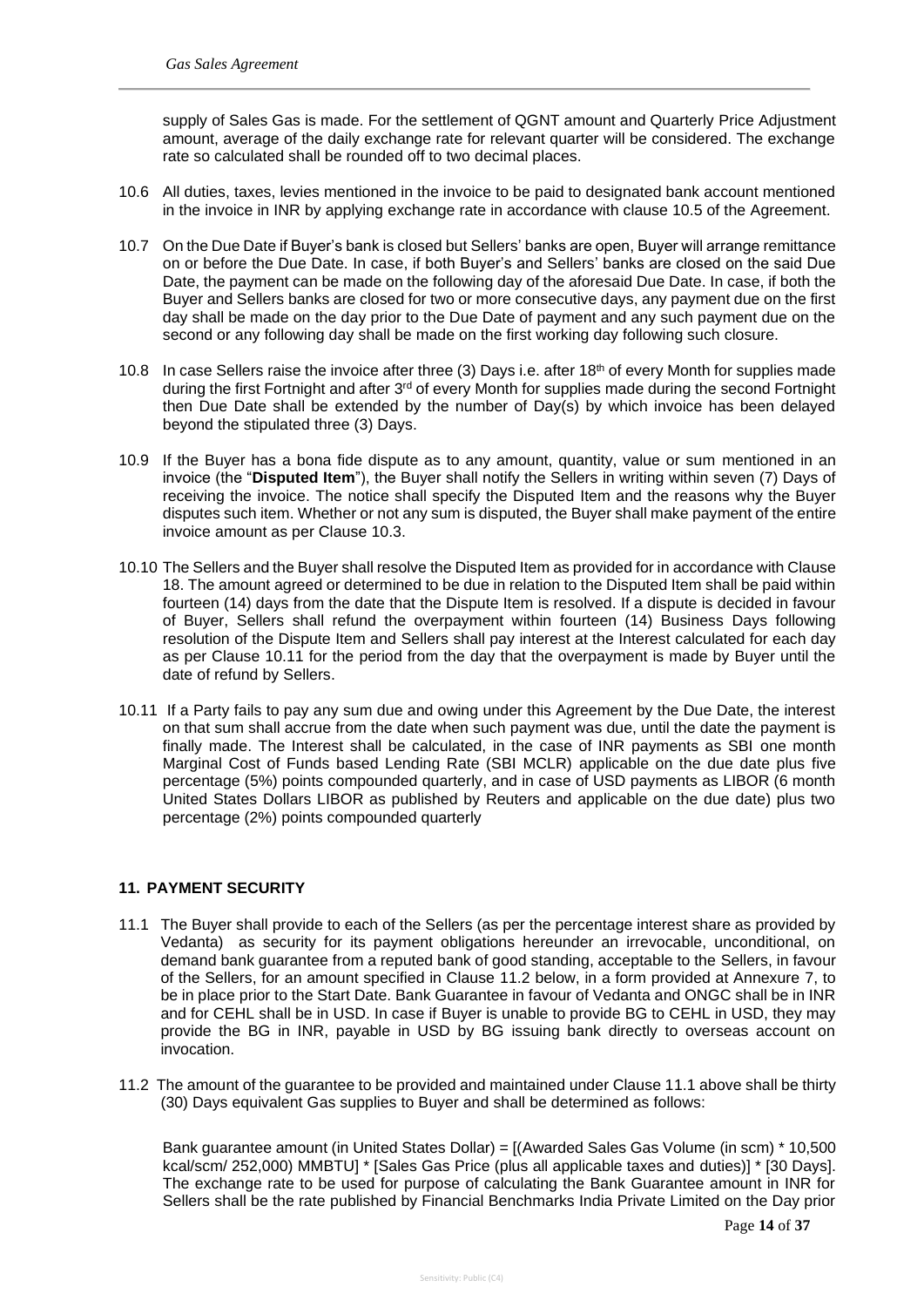to issuance of the Bank Guarantees. The Sales Gas Price to be considered for the purpose of calculating the amount of Bank Guarantee shall be the average Sales Gas Price calculated for preceding three (3) Months' period.

- 11.3 Bank Guarantee shall be submitted at the time of execution of this Agreement or prior to the Start Date whichever is later and shall be valid uptil a period of one (1) Month from End Date. Sellers may request for renewal of the BG during the term of this Agreement so as to ensure uninterrupted coverage to the Sellers for thirty (30) days equivalent Gas supply.
- 11.4 The Sellers shall have the right to invoke, in part or in full, the respective Bank Guarantee on account of a failure of the Buyer in meeting its payment obligations under this Agreement.

## **12. PLANNED, UNPLANNED AND EMERGENCY SHUTDOWN**

12.1 Both the Sellers and the Buyer shall notify the other Party at least one (1) Month in advance (except in case of emergency or operational necessity) in the event that they wish to carry out maintenance work on their respective facilities and of any interruptions in Sales Gas delivery or offtake. The Parties shall be relieved of their respective obligations to deliver or to receive Gas for a period required for planned maintenance for an aggregate of Twenty (20) Days per Contract Year ("Planned Maintenance") each for the Buyer and the Seller. In case Contract Year is less than 365 days, the Planned Maintenance period shall be reduced on pro-rata basis.

## **13. TAXES**

- 13.1 The Buyer shall be responsible for the payment of all taxes, levies, duties or similar fees or charges imposed in connection with, or related to, the purchase or delivery of Sales under this Agreement and any payments made under this Agreement. The Buyer shall indemnify, defend, and hold harmless each of the Sellers in respect of such taxes, levies, duties or similar fees or charges.
- 13.2 The Buyer shall reimburse the Sellers of all taxes, levies, duties or similar fees or charges and surcharge thereon or any other taxes payable to Government of India, a state Government or local authority on account of the sale of Sales Gas to the Buyer provided proper tax invoice has been raised by Sellers to Buyer. For avoidance of doubt, Buyer shall be liable to re-imburse the Sellers, Taxes related to Sale of Gas and shall not be liable to pay any taxes / levies related to upstream operation of Sellers.
- 13.3 The Buyer shall provide declaration in Form "C" under the Central Sales Tax Act, 1956, to enable the Sellers to claim the concessional rate of tax under the Central Sales Tax Act, 1956, within a period of forty five (45) Days from the end of the each financial quarter , failing which, all applicable taxes, interest and penalty shall be borne by the Buyer. Buyer will also attach a statement with quarterly "C" form mentioning the invoice amount

## **14. SUSPENSION AND TERMINATION**

A. Suspension: Without prejudice to any other rights and remedies, Sellers may suspend delivery of Gas, upon five (5) Business Days' notice to Buyer, in any of the following circumstances: (i) Buyer's failure to make payments in full when due; (ii) Buyer's failure to establish, maintain or renew the Bank Guarantee as required herein; (iii) where suspension is required due to Law or in the event of any defect or unsafe operation in the Buyer's Facilities or downstream of the Delivery Point; (iv) Buyer's breach of its representations set out under this Agreement; (v) Buyer's breach of Anti Bribery obligations set out under this Agreement; or (vi) the occurrence of any termination event under Clause 14(B) (and without, for the avoidance of doubt, any need to await the expiry of any notice, cure or grace period provided for therein). (vii) if the Buyer, its Affiliates, or associated persons (as defined in Companies Act 2013) become a Restricted Party. Upon and for the duration of such suspension, Sellers shall be relieved of their obligation to make Gas available for delivery to Buyer under this Agreement, but Buyer shall not be discharged of any of its obligations under this Agreement including Buyer's obligations to take and pay for or pay for if not taken a quantity of Gas at least equal to the Take or Pay Quantity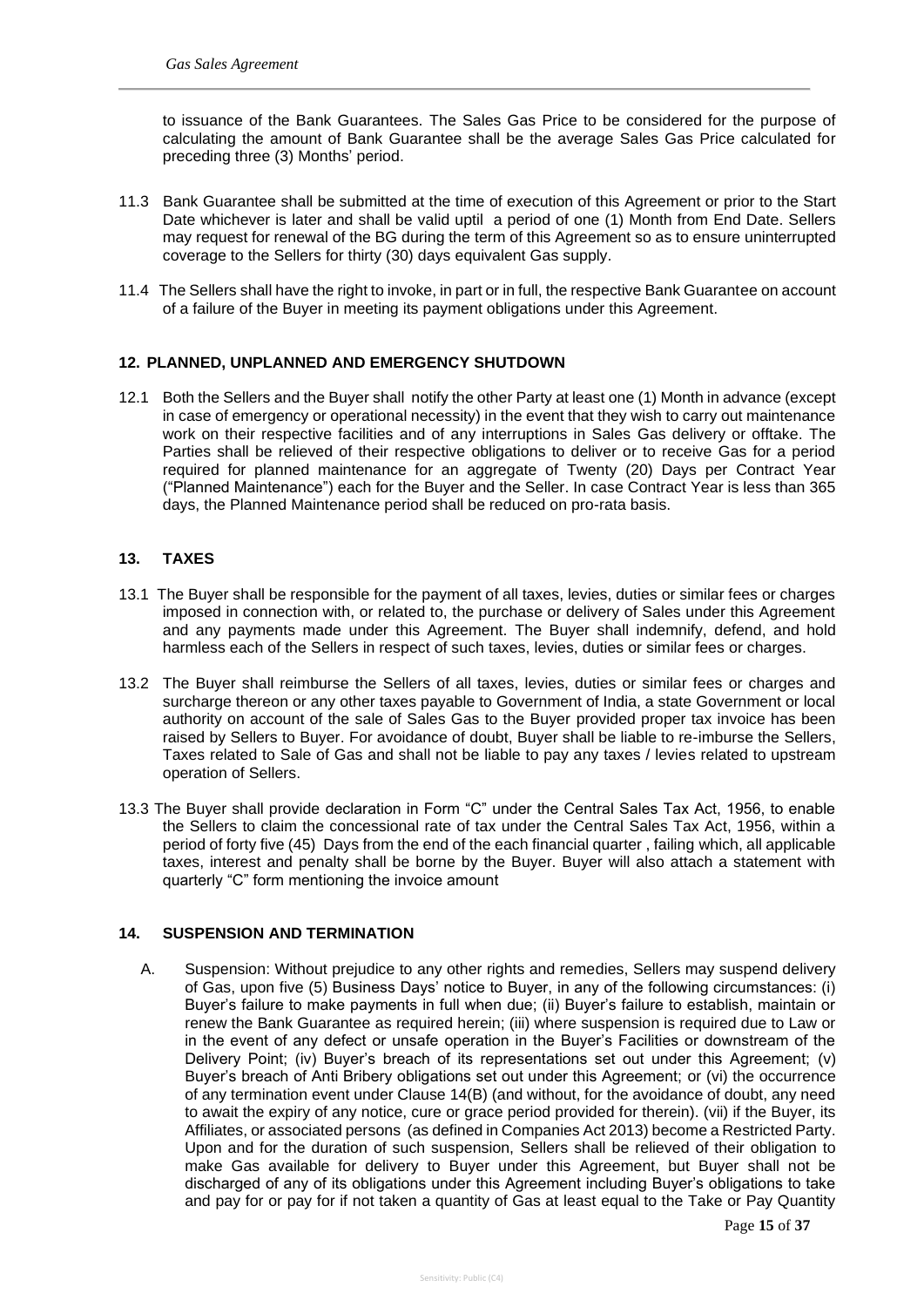for the relevant Contract Year, except for event mentioned under Clause 14(A)(iii). Sellers shall resume delivering Gas as soon as reasonably practicable following the cure of the events listed above and in any case within forty-eight (48) hours of such cure.

- B. This Agreement may be terminated by the Sellers if the Buyer:
	- (a) fails to pay any amount in full within thirty (30) days after the due date
	- (b) commits any material breach of this Agreement, and if that breach is capable of remedy, fails to remedy such breach within thirty (30) Days of receipt of written notice from the Sellers of that breach; or
	- (c) fails to remedy within five (5) days following suspension of the Agreement in accordance with clause 14(A)(ii) in the event the Bank Guarantee as required herein has expired.
	- (d) becomes insolvent or bankrupt or makes a composition or arrangements with its creditors; is wound up or a resolution for its winding up is made (other than for the purposes of an amalgamation or reconstruction while solvent); has a liquidator, provisional liquidator, receiver, administrator or an administrative receiver or manager of its business or undertaking appointed, then the Sellers may, without prejudice to any claim, remedy, suit or right of action that the Sellers may have against the Buyer, terminate this Agreement by giving at least ninety (90) Days' notice in writing to that effect.
	- (e) within one (1) month from Start Date, is not able to demonstrate to the satisfaction of the Sellers that it has secured the capacity in the connecting pipeline.
- C. Without prejudice to any claim, remedy, suit or right of action the Sellers may have against the Buyer, Sellers shall have the right to terminate this Agreement upon five (5) Days' notice to Buyer (or such shorter period as may be necessary in the circumstances) upon expiry or termination of the PSC or cancellation of any or all the applicable petroleum mining lease(s).
- D. This Agreement may be terminated by the Buyer, if the Sellers or any one or more of them:
	- (a) commits any material breach of this Agreement, and if that breach is capable of remedy fails to remedy that breach within thirty (30) Days of receipt of notification in writing from the Buyer of such breach; or,
	- (b) becomes insolvent or bankrupt or makes a composition or arrangements with its creditors; is wound up or a resolution for its winding up is made (other than for the purposes of an amalgamation or reconstruction while solvent); has a liquidator, provisional liquidator, receiver, administrator or an administrative receiver or manager of its business or undertaking appointed, then the Buyer may, without prejudice to any claim, remedy, suit or right of action that the Buyer may have against the Sellers, terminate this Agreement by giving at least ninety (90) Days' notice in writing to that effect;
	- (c) Sellers fails to pay any undisputed amount in full within thirty (30) days after the due date of such payment.
- E. The termination of this Agreement shall be without prejudice to the rights and obligations of the Parties up to and including the date of such termination and shall not affect or prejudice any provisions of this Agreement that is expressly or by implication provided to come into effect on, or continue in effect after, such termination.

#### **15. INDEMNITIES**

#### 15.1 **Buyer's Indemnities**

The Buyer shall defend, indemnify and hold each of the Sellers, their Affiliates, contractors, subcontractors and the respective directors, officers, employees and agents of the foregoing ("**Sellers's**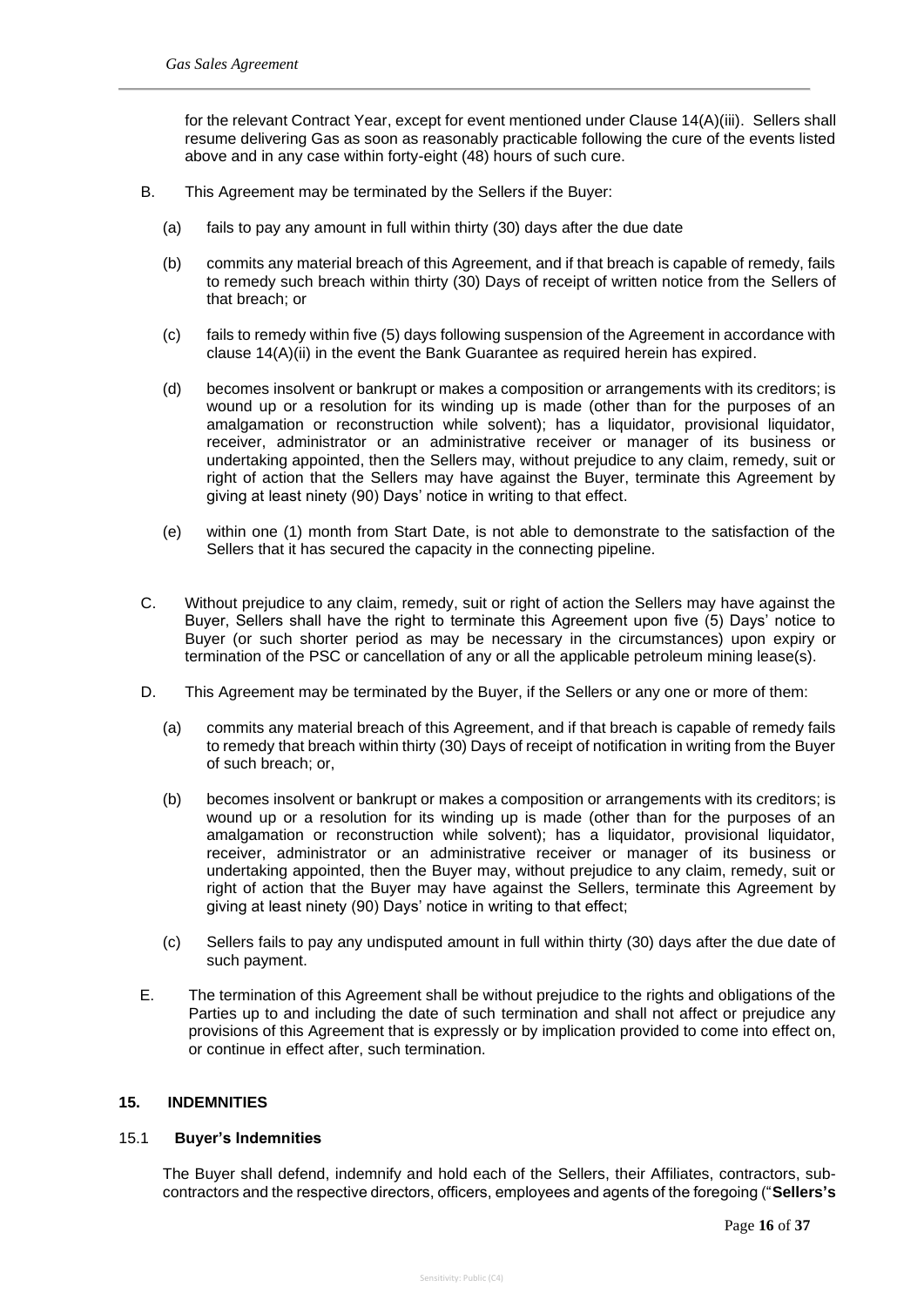**Personnel**") harmless from and against any and all costs (including legal costs), losses, damages, expenses, demand, claims, actions or suits that they may suffer or incur that relate to the loss, damage or destruction of any of the Buyer's Facilities, or the injury to or death of any of the Buyer's Personnel arising out of or in connection with this Agreement.

#### 15.2 **Sellers's Indemnities**

The Sellers shall defend, indemnify and hold the Buyer, its Affiliates, contractors, sub-contractors and the directors, officers, employees and agents of the foregoing ("**Buyer's Personnel**") harmless from and against any and all costs (including legal costs), losses, damages, expenses, demand, claims, actions or suits that they may suffer or incur that relate to the loss, damage or destruction of any of the Sellers' Facilities or the injury to or death of any of the Sellers' Personnel arising out of or in connection with this Agreement.

## **16. LIMITATION OF LIABILITIES**

#### 16.1 **Consequential Loss**

Notwithstanding anything contained in this Agreement, neither Party shall be liable to the other Party for any indirect, special, consequential, punitive, and/or exemplary damages or losses arising from any act or omission by that Party relating to this Agreement and each Party (the "**Indemnifying Party**") shall defend, indemnify and hold the other Party (the "**Indemnified Party**") harmless in respect of any and all such indirect, special, consequential, punitive, and/or exemplary damages or losses suffered or incurred by the Indemnifying Party (provided that nothing in this Clause 16 shall relieve any Party from any express obligation under this Agreement to make any payment to another).

#### 16.2 **Mitigation of Losses**

Each Party shall use reasonable endeavours to mitigate or avoid any loss or damage caused by the failure of the other Party to meet its obligations under this Agreement, whether or not such failure is the result of the existence of a Force Majeure event.

#### 16.3 **Application of Indemnities**

All indemnities given pursuant to this Agreement shall apply irrespective of the cause and notwithstanding the negligence or breach of duty (statutory or otherwise) of the Party seeking the indemnity or any other person.

## **17. FORCE MAJEURE**

- 17.1 In the event of any Party being rendered unable by Force Majeure to perform any obligations required to be performed by them under this Agreement, the relative obligation of the Party affected by such Force Majeure shall be suspended over the period during which such cause lasts, except for the payment of monies due under this Agreement.
- 17.2 For the purpose of this Agreement, **"**Force Majeure**"** shall mean any event or circumstance, the occurrence of which is beyond the reasonable control of a Party claiming such a Force Majeure and which directly results in such Party being unable to perform one or more of its obligations under this Agreement, which inability could not have been prevented or overcome by such Party by exercising reasonable foresight, planning and implementation. For the purposes of this Agreement and to the extent that they satisfy the requirements set out in the preceding sentence and subject to the proviso to this definition, Force Majeure shall be limited only to the following events and circumstances:
	- (a) Acts of God such as a flood, an atmospheric disturbance, a cyclone, lightning, a storm, a hurricane, a tornado, an earthquake, a landslide, a washout, soil erosion, subsidence, a fire within the Sellers' or the Buyer's Facilities (as the case may be), explosion, war, embargo, civil or military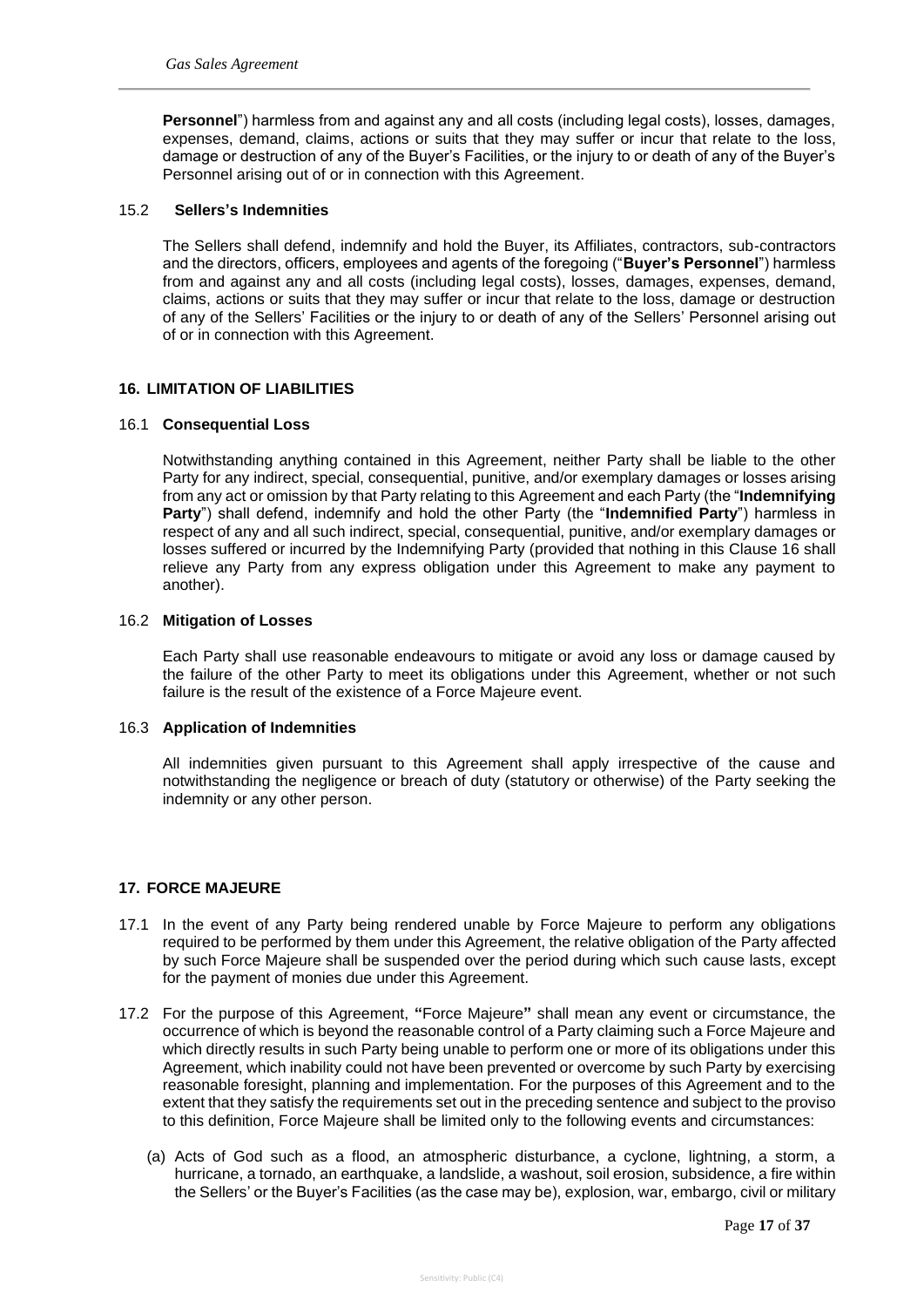disturbances which results in the operations located in the Sellers' or the Buyer's Facilities (as the case may be) coming to a complete standstill;

- (b) an epidemic, plague or quarantine officially declared by a Governmental Authority which results in the operations located in the Sellers' or the Buyer's Facilities (as the case may be) coming to a complete standstill;
- (c) war (whether declared or not), riot, civil war, insurrection, acts of public enemies or civil disturbance, sabotage, riots, terrorism, revolution, revolt, rebellion or insurrection, exercise of military power;
- (d) radioactive contamination, or ionizing radiation;
- (e) any act, order, instruction or rules of the Government of India, which directly affects the ability of performance of the Agreement by either Party, including any act, order, instruction or rules of the Government of India, that even after exercising reasonable foresight and continuous efforts to mitigate by a relevant Party, affects the ability of the Sellers or Buyer to perform its obligations under this Agreement.
- (f) any events of unrest, disputes and strikes by the Buyer's or Sellers' workmen or other labour working at the Buyer's Facilities or Sellers Facilities;
- (g) loss or breakage of, freezing or bursting of or serious accidental damage to, or inoperability of the Sellers' Facilities or Buyer's Facilities resulting in partial or complete shutdown of the affected Party; and
- (h) unforeseen depletion or loss of reservoir or deliverability or any other unforeseen geological complexities resulting into loss of Gas production or other similar causes beyond its reasonable control (which could not have been prevented or overcome by such Party by exercising reasonable foresight, planning and implementation).
- 17.3 Provided that the following events and circumstances, without any limitation, shall not constitute Force Majeure:
	- (a) any event or circumstance, which comprises or results from any Wilful Misconduct or gross negligence of the affected Party or any act or omission by the affected Party, which could have been prevented or overcome by the exercise of diligence by the Party claiming Force Majeure;
	- (b) changes in market conditions, including changes that directly or indirectly affect the demand for or price of Gas or any other commodity or goods produced or loss of customers or loss of market share; any event or circumstance, which makes the performance of this Agreement uneconomic or commercially impracticable or the financial hardship or the inability of a Party to make a profit or receive a satisfactory rate of return from its operations;
	- (c) the inability or the failure of the Party claiming Force Majeure to make payment of any money when due in accordance with this Agreement or the inability or the failure of the Party claiming Force Majeure to raise any financing required in connection with the performance of such Party's covenants or obligations set out in this Agreement;
	- (d) the inability or the failure of the Buyer to offtake Gas under this Agreement due to the inability or the failure of the Buyer's transporter to take and accept delivery of Gas at the Delivery Point due to any reasons whatsoever including but not limited to reasons related to specification or composition of Sales Gas;
- 17.4 Where a Party is claiming suspension of its obligations on account of Force Majeure, it shall promptly and in any case no later than (seventy-two) 72 hours after becoming aware of the occurrence of the Force Majeure event, notify the other Parties in writing giving full particulars of the Force Majeure event, the estimated duration thereof, the obligations affected and the reasons for its suspension.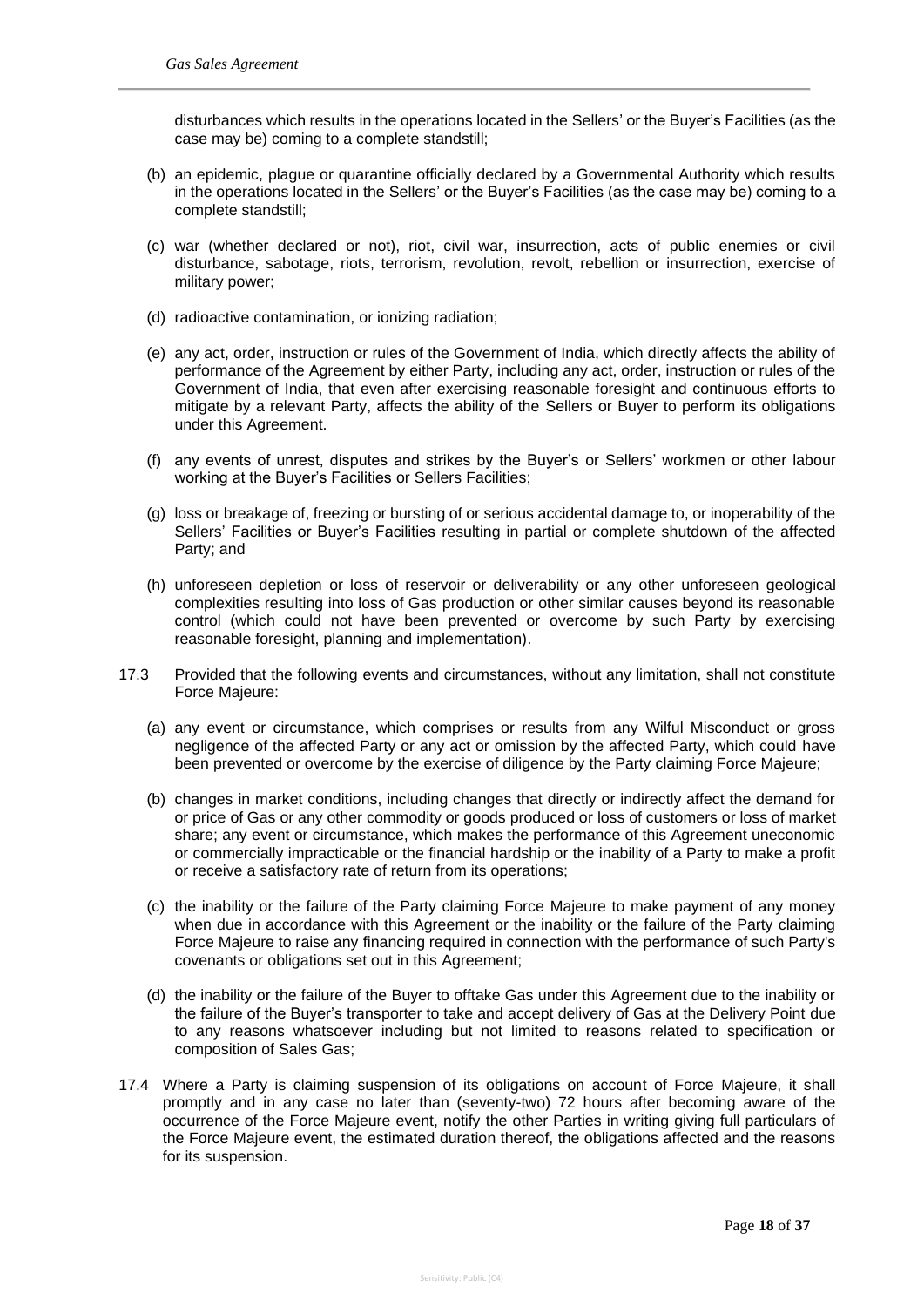- 17.5 Provided that Party affected by Force Majeure has complied and continues to comply with the obligation of this Clause 17, and subject to the further provisions of this Agreement, the obligations of the Parties under this Agreement due to the extent performance thereof is prevented or impeded by the event of Force Majeure shall be suspended and the Parties shall not be liable for the nonperformance thereof for the duration of the period of Force Majeure. The term of this Agreement shall not be extended due to an event of Force Majeure.
- 17.6 Notwithstanding anything in this Clause 17, if an event of Force Majeure occurs, and continues for a period in excess of thirty (30) consecutive Days, and the effect of such event is to reduce the ability of the Sellers to deliver Gas or the Buyer to offtake Gas, then the Parties shall meet and discuss the future course of action to mitigate the effects of the Force Majeure event. In case the Force Majeure continues for a consecutive period of more than one hundred and twenty (120) Days, the Party not relying on the Force Majeure event, except in case of a Force Majeure event mentioned under Clause 17.2.(e), wherein either party, may terminate this Agreement by giving not less than thirty (30) Days' prior written notice to the other following the conclusion of discussions
- 17.7 The Party asserting the claim of Force Majeure shall have the burden of proving that the circumstances constitute valid grounds of Force Majeure under this Clause and that such Party has exercised reasonable diligence and efforts to remedy the cause of any alleged Force Majeure.
- 17.8 Notwithstanding anything to the contrary in this Clause 17, if, at any time during the Term of this Agreement, the Buyer or Sellers is a Government Owned Party, then Buyer or Sellers may not claim an event of Force Majeure for any action or inaction of a Governmental Authority that prevents Buyer or Sellers from complying with any obligation under this Agreement unless such action or inaction applies equally to all public and private entities doing business in India and was not undertaken by the Governmental Authority to benefit Buyer or Sellers.

## **18. GOVERNING LAW AND DISPUTE RESOLUTION**

- 18.1 Save in respect of any dispute on matters, which are to be referred to expert determination with respect to technical matters only or in respect of any dispute on matters which the Parties otherwise agree shall be referred to expert for determination. Any dispute, controversy, difference or claim arising out of or relating to this Agreement or the breach, termination or validity scope thereof, whether in contract, tort, statutory or otherwise ("**Dispute**") shall at the first instance be mutually settled between the Parties within a period of 45 (forty-five) days after giving notice by one Party to the other Party that such Dispute has arisen. In the event of failure of a settlement of any such Dispute, the Dispute shall be referred to and finally resolved by arbitration under the Arbitration and Conciliation Act, 1996 (the "Act") in force at the time such arbitration is commenced. Notwithstanding the provisions of the Act, the procedure for appointment of arbitrator shall be as follows:
	- a) If a Dispute is to be settled by arbitration pursuant to clause 18.1, then an arbitral tribunal (the "**Tribunal**") shall be established in accordance with the provisions of this clause 18.1.a). The number of arbitrators shall be 3 (three). Each Party shall nominate an arbitrator within 30 (thirty) days of the date of a request for arbitration, and the two nominated arbitrators shall within 30 (thirty) days of the date of the nomination of the second arbitrator jointly nominate a third arbitrator to act as Presiding Arbitrator of the Tribunal.
	- b) If an arbitrator is not nominated within the time limits set out in clause 18.1.a), then either Party may seek that such an arbitrator appointed in accordance with the provisions of the Act.
- 18.2 Conduct of Arbitration
	- a) The seat of the arbitration shall be at New Delhi, India.
	- b) The language to be used in the arbitral proceedings shall be English.
- 18.3 Arbitration Award
	- a) The award rendered in any arbitration commenced under this Agreement shall be final and binding on the Parties.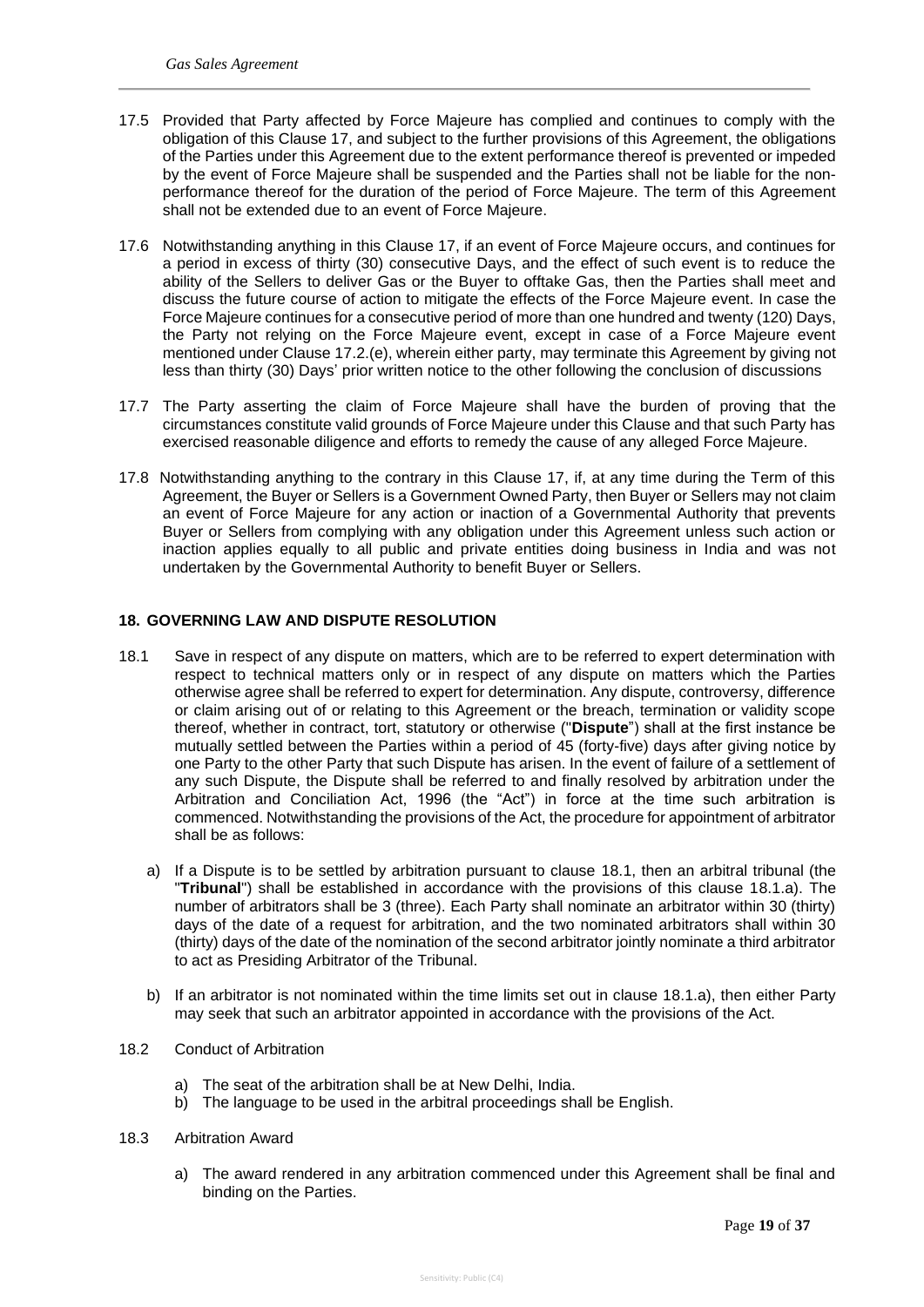#### 18.4 Governing Laws

a) This Agreement shall be governed by and construed in accordance with laws of India. Subject to Clause 18, where reference to courts are allowed under the Arbitration and Conciliation Act, 1996, courts of New Delhi shall have exclusive jurisdiction.

## **19. CONFIDENTIALITY**

- 19.1 Each Party shall, and shall cause its Affiliates and its and their respective directors, officers, employees, and agents to:
	- (a) keep all information provided in connection with this Agreement strictly confidential; and
	- (b) not, subject to Clause 19.2, disclose or permit the disclosure of such confidential information or any part of it to a third party.
- 19.2 A Party may disclose confidential information, or a part of it, in the following circumstances:
	- (a) with the prior written consent of the other Parties;
	- (b) where the confidential information is, at the time of its disclosure, in the public domain except through a breach of this Agreement or otherwise through the fault of any Party or its directors, Affiliates, employees or agents, as evidenced by printed publication or otherwise;
	- (c) where the confidential information or the Agreement is to be shared with Central or State Government or to Buyer's End Consumer;
	- (d) after its disclosure becomes part of the public domain by publication or otherwise except through a breach of this Agreement or otherwise through the fault of any Party or its directors, Affiliates, employees or agents;
	- (e) where the confidential information is required to be produced by law or by the order of, or under any contractual relationship with, any Government, State Government or governmental agency or any court or judicial authority of competent jurisdiction or the rules of the stock exchanges on which the shares and other securities of a Party or its Affiliates are listed or of the rules and/or regulations of listing authorities governing the listing of shares or other securities on such stock exchanges and the company whose shares are so listed;
	- (f) where the confidential information is obtained by a Party from a third party who is lawfully in possession of such confidential information and is not subject to any contractual or fiduciary relationship which would preclude its disclosure;
	- (g) where required by a bank or other financial institution (and its employees, agents and consultants) that is providing finance to the Party wishing to disclose such confidential information in whole or part on the security of a charge or other encumbrance or other such disclosing Party's interest in this Agreement, or its interest in the PSC and/or the OA, as the case may be, provided, that the bank or financial institution has entered into a written agreement with the disclosing Party agreeing to keep such information disclosed to it as confidential;
	- (h) to consultants of the disclosing Party, provided, that the consultant has entered into a written agreement with the disclosing Party agreeing to keep such information disclosed to it confidential; and
	- (i) to potential assignees of a Party's interest in this Agreement, its interest in the PSC or its interest in the OA, provided, that such potential assignee has entered into a written agreement with the disclosing Party agreeing to keep such information disclosed to it confidential.
- 19.3 The provisions of this Clause 19 shall supersede any existing confidentiality agreements between the Parties in respect of the subject of this Agreement and shall survive for a period of three (3) years after the termination of this Agreement.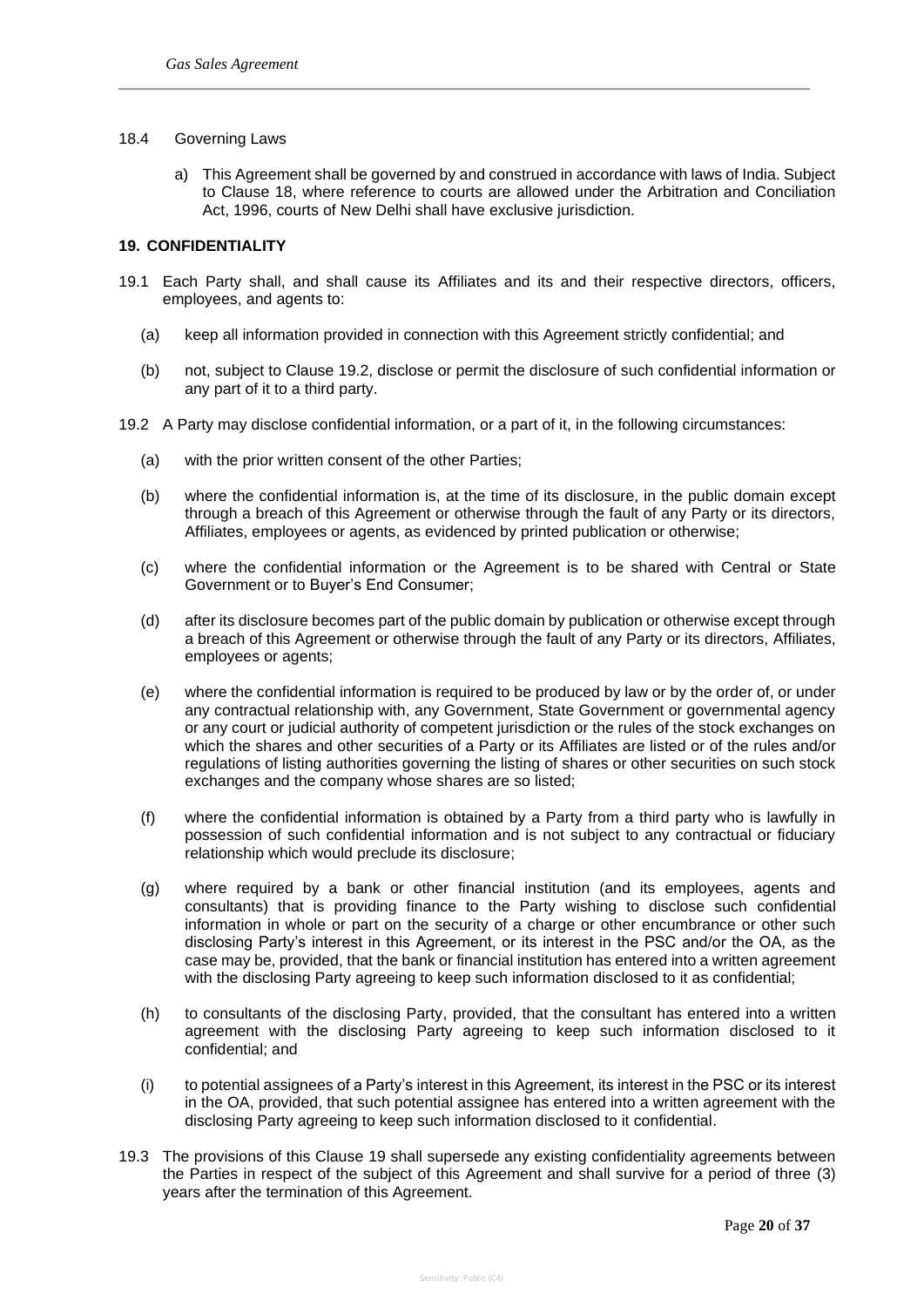19.4 Notwithstanding anything contained in this Clause 19, a Party may issue public releases or make public announcements concerning the supply and offtake of Sales Gas contemplated hereby.

#### **20. NOTICES**

20.1 Any notice or other communication required or given under this Agreement shall be in the English language and delivered in writing by hand, courier, registered mail, registered airmail, electronicemail or fax, addressed as follows:

## **TO THE BUYER:**

| Kind Attention: |  |  |  |  |  |  |  |  |  |  |  |  |  |  |  |  |  |  |  |  |  |  |  |  |  |  |  |  |  |  |  |  |  |  |  |  |
|-----------------|--|--|--|--|--|--|--|--|--|--|--|--|--|--|--|--|--|--|--|--|--|--|--|--|--|--|--|--|--|--|--|--|--|--|--|--|

#### **TO THE SELLERS:**

Head Gas Marketing **VEDANTA LTD.** ASF Tower A 362-363, Jwala Mill Rd, Phase IV, Udyog Vihar, Sector 18, Gurugram – 122016. Email : suneet.choraria@cairnindia.com Attention: Mr Suneet Choraria

#### **For quality and operational matters**

Head RJ Gas Asset VEDANTA LTD. ASF Tower A 362-363, Jwala Mill Rd, Phase IV, Udyog Vihar, Sector 18, Gurugram – 122016. Email: vinayak@cairnindia.com Attention: Mr. Vinayak

Copy to: suneet.choraria@cairnindia.com

- 20.2 Any notice or communication to be given by the Buyer or by the Sellers under this Agreement may shall be given and received by the Buyer to the Sellers' Representative Vedanta or by the Vedanta Sellers' Representative to the Buyer, as the case may be which shall be deemed to be a sufficient notice given or received by each Seller. The Seller's Representative shall duly notify the other Sellers of all such notice(s) and/or communication(s) made in pursuance of this Agreement."
- 20.3 Any Party may change its address or addresses or representative or fax number for the purpose of receiving notices shall intimate of the change to the each of the other Parties.

#### **21. MISCELLANEOUS**

#### 21.1 **No Assignment**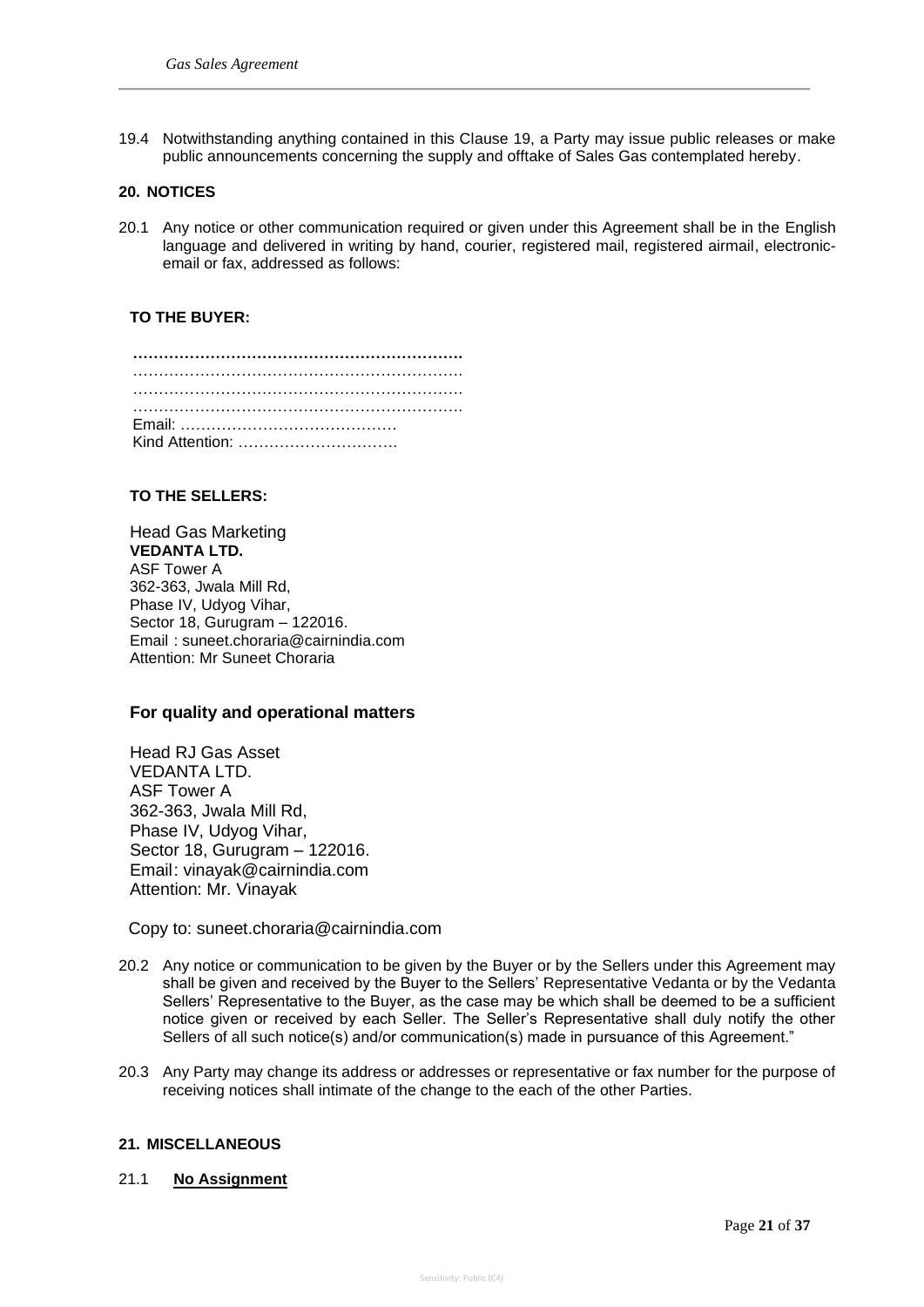Neither this Agreement nor any of the rights and / or obligations of either Party hereunder may be assigned or transferred without the other Party's prior written consent, except for assignment by a Party of its rights and / or obligations to an Affiliate for which prior written information shall be given to the other Party. For avoidance of doubt, assignment by a Party of its rights and / or obligations to an Affiliate shall be done only after informing the other Party in writing but do not require consent of the other Party and in case of such assignment the obligation of the Assigner shall continue. This Agreement will be binding upon and inure to the benefit of the Parties and their respective successors and assigns.

## 21.2 **Construction**

This Agreement may be amended only by written agreement of the Parties, which is signed by authorized representative of both the Buyer and the Sellers. Should any provision of this Agreement be held invalid or unenforceable, such invalidity will not invalidate the whole of this Agreement, but rather that invalid provision will be amended to achieve as nearly as possible the same economic effect as the original provision and the remainder of this Agreement will remain in full force. Waiver by either Party of the breach of any provision of this Agreement by the other Party will not operate or be construed as a waiver of any subsequent, similar, or other breach by the breaching Party. In any interpretation of this Agreement, an ambiguity shall not be resolved by interpreting the Agreement against the drafter. The language of this Agreement shall be interpreted according to the true interpretation of the relevant clause and fair meaning of such provisions and not for or against either Party.

#### 21.3 **No Joint Venture**

Nothing in this Agreement will be construed to create a partnership, joint venture, principal-agent or employer-employee relationship between the Buyer and the Sellers.

#### 21.4 **No Third-Party Beneficiary**

Save as expressly provided herein, this Agreement is made and entered into for the sole protection and benefit of the Parties to this Agreement and is not intended to convey any rights or benefits to any third party, nor will this Agreement be interpreted to convey any rights or benefits to any person except the Parties to this Agreement.

#### 21.5 **Entire Agreement**

This Agreement, together with the Annexures hereto, (i) embodies the final, complete and exclusive understanding between the Parties with respect to its subject matter; (ii) replaces and supersedes all previous oral or written agreements, understandings or arrangements between the Parties; (iii) may be signed in counterparts, each of which will be an original and all of which will constitute one and the same document; and (iv) may only be amended in a writing signed by an authorized officer of both Buyer and the Sellers hereto.

## 21.6 **Further Assurances**

Each of the Parties will from time to time, at the request of the other Party and without further consideration, execute and deliver other documents and take such actions as the other Party may reasonably request to consummate more effectively the supply and offtake of Sales Gas under this Agreement.

#### 21.7 **Compliance with Laws**

This Agreement and the performance of this Agreement is subject to all present and future applicable laws, rules, orders, statutes, and regulations of governmental authorities having jurisdiction over the Parties. Both Parties will comply with all applicable laws, rules, orders, statutes, and regulations. Both Parties confirm that they have complied all present laws, rules, orders, statues, and regulations of governmental authorities having jurisdiction over the Parties.

Parties agree that in the performance of its obligation, both Parties will comply with all applicable laws, decrees and regulations of India and its states as applicable which inter alia includes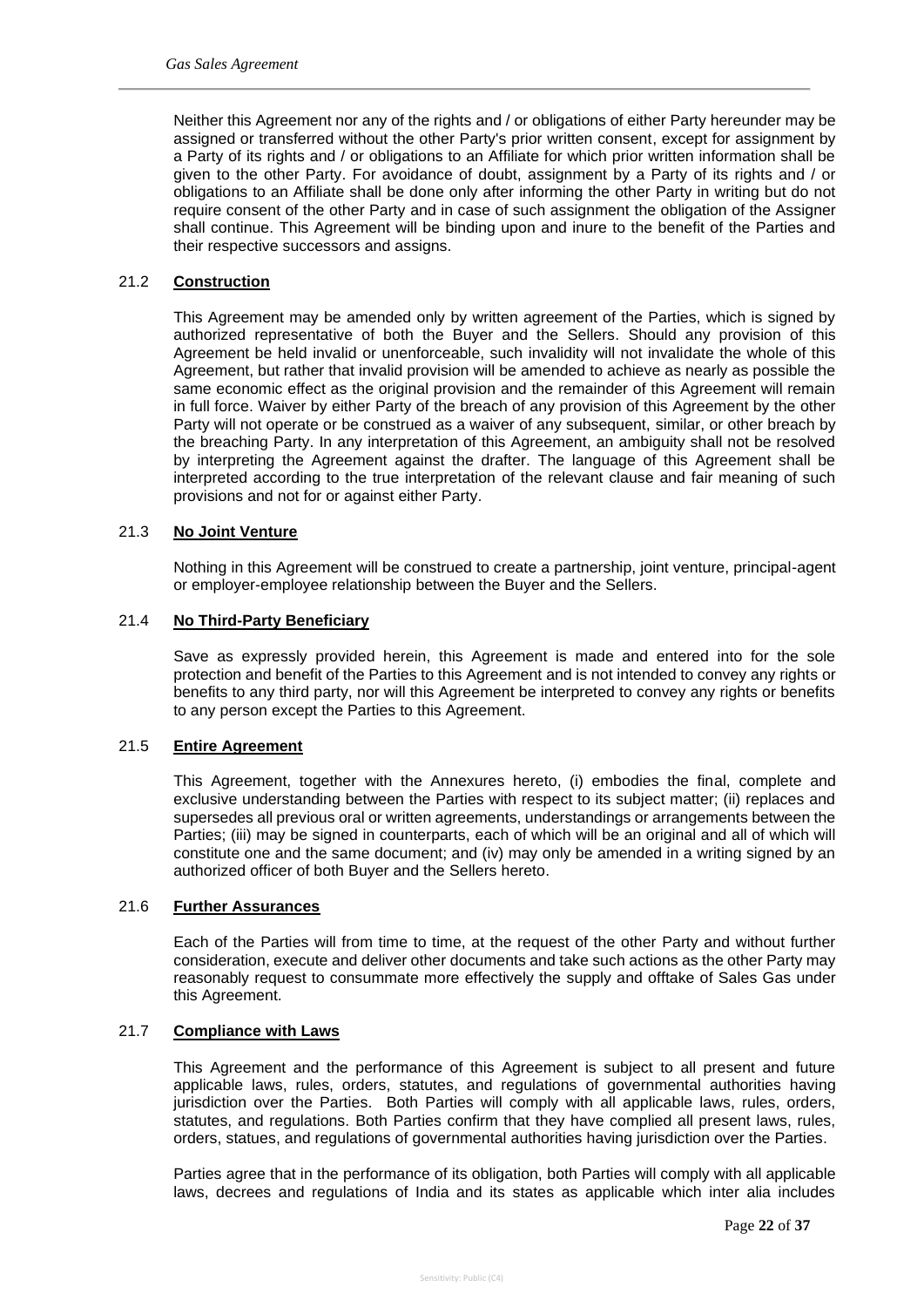measures for prevention of corrupt practices, unfair means and illegal activities including compliance of all applicable anti-bribery and anti-corruption laws and regulations of India, Foreign Corrupt Practices Act, 1977 of USA, and UK Bribery Act, 2010.

IN WITNESS whereof the Parties have duly signed this Agreement:

SIGNED for and on behalf of **……………………………………………..** \_\_\_\_\_\_\_\_\_\_\_\_\_\_\_\_\_ \_\_\_\_\_\_\_\_\_\_\_\_\_\_\_\_ Name:<br>
Designation:<br>
Designation:<br>
Name: Designation: Signed for and on behalf of **Vedanta Limited, ONGC and CEHL** \_\_\_\_\_\_\_\_\_\_\_\_\_\_\_\_\_ \_\_\_\_\_\_\_\_\_\_\_\_\_\_\_\_ Name: Signature of Witness

Designation: Name: Name: Name: Name: Name: Name: Name: Name: Name: Name: Name: Name: Name: Name: Name: Name: Name: Name: Name: Name: Name: Name: Name: Name: Name: Name: Name: Name: Name: Name: Name: Name: Name: Name: Name: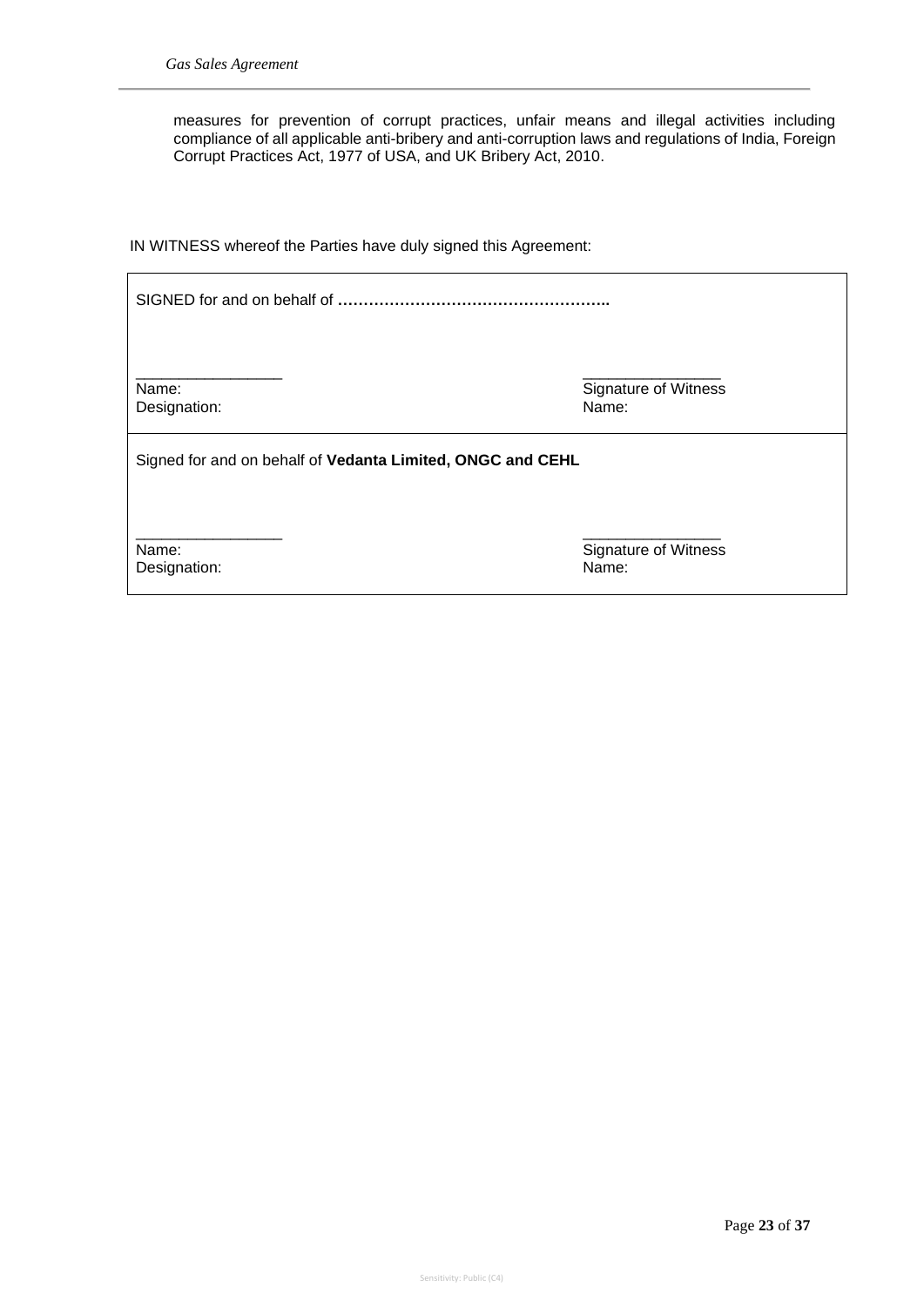# **ANNEXURE-1: DETAILS OF RJ-ON-90/1 BLOCK CONNECTIVITY**

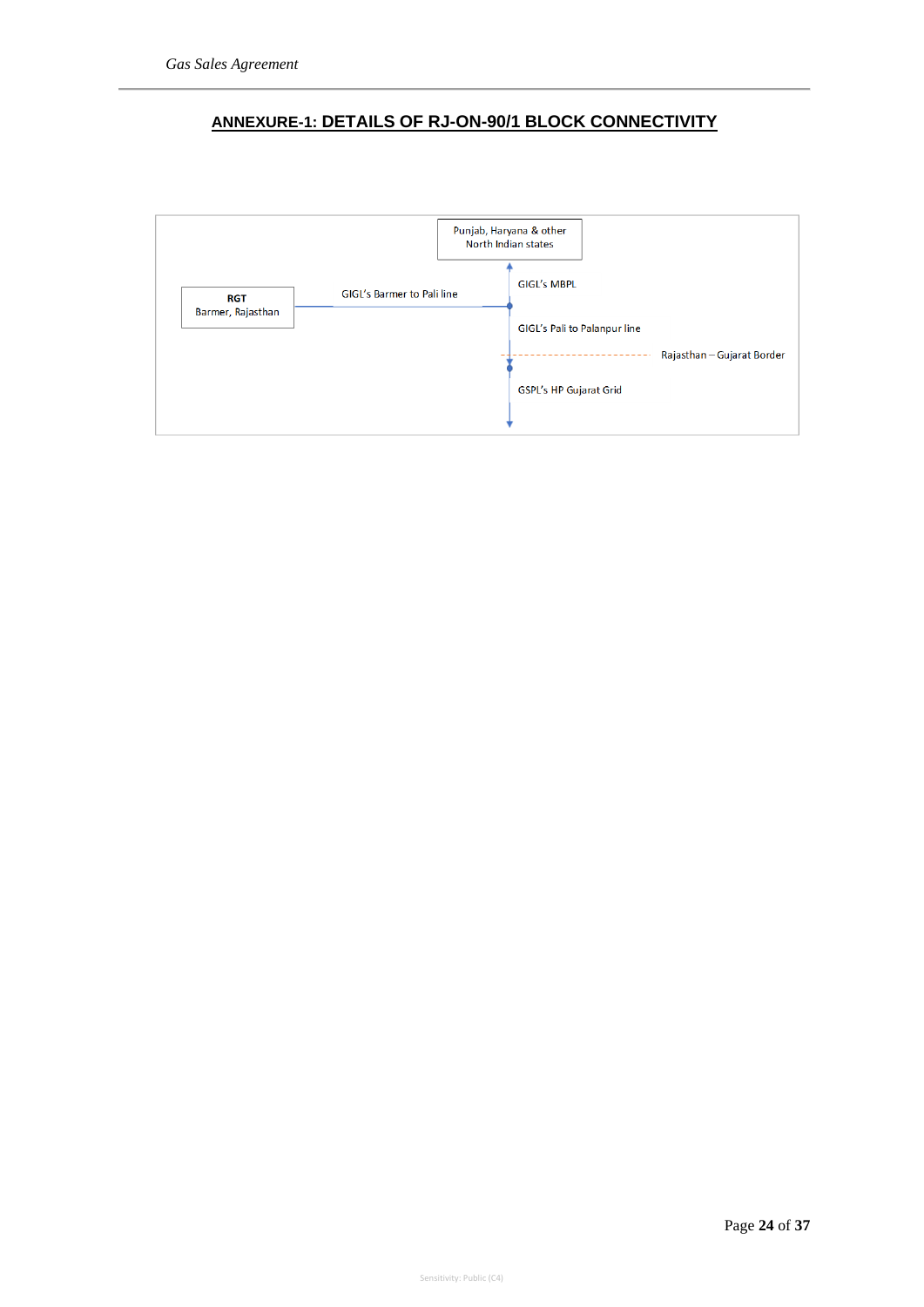# **ANNEXURE – 2: AWARDED SALES GAS VOLUME**

| Duration                                | Awarded Sales Gas Volume * |
|-----------------------------------------|----------------------------|
| Start Date to 31 <sup>st</sup> May 2023 | <b>MMSCMD</b><br>.         |

# **(\*) Note**

1. The above volume will be filled-in as per the allocation criteria of the E-auction.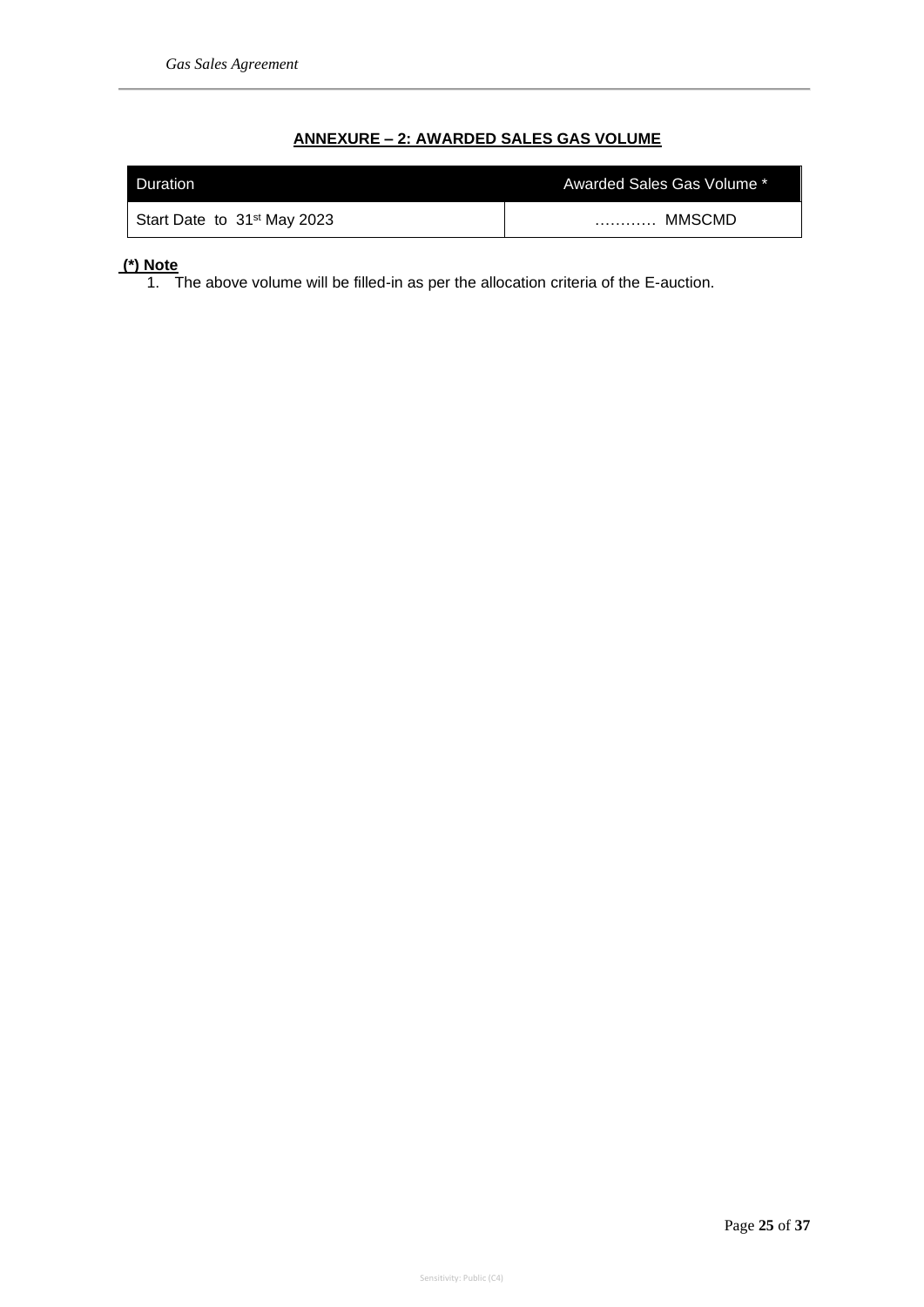# **ANNEXURE - 3: GAS SPECIFICATION**

The Gas shall have the following limits of composition at the delivery point:

| <b>Parameters</b>                           | Limit    |
|---------------------------------------------|----------|
| Hydrocarbon dew pt (Degree Celsius, max.) * | 0        |
| Water dew pt. (Degree Celsius, max) *       | $\Omega$ |
| Hydrogen Sulphide (ppm by wt. max.)         | 5        |
| Total Sulphur (ppm by wt. max.)             | 10       |
| Carbon dioxide (mole % max.)                | 6        |
| Total inerts (mole %)                       | 8        |
| Temperature (Degree Celsius, max.)          | 55       |
| Oxygen (% mole vol. max.)                   | 0.2      |

\* At the pipeline operating pressure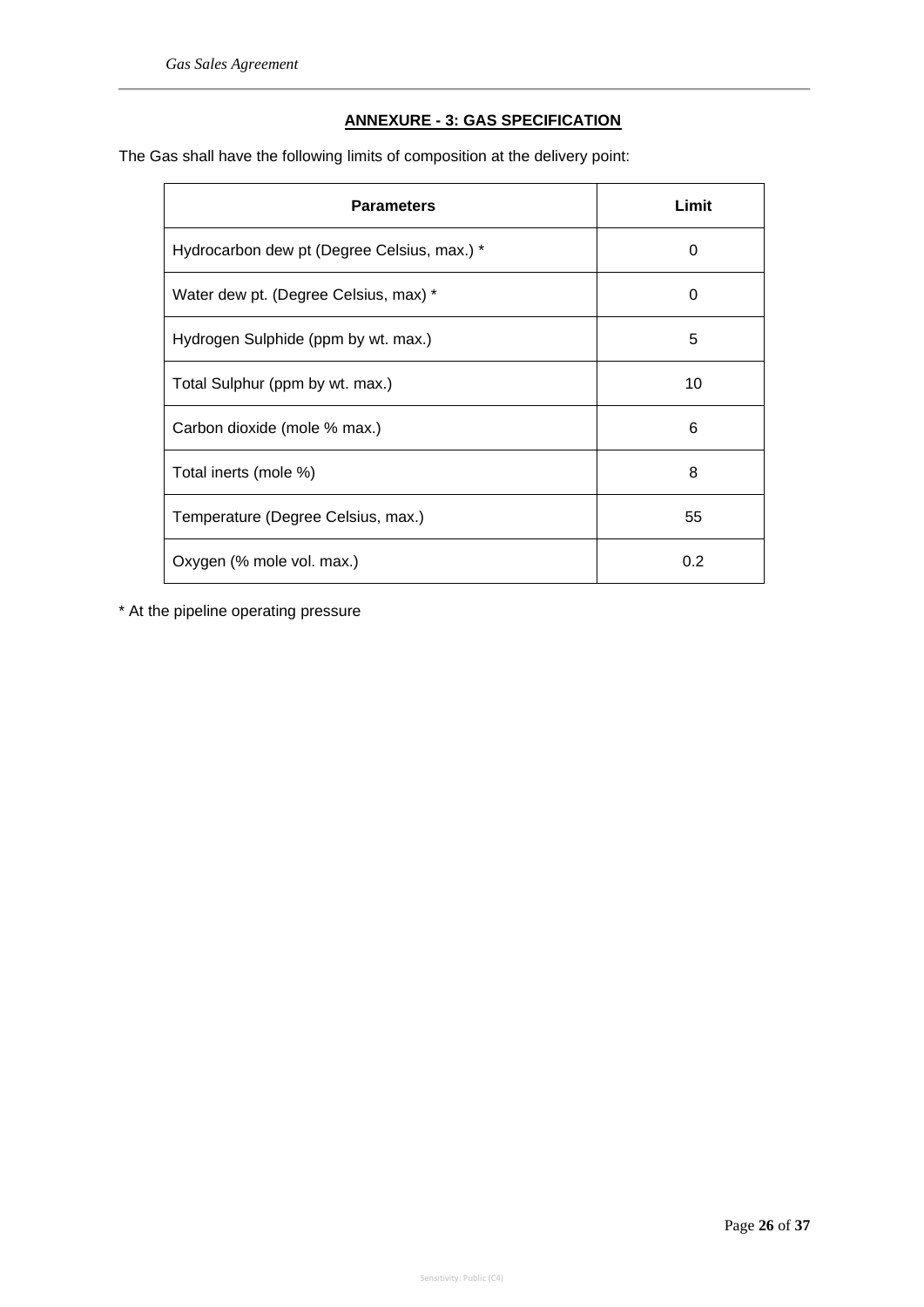## **ANNEXURE – 4: ACCURACY OF MEASUREMENT EQUIPMENT**

- 1. The Sales Gas linked measurement (quantity/ quality) is based on following standards
	- A. Gas Chromatograph
		- i. ISO 6976
	- B. Metering Skid
		- a. AGA 9 Meter Run
	- C. Verification System
		- a. AGA 10 Speed of Sound
	- D. Gas density and Compressibility
		- a. AGA 8
- 2. System Performance
	- A. Volume: The metering system uncertainty shall be better +/- 0.5% of Volume basis Sales Gas Composition and +/- 0.7% for Energy & Net Heating Value.
	- B. The system uncertainty shall be better +/- 0.7 % of Energy Basis based on usage of Gas Calibration Standard.
	- C. Component Performance Specification: GUSM (after wet calibration): Absolute accuracy is +/-0.15% *(Including Pigsar gas calibration uncertainty)*
		- GC repeatability: ± 0.5% of BTU
		- PT: +/-0.075% Span
		- $TT: +/-0.5$  Deg C
		- TE: +/-0.5 Deg C
- 3. Calibration Gas as per metering vendor approved design basis:

| <b>Component</b>      | Cal Gas in mole% | Cal Gas accuracy |
|-----------------------|------------------|------------------|
| Methane               | 84.350           | 0.02 abs         |
| Ethane                | 10.850           | 1 % relative     |
| Propane               | 2.810            | 1 % relative     |
| i- Butane             | 1.030            | 1 % relative     |
| n-Butane              | 0.580            | 1 % relative     |
| i- Pentane            | 0.190            | 1 % relative     |
| n-Pentane             | 0.120            | 1 % relative     |
| n-Hexane              | 0.040            | 1 % relative     |
| n-Heptane             | 0.010            | 1 % relative     |
| <b>Carbon Dioxide</b> | 0.010            | 1 % relative     |
| Nitrogen              | 0.010            | 1 % relative     |
| <b>TOTAL</b>          | 100.00           |                  |

GC Repeatability and Cal Gas Accuracy, and tolerance should be as per ASTM D1945

4. Verification

The metering skid is designed as per AGA 9 2007, the GC is designed as per ISO-6976. The verification routine shall be based on comparison of AGA 9 meter run measured speed of sound with calculated speed of sound using AGA 10 equations in the accounting flow computer using the GC determined Gas composition and operating pressure and temperature.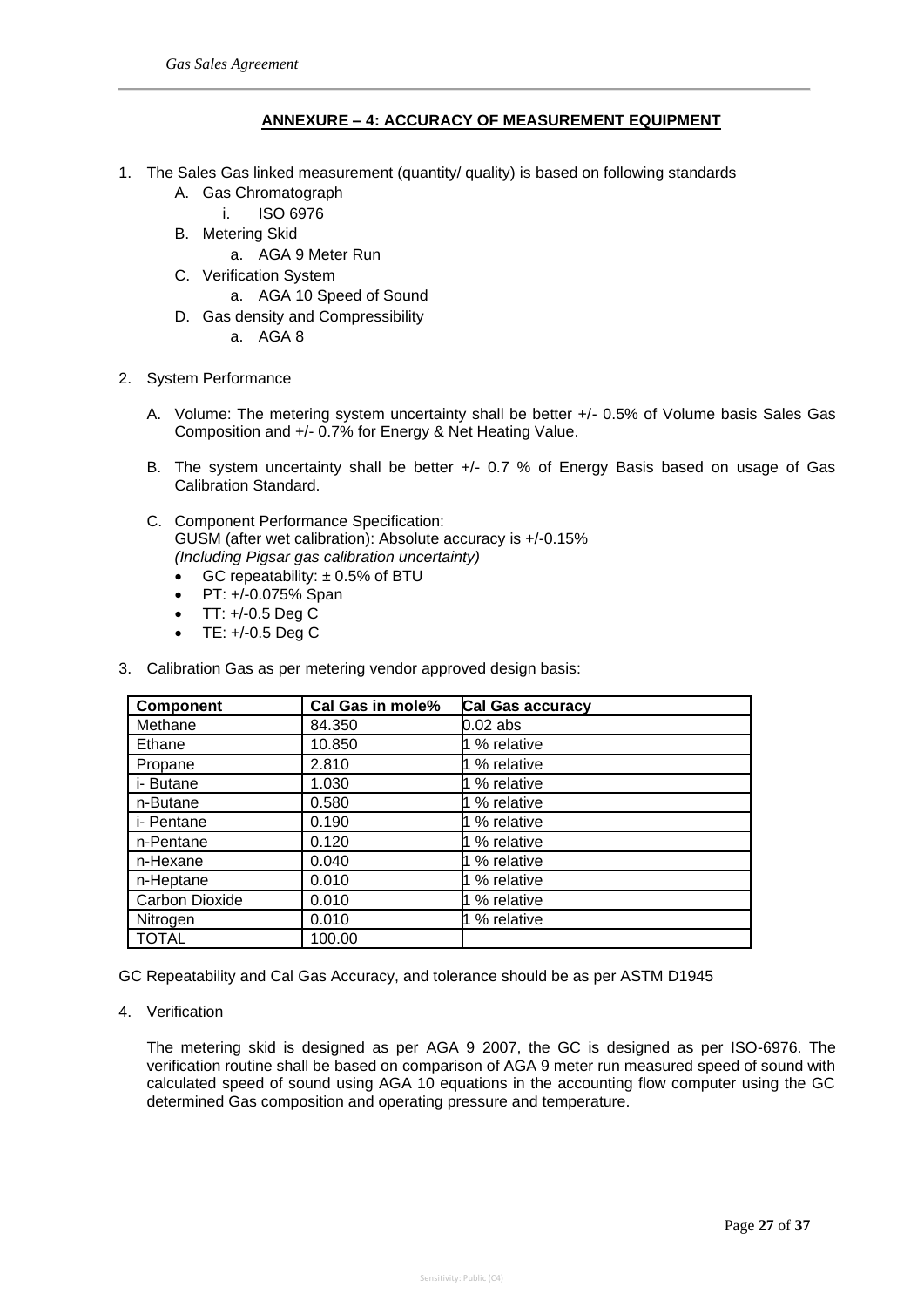# **ANNEXURE – 5: TICKET FORMAT**

|                   |                                                 |                                       | RJ-ON-90/1, Barmer, Rajasthan       |                                                          |                             |  |
|-------------------|-------------------------------------------------|---------------------------------------|-------------------------------------|----------------------------------------------------------|-----------------------------|--|
| [Buyer Name]      |                                                 |                                       | Name of The Field                   |                                                          | Block RJ-ON/90-1            |  |
|                   |                                                 |                                       | Name of the Seller's Representative |                                                          | <b>CAIRN INDIA LTD</b>      |  |
| [Buyer Address]   |                                                 |                                       | <b>Plant Address</b>                |                                                          | Raageshwari Gas Terminal    |  |
|                   |                                                 |                                       |                                     |                                                          | Barmer (Rajasthan) - 344301 |  |
|                   |                                                 |                                       | <b>Gas Ticket Prepared on</b>       |                                                          |                             |  |
|                   |                                                 |                                       |                                     |                                                          |                             |  |
| Subject:          | <b>Ticket - Sales Gas</b>                       |                                       |                                     |                                                          |                             |  |
| From: 0600 hrs of |                                                 | to 0600hrs of                         |                                     |                                                          |                             |  |
|                   | Sales Gas Delivered at Delivery Point (Scm) [A] | Net Heating Value* (kCal/ scm) [B]    |                                     | Net Energy Delivered (MMBTU)<br>$[C] = [A]$ $[B]/252000$ |                             |  |
|                   |                                                 |                                       |                                     | Gross Energy Delivered (MMBTU)                           |                             |  |
|                   |                                                 | Gross Heating Value* (kCal/ scm) [B1] |                                     | $[C1] = [A]$ * $[B1]$ / 252000                           |                             |  |
| <b>Remarks:</b>   |                                                 |                                       |                                     |                                                          |                             |  |
| Signature         |                                                 |                                       | Signature                           | [Buyer's Representative Signature]                       |                             |  |
| Name              |                                                 |                                       | Name                                | [Buyer's Representative Name]                            |                             |  |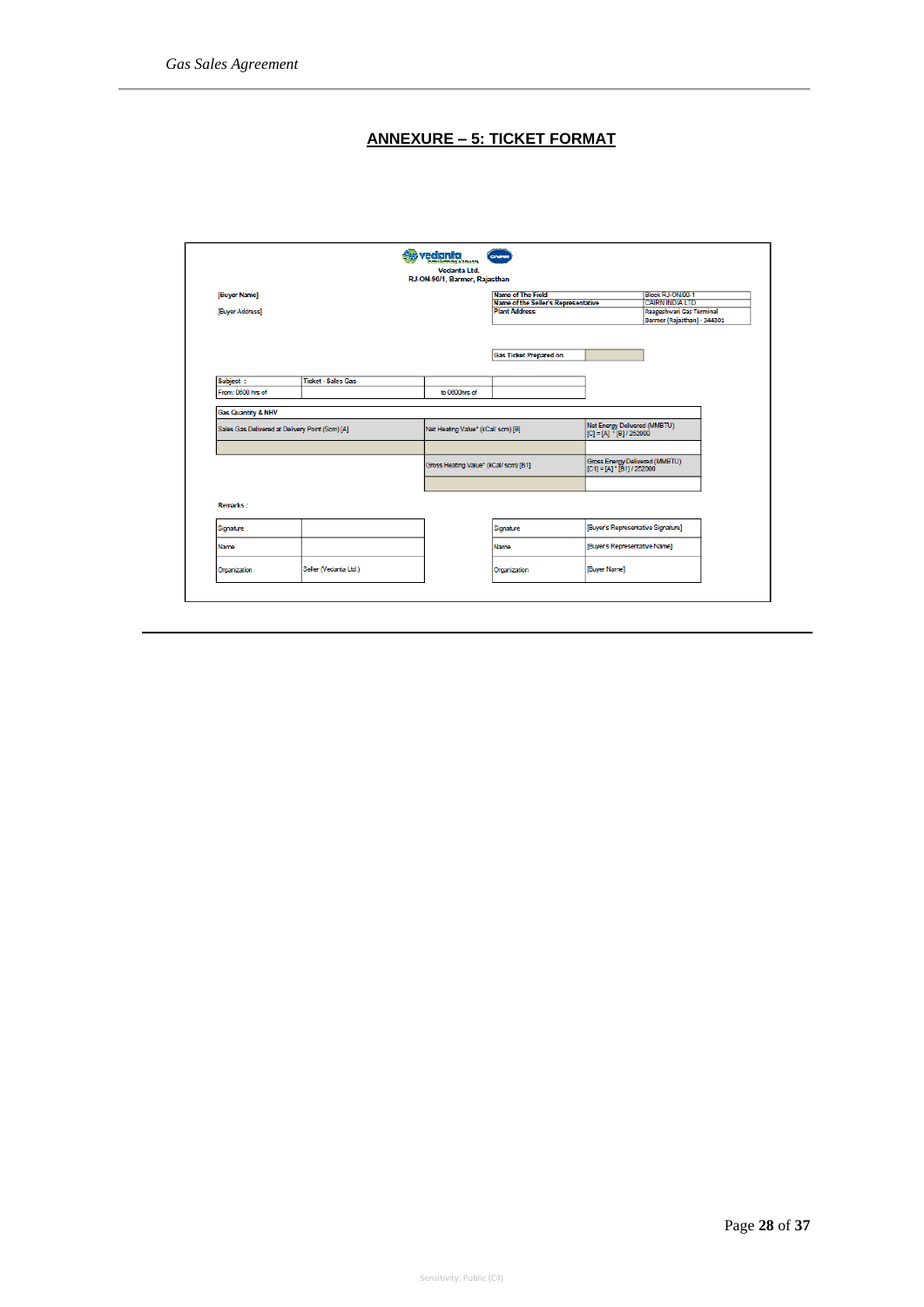## **ANNEXURE – 6A: VEDANTA BANK GUARANTEE FORMAT**

#### **BANK GUARANTEE**

No …………………………………………

To, **Vedanta Ltd.** ASF Tower A 362-363, Jwala Mill Rd, Phase IV, Udyog Vihar, Sector 18, Gurugram – 122016.

Kind attention: Head – Marketing and Sales

Sir,

- 1. In consideration of Vedanta Ltd., a body corporate established under the laws of the India, and having its registered office at 1<sup>st</sup> Floor, Wing "C", Unit No. 103, Corporate Avenue, Atul Projects, Chakala, Andheri (East), Mumbai – 400 093, India, and corporate office at ASF Tower A, 362-363, Jwala Mill Rd, Phase IV, Udyog Vihar, Sector 18, Gurugram – 122016 (hereinafter referred to as "Company", which expression shall, unless repugnant to the context or meaning thereof, include all its successors, administrators, executors and assigns) having entered into a Contract No. \_\_\_\_\_\_\_\_\_\_dated \_\_\_\_\_\_\_\_\_\_\_\_ (hereinafter called the "Contract" which expression shall include all the amendments thereto) with [insert the Contractor Name], a company incorporated and validly existing under the laws of India, having its registered office at [insert address of Contractor] (hereinafter referred to as the "Contractor", which expression shall, unless repugnant to the context or meaning thereof, include all its successors, administrators, executors and assigns) and the Contract having been formally signed by the Contractor and Company, one of the terms of the Contract requires that the Contractor furnishes to Company a bank guarantee for INR (in figures & words) along with submission of acceptance for execution of the Contract for guaranteeing the satisfactory performance by the Contractor under the Contract.
- 2. We, \_\_\_\_\_\_\_\_\_\_\_\_\_\_ \_\_\_\_\_\_\_\_\_\_\_, (Name of the bank) registered under the laws of \_, having head / registered office at (hereinafter referred to as the "Bank", which expression shall, unless repugnant to the context or meaning thereof, include all its successors, administrators, executors and assigns), do hereby guarantee and undertake to pay to the Company within twenty four (24) hours after receipt by the Bank of a demand complying with the requirements of this bank guarantee on first demand in writing  $\frac{1}{\sqrt{2\pi}}$  (in figures & words) without any demur, reservation, recourse, contest or protest and without any reference to the Contractor. Any such demand made by Company on the Bank by serving a written notice, shall be conclusive and binding, without any proof whatsoever, as regards to the amount due and payable, notwithstanding any dispute (s) pending before any court, tribunal, arbitrator or any other authority and / or any other matter or thing whatsoever, as Bank's liability under these presents being absolute and unequivocal. For the purposes of this Clause 2 "business day" means a day on which commercial banks are open for business in [mention city of the bank branch]. Bank hereby agree and acknowledge that this guarantee is irrevocable and continues to be enforceable until it is fully and finally discharged by Company in writing or [insert date] whichever is earlier. This bank guarantee shall not be determined, discharged or affected by the liquidation, winding up, dissolution or insolvency of the Contractor and shall remain valid, binding and operative against the Bank.
- 3. The Bank also agrees that Company at its option shall be entitled to enforce this bank guarantee against the Bank as a principal debtor, in the first instance, without proceeding against the Contractor and notwithstanding any security of other guarantee that Company may have in relation to the Contractor's liabilities.
- 4. The Bank further agrees that Company shall have the fullest liberty without the Bank's consent and without affecting in any manner the Bank's obligations hereunder to vary any of the terms and conditions of the Contract or to extend time of the Contract by the said Contractor and to enforce, or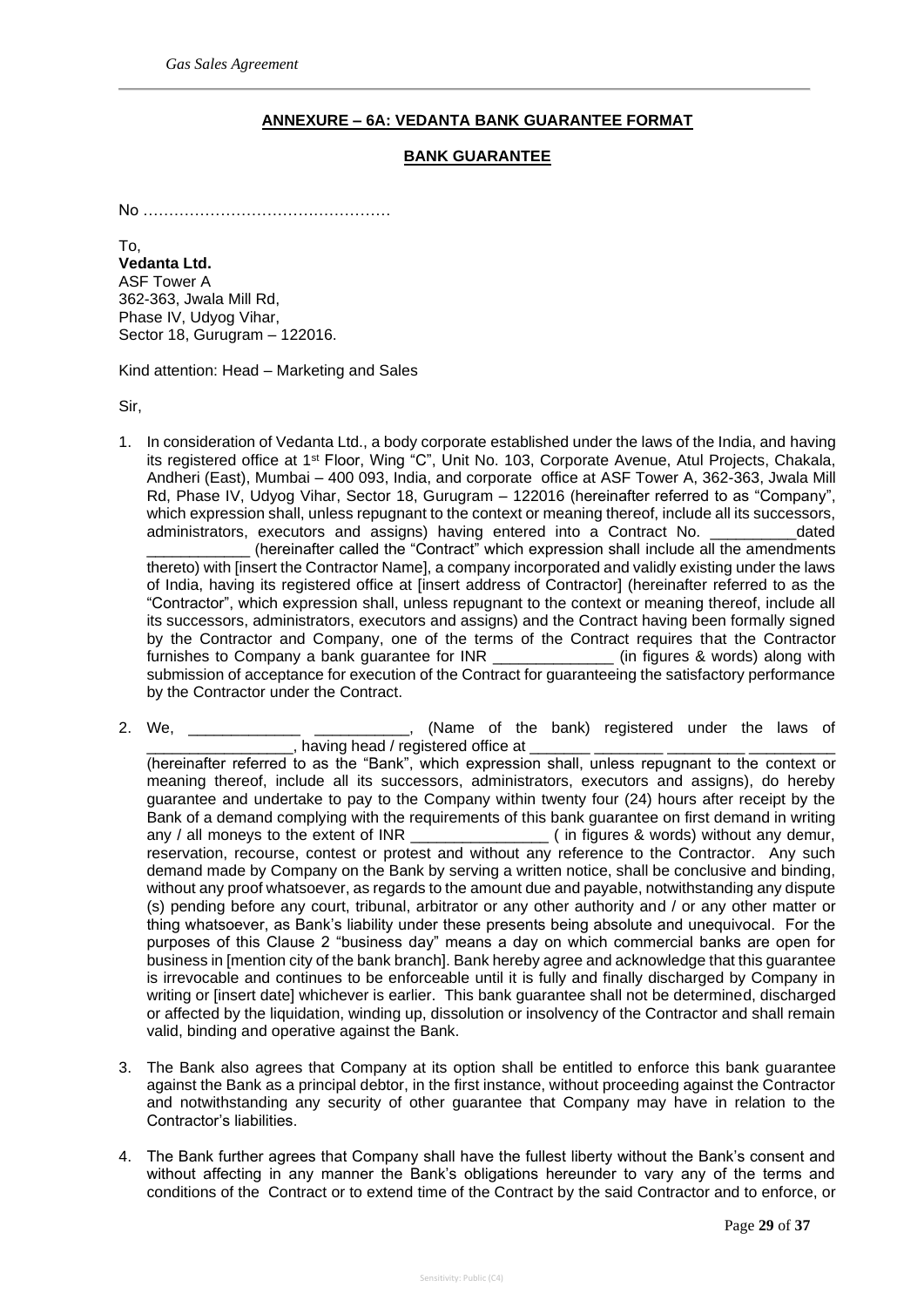to forebear to enforce any of the terms and conditions relating to the Contract and the Bank shall not be relieved from its liability by reason of any such variation, or extension being granted to the Contractor or any forbearance, act or omission on the part of Company or any indulgence shown by Company to the Contractor or any such matter or thing whatsoever which under the applicable laws may, but for this provision, have effect of relieving the Bank.

- 5. The Bank further agrees that the bank guarantee herein contained shall remain in full force till it is validly discharged by the Company or [insert date] whichever is earlier, and all dues of Company under or by virtue of this Contract have been fully paid and all its claims satisfied or discharged or till Company discharges this bank guarantee in writing, whichever is earlier.
- 6. The bank guarantee shall not be discharged by any change in Bank's constitution, constitution of Company or that of the Contractor or change in appropriate laws.
- 7. The Bank confirms that this bank guarantee has been issued with observance of appropriate laws of India.
- 8. The Bank also agrees that this bank guarantee shall be governed and construed in accordance with Indian laws and subject to the exclusive jurisdiction of Delhi courts.
- 9. All charges, fees, commission, and other costs shall be to the account of the Contractor. Failure of the Contractor to make such payments shall not in any way affect the bank's obligation under this bank guarantee and Company shall be paid the money due to it under this bank guarantee without any deduction.
- 10. Notwithstanding anything contained hereinabove:
	- (i) Bank's liability under this bank guarantee is limited to INR \_\_\_\_\_\_\_\_\_\_\_\_\_\_ (in figures & words) and Bank's guarantee shall remain in force until [insert date].
	- (ii) Any claim under this bank guarantee must be received by Bank within 1 year from the date of expiry of this bank guarantee. If no such claim has been received by us by the said date i.e.(insert date), the right of Company under this bank guarantee will cease.
	- (iii) Any letter from the Company to the Manager of [insert full branch address] branch of the Bank, under the seal of Company shall be deemed to be sufficient and valid demand for payment under this bank guarantee.
	- (iv) The Bank undertakes not to revoke this bank guarantee before the expiry of this bank guarantee including during extension period, if any.

In witness whereof, the Bank through its authorized officer has set its hand and stamp on this [insert date] day of [insert month], [insert year] at [insert place of execution]

(Signature) (Signature)

----------------------------- ----------------------------------

Full name and official address Full name and official address with bank stamp with bank stamp Attorney as per power of Attorney No…………………… Dated …………………….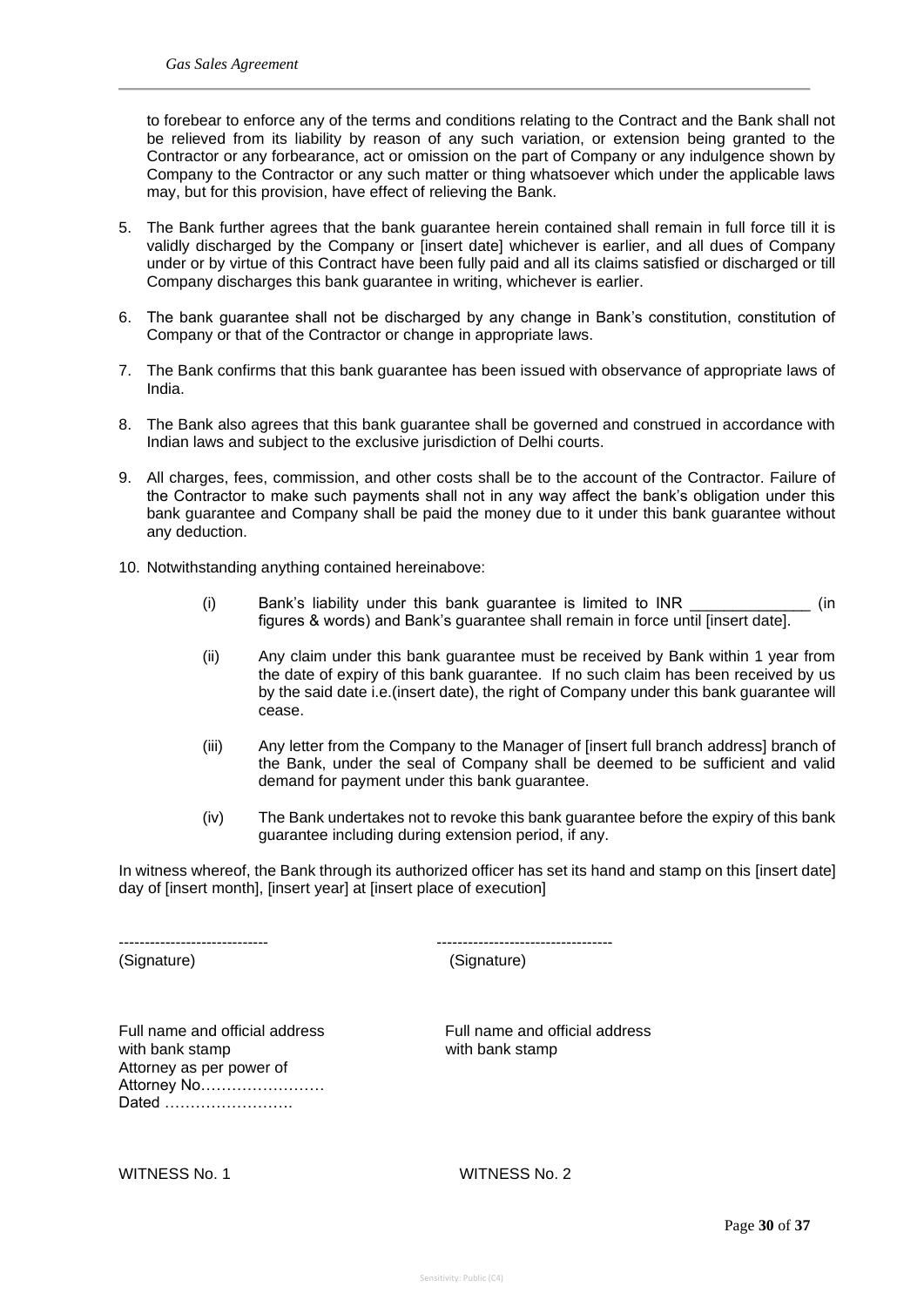# **ANNEXURE – 6B: CEHL BANK GUARANTEE FORMAT (USD)**

# **BANK GUARANTEE**

No …………………………………………

To, **CAIRN ENERGY HYDROCARBONS LIMITED** ASF Tower A 362-363, Jwala Mill Rd, Phase IV, Udyog Vihar, Sector 18, Gurugram – 122016.

Kind attention: Head – Gas Marketing

Sir,

- 3. In consideration of **CAIRN ENERGY HYDROCARBONS LIMITED,** a company incorporated in Scotland (registered number SC172470), whose registered office is at Summit House, 4- 5 Mitchell Street, Edinburgh, EH6 7BD, Scotland and corporate office at DLF Atria, Phase-2, Jacaranda Marg, DLF City, Gurgaon – 122 002, Haryana, India (hereinafter referred to as "Company", which expression shall, unless repugnant to the context or meaning thereof, include all its successors, administrators, executors and assigns) having entered into a Contract No. \_\_\_\_\_\_\_\_\_\_\_\_\_dated \_\_\_\_\_\_\_\_\_\_\_\_\_\_\_(hereinafter called the "Contract" which expression shall include all the amendments thereto) with [insert the Contractor Name], a company incorporated and validly existing under the laws of India, having its registered office at [insert address of Contractor] (hereinafter referred to as the "Contractor", which expression shall, unless repugnant to the context or meaning thereof, include all its successors, administrators, executors and assigns) and the Contract having been formally signed by the Contractor and Company, one of the terms of the Contract requires that the Contractor furnishes to Company a bank guarantee for [USD] \_\_\_\_\_\_\_\_\_\_\_\_\_\_ (in figures & words) along with submission of acceptance for execution of the Contract for guaranteeing the satisfactory performance by the Contractor under the Contract.
- 4. We, \_\_\_\_\_\_\_\_\_\_\_\_\_\_\_\_\_\_\_\_\_\_\_\_\_\_\_\_\_\_, (Name of the bank) registered under the laws of  $\Box$ , having head / registered office at  $\Box$

(hereinafter referred to as the "Bank", which expression shall, unless repugnant to the context or meaning thereof, include all its successors, administrators, executors and assigns), do hereby guarantee and undertake to pay to the Company (or if the Bank has accepted the assignment of the benefit of this bank guarantee to any third party pursuant to Clause 4 of this bank guarantee then to that third party) within twenty four (24) hours after receipt by the Bank of a demand complying with the requirements of this bank guarantee on first demand in writing any / all moneys to the extent of [USD] \_\_\_\_\_\_\_\_\_\_\_\_\_\_\_\_ ( in figures & words) without any demur, reservation, recourse, contest or protest and without any reference to the Contractor. Any such demand made by Company on the Bank by serving a written notice, shall be conclusive and binding, without any proof whatsoever, as regards to the amount due and payable, notwithstanding any dispute (s) pending before any court, tribunal, arbitrator or any other authority and / or any other matter or thing whatsoever, as Bank's liability under these presents being absolute and unequivocal. For the purposes of this Clause 2 "business day" means a day on which commercial banks are open for business in [mention city of the bank branch].Bank hereby agree and acknowledge that this guarantee is irrevocable and continues to be enforceable until it is fully and finally discharged by Company in writing or [insert date] whichever is earlier. This bank guarantee shall not be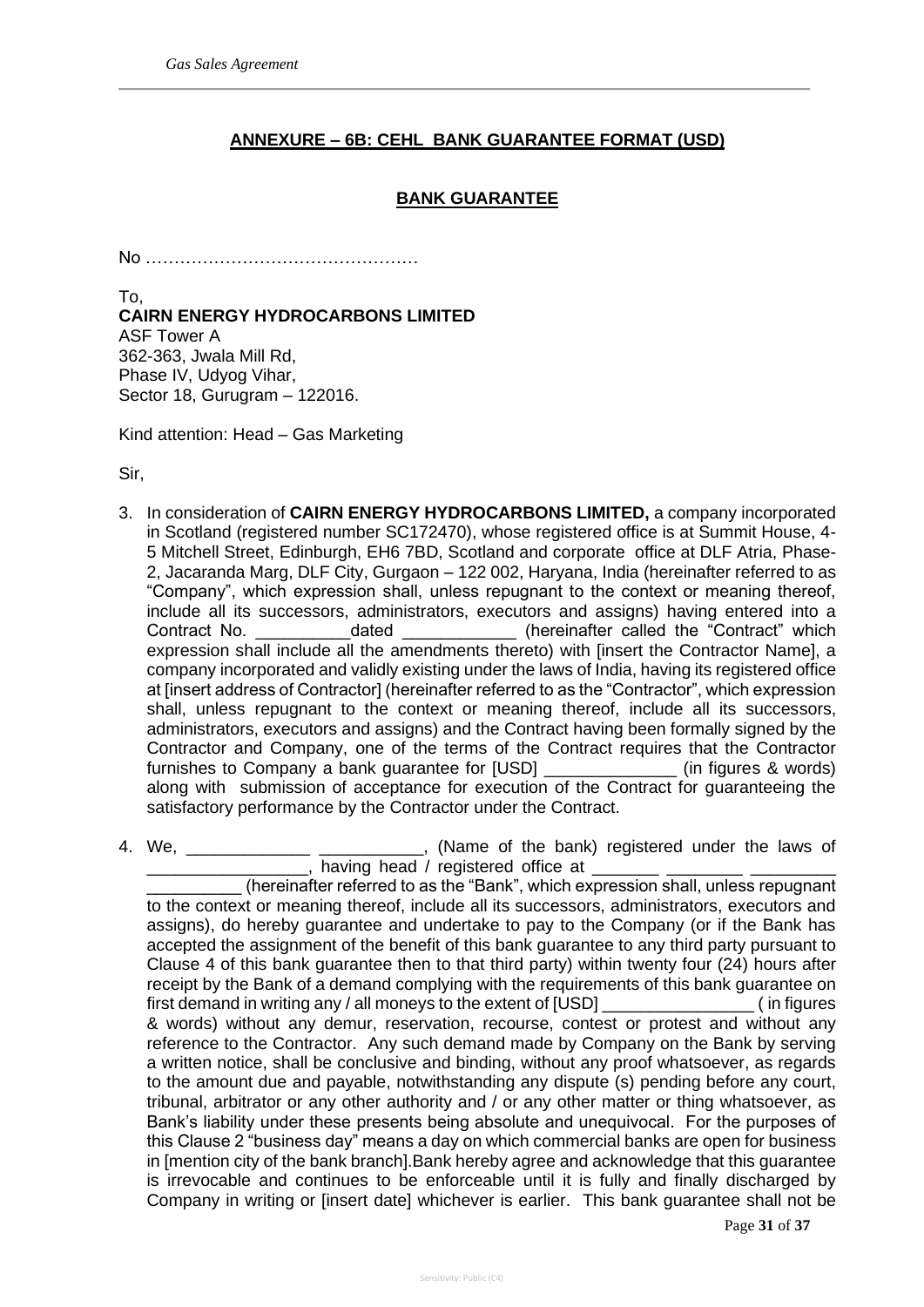determined, discharged or affected by the liquidation, winding up, dissolution or insolvency of the Contractor and shall remain valid, binding and operative against the Bank.

- 11. The Bank also agrees that Company at its option shall be entitled to enforce this bank guarantee against the Bank as a principal debtor, in the first instance, without proceeding against the Contractor and notwithstanding any security of other guarantee that Company may have in relation to the Contractor's liabilities.
- 12. The benefit of this bank guarantee may be assigned, charged or transferred by the Company to any person, company, bank or other institution to which the benefit of the Contract is assigned in accordance with its terms only when the prior written consent of Bank is obtained (which shall not be unreasonably withheld). The Bank shall be given written notice of any such assignment in advance. However, Bank reserve the right at any time to refuse payment of or to reject documents presented bearing reference to any country, entity or individual that may be the subject of any boycott, sanction or embargo imposed by any laws, executive orders or regulations of the government and/or authorities of the [insert the country name] or other countries (''applicable restrictions''). This includes documents evidencing transhipment through any country affected by any applicable restrictions. Bank shall not be liable for any delay or failure to make payment under this bank guarantee or disclosure of information in connection with such documents, or any other consequence thereof. Further, this bank guarantee may not be assigned or transferred to any person or entity that is the subject of any boycott, sanction, or embargo under any applicable restrictions.
- 13. The Bank further agrees that Company shall have the fullest liberty without the Bank's consent and without affecting in any manner the Bank's obligations hereunder to vary any of the terms and conditions of the Contract or to extend time of the Contract by the said Contractor and to enforce, or to forebear to enforce any of the terms and conditions relating to the Contract and the Bank shall not be relieved from its liability by reason of any such variation, or extension being granted to the Contractor or any forbearance, act or omission on the part of Company or any indulgence shown by Company to the Contractor or any such matter or thing whatsoever which under the applicable laws may, but for this provision, have effect of relieving the Bank.
- 14. The Bank further agrees that the bank guarantee herein contained shall remain in full force till it is validly discharged by the Company or [insert date] whichever is earlier, and all dues of Company under or by virtue of this Contract have been fully paid and all its claims satisfied or discharged or till Company discharges this bank guarantee in writing, whichever is earlier.
- 15. The bank guarantee shall not be discharged by any change in Bank's constitution, constitution of Company or that of the Contractor or change in appropriate laws.
- 16. The Bank confirms that this bank guarantee has been issued with observance of appropriate laws of [insert country name].
- 17. The Bank also agrees that this bank guarantee shall be governed and construed in accordance with [insert country name]. laws and subject to the exclusive jurisdiction of Delhi courts.
- 18. All charges, fees, commission, and other costs shall be to the account of the Contractor. Failure of the Contractor to make such payments shall not in any way affect the bank's obligation under this bank guarantee and Company shall be paid the money due to it under this bank guarantee without any deduction.
- 19. Notwithstanding anything contained hereinabove: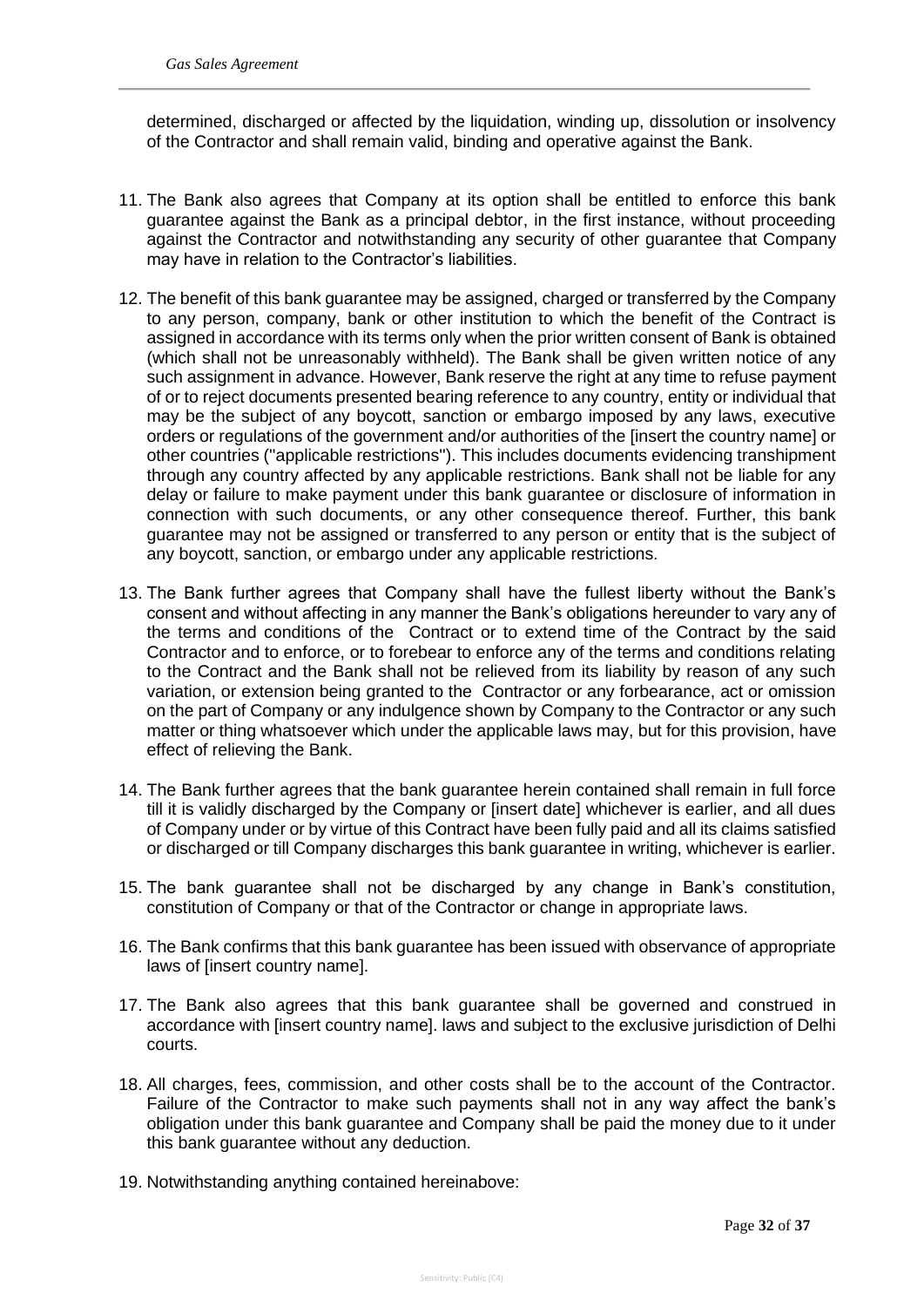- (i) Bank's liability under this bank guarantee is limited to  $[USD]$ (in figures & words) and Bank's guarantee shall remain in force until [insert date].
- (ii) Any claim under this bank guarantee must be received by Bank before the 1 year from the date of expiry of this bank guarantee i.e. [insert date]. If no such claim has been received by us by the said date, the right of Company under this bank guarantee will cease.
- (iii) Any letter from the Company to the Manager of [insert full branch address] branch of the Bank, under the seal of Company shall be deemed to be sufficient and valid demand for payment under this bank guarantee.
- (iv) The Bank undertakes not to revoke this bank guarantee before the expiry of this bank guarantee including during extension period, if any.

In witness whereof, the Bank through its authorized officer has set its hand and stamp on this [insert date] day of [insert month], [insert year] at [insert place of execution]

----------------------------- ----------------------------------

(Signature) (Signature)

Full name and official address Full name and official address with bank stamp with bank stamp Attorney as per power of Attorney No…………………… Dated …………………….

WITNESS No. 1 WITNESS No. 2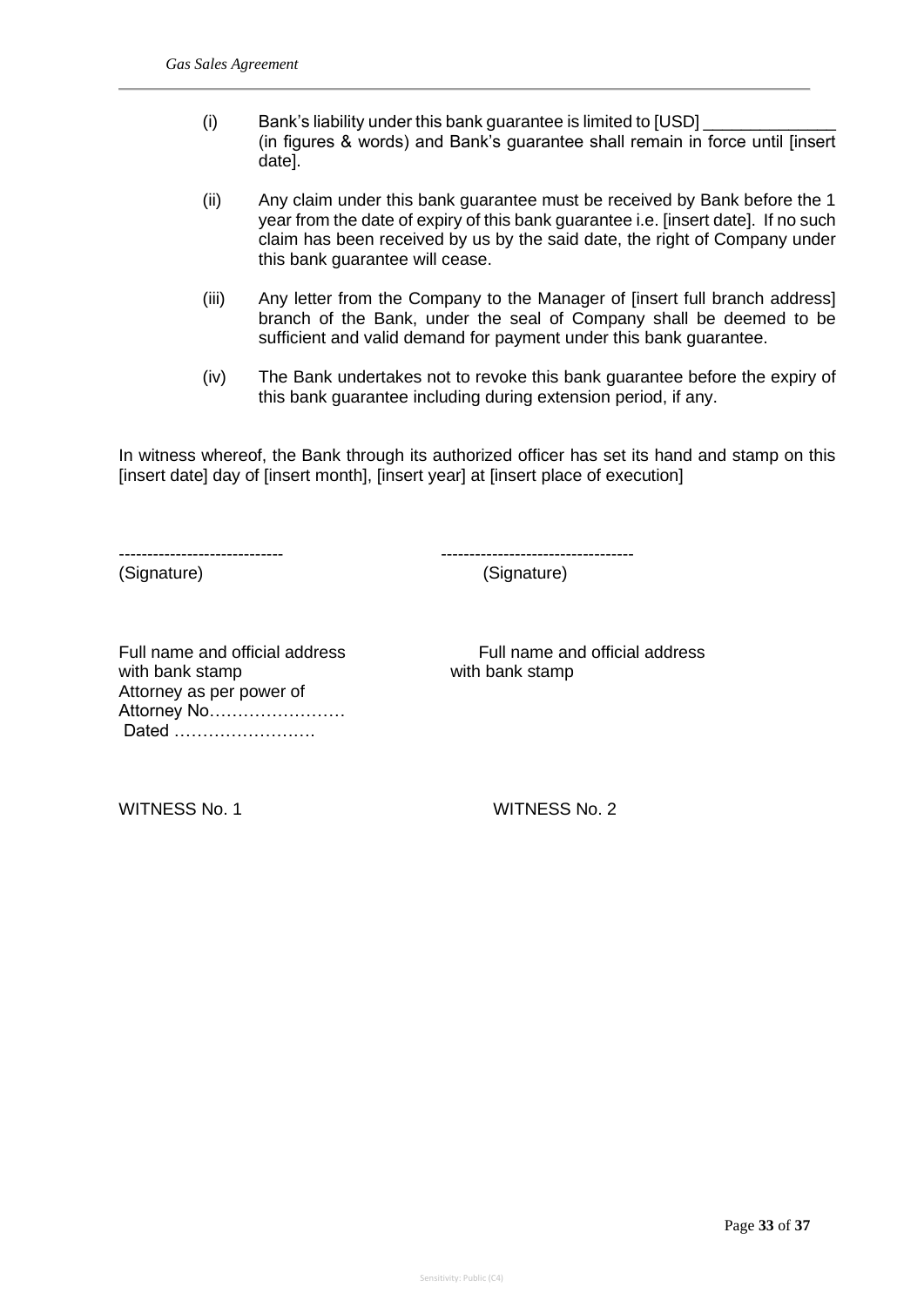# **ANNEXURE – 6C: CEHL BANK GUARANTEE FORMAT (INR)**

## **BANK GUARANTEE**

No …………………………………………

To, **CAIRN ENERGY HYDROCARBONS LIMITED** ASF Tower A 362-363, Jwala Mill Rd, Phase IV, Udyog Vihar, Sector 18, Gurugram – 122016.

Kind attention: Head – Marketing and Sales

Sir,

- 5. In consideration of **CAIRN ENERGY HYDROCARBONS LIMITED,** a company incorporated in Scotland (registered number SC172470), whose registered office is at Summit House, 4- 5 Mitchell Street, Edinburgh, EH6 7BD, Scotland and corporate office at DLF Atria, Phase-2, Jacaranda Marg, DLF City, Gurgaon – 122 002, Haryana, India (hereinafter referred to as "Company", which expression shall, unless repugnant to the context or meaning thereof, include all its successors, administrators, executors and assigns) having entered into a Contract No. \_\_\_\_\_\_\_\_\_\_dated \_\_\_\_\_\_\_\_\_\_\_\_ (hereinafter called the "Contract" which expression shall include all the amendments thereto) with [insert the Contractor Name], a company incorporated and validly existing under the laws of India, having its registered office at [insert address of Contractor] (hereinafter referred to as the "Contractor", which expression shall, unless repugnant to the context or meaning thereof, include all its successors, administrators, executors and assigns) and the Contract having been formally signed by the Contractor and Company, one of the terms of the Contract requires that the Contractor furnishes to Company a bank guarantee for [INR] \_\_\_\_\_\_\_\_\_\_\_\_\_\_ (in figures & words) along with submission of acceptance for execution of the Contract for guaranteeing the satisfactory performance by the Contractor under the Contract.
- 6. We, \_\_\_\_\_\_\_\_\_\_\_\_\_ \_\_\_\_\_\_\_\_\_\_\_, (Name of the bank) registered under the laws of  $\frac{1}{2}$ , having head / registered office at  $\frac{1}{2}$

(hereinafter referred to as the "Bank", which expression shall, unless repugnant to the context or meaning thereof, include all its successors, administrators, executors and assigns), do hereby guarantee and undertake to pay to the Company (or if the Bank has accepted the assignment of the benefit of this bank guarantee to any third party pursuant to Clause 4 of this bank guarantee then to that third party) within twenty four (24) hours after receipt by the Bank of a demand complying with the requirements of this bank guarantee on first demand in writing any / all moneys to the extent of [INR] (in figures & words) without any demur, reservation, recourse, contest or protest and without any reference to the Contractor. Any such demand made by Company on the Bank by serving a written notice, shall be conclusive and binding, without any proof whatsoever, as regards to the amount due and payable, notwithstanding any dispute (s) pending before any court, tribunal, arbitrator or any other authority and / or any other matter or thing whatsoever, as Bank's liability under these presents being absolute and unequivocal. For the purposes of this Clause 2 "business day" means a day on which commercial banks are open for business in [mention city of the bank branch].Bank hereby agree and acknowledge that this guarantee is irrevocable and continues to be enforceable until it is fully and finally discharged by Company in writing or [insert date] whichever is earlier. This bank guarantee shall not be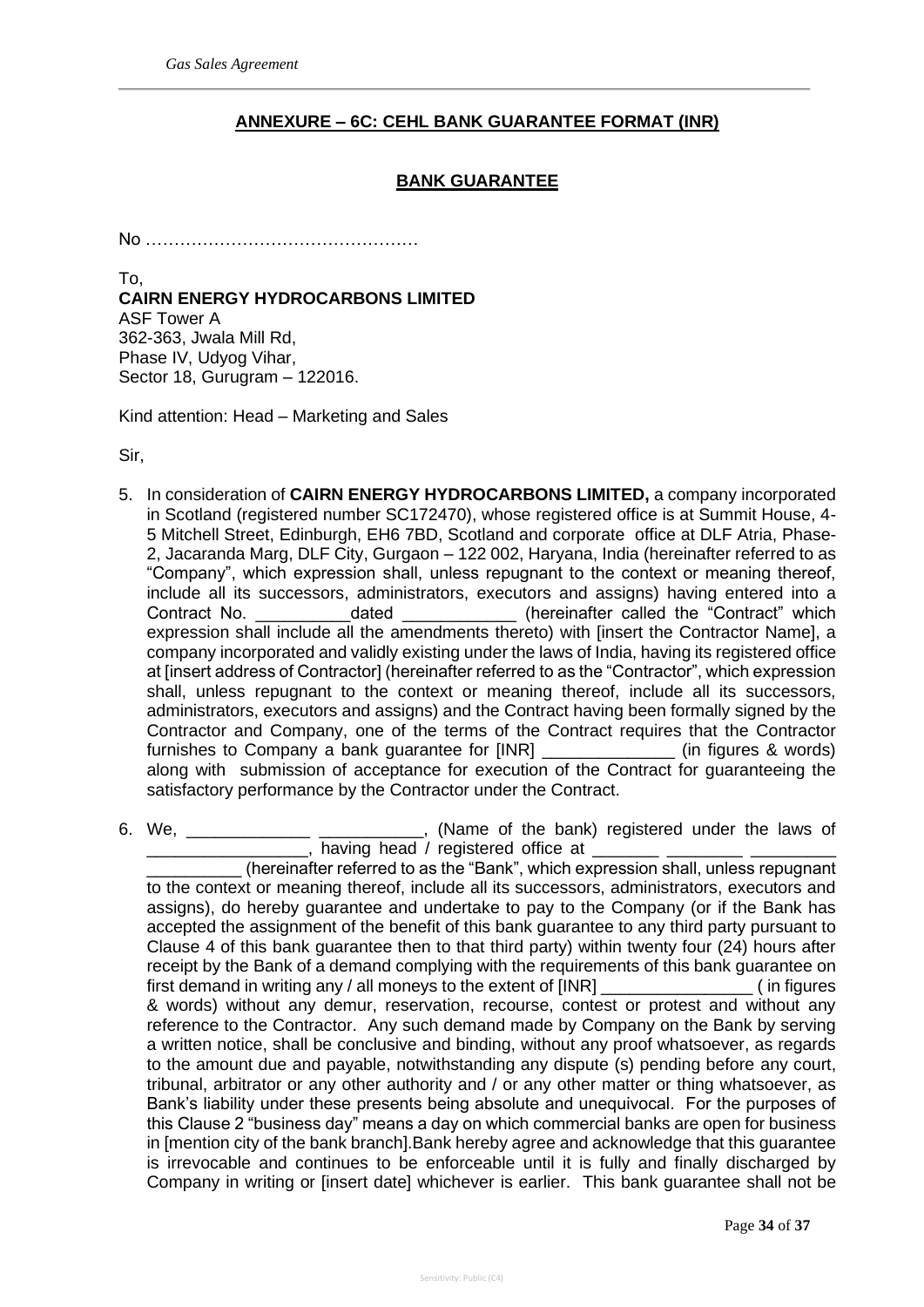determined, discharged or affected by the liquidation, winding up, dissolution or insolvency of the Contractor and shall remain valid, binding and operative against the Bank.

- 20. The Bank also agrees that Company at its option shall be entitled to enforce this bank guarantee against the Bank as a principal debtor, in the first instance, without proceeding against the Contractor and notwithstanding any security of other guarantee that Company may have in relation to the Contractor's liabilities.
- 21. The benefit of this bank guarantee may be assigned, charged or transferred by the Company to any person, company, bank or other institution to which the benefit of the Contract is assigned in accordance with its terms only when the prior written consent of Bank is obtained (which shall not be unreasonably withheld). The Bank shall be given written notice of any such assignment in advance. However, Bank reserve the right at any time to refuse payment of or to reject documents presented bearing reference to any country, entity or individual that may be the subject of any boycott, sanction or embargo imposed by any laws, executive orders or regulations of the government and/or authorities of the [insert the country name] or other countries (''applicable restrictions''). This includes documents evidencing transhipment through any country affected by any applicable restrictions. Bank shall not be liable for any delay or failure to make payment under this bank guarantee or disclosure of information in connection with such documents, or any other consequence thereof. Further, this bank guarantee may not be assigned or transferred to any person or entity that is the subject of any boycott, sanction, or embargo under any applicable restrictions.
- 22. The Bank further agrees that Company shall have the fullest liberty without the Bank's consent and without affecting in any manner the Bank's obligations hereunder to vary any of the terms and conditions of the Contract or to extend time of the Contract by the said Contractor and to enforce, or to forebear to enforce any of the terms and conditions relating to the Contract and the Bank shall not be relieved from its liability by reason of any such variation, or extension being granted to the Contractor or any forbearance, act or omission on the part of Company or any indulgence shown by Company to the Contractor or any such matter or thing whatsoever which under the applicable laws may, but for this provision, have effect of relieving the Bank.
- 23. The Bank further agrees that the bank guarantee herein contained shall remain in full force till it is validly discharged by the Company or [insert date] whichever is earlier, and all dues of Company under or by virtue of this Contract have been fully paid and all its claims satisfied or discharged or till Company discharges this bank guarantee in writing, whichever is earlier.
- 24. The bank guarantee shall not be discharged by any change in Bank's constitution, constitution of Company or that of the Contractor or change in appropriate laws.
- 25. The Bank confirms that this bank guarantee has been issued with observance of appropriate laws of [insert country name].
- 26. The Bank also agrees that this bank guarantee shall be governed and construed in accordance with [insert country name]. laws and subject to the exclusive jurisdiction of Delhi courts.
- 27. All charges, fees, commission, and other costs shall be to the account of the Contractor. Failure of the Contractor to make such payments shall not in any way affect the bank's obligation under this bank guarantee and Company shall be paid the money due to it under this bank guarantee without any deduction.
- 28. Notwithstanding anything contained hereinabove: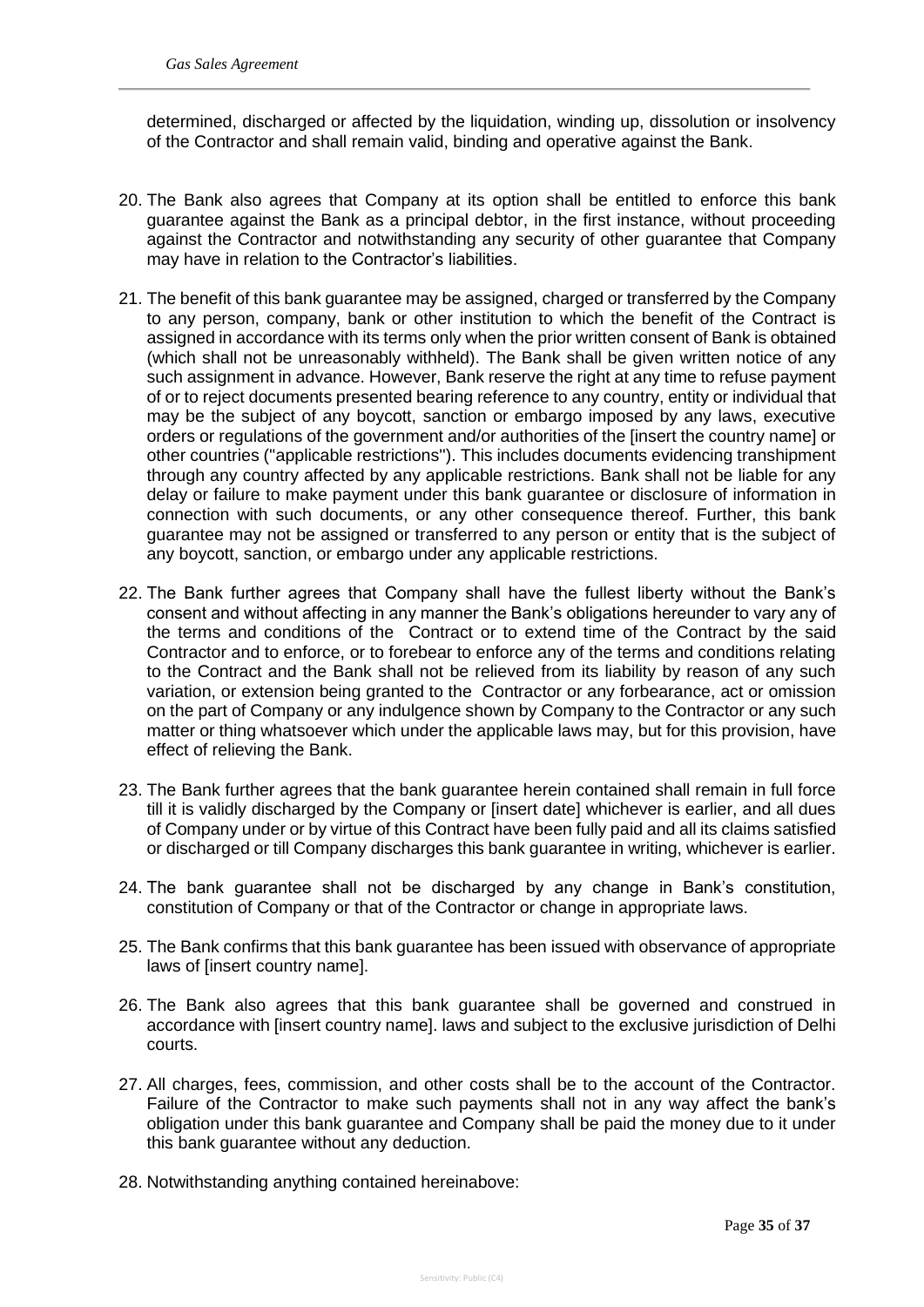- (i) Bank's liability under this bank guarantee is limited to  $[INR]$ (in figures & words) and Bank's guarantee shall remain in force until [insert date].
- (ii) Any claim under this bank guarantee must be received by Bank before the 1 year from the date of expiry of this bank guarantee i.e. [insert date]. If no such claim has been received by us by the said date, the right of Company under this bank guarantee will cease.
- (iii) Any letter from the Company to the Manager of [insert full branch address] branch of the Bank, under the seal of Company shall be deemed to be sufficient and valid demand for payment under this bank guarantee.
- (iv) The Bank undertakes not to revoke this bank guarantee before the expiry of this bank guarantee including during extension period, if any.
- (v) In case claim remittance needs to be made to Overseas USD account of the beneficiary as per invocation request, INR claim amount will be converted to USD by Bank at exchange rate (The exchange rate to be used for purpose of calculating the Bank Guarantee amount in INR shall be the rate published by Financial Benchmarks India Private Limited on the Day prior to issuance of the Bank Guarantees.) and remitted by Bank directly to beneficiaries' overseas account

In witness whereof, the Bank through its authorized officer has set its hand and stamp on this [insert date] day of [insert month], [insert year] at [insert place of execution]

(Signature) (Signature)

----------------------------- ----------------------------------

with bank stamp with bank stamp Attorney as per power of Attorney No…………………… Dated …………………….

Full name and official address Full name and official address

WITNESS No. 1 WITNESS No. 2

## **Notes**

- **1. To be executed as deed.**
- 2. ONGC Bank Guarantee Format shall be provided separately
- 3. Buyer shall have to submit Bank Guarantee as per the prescribed formats for each of the Sellers